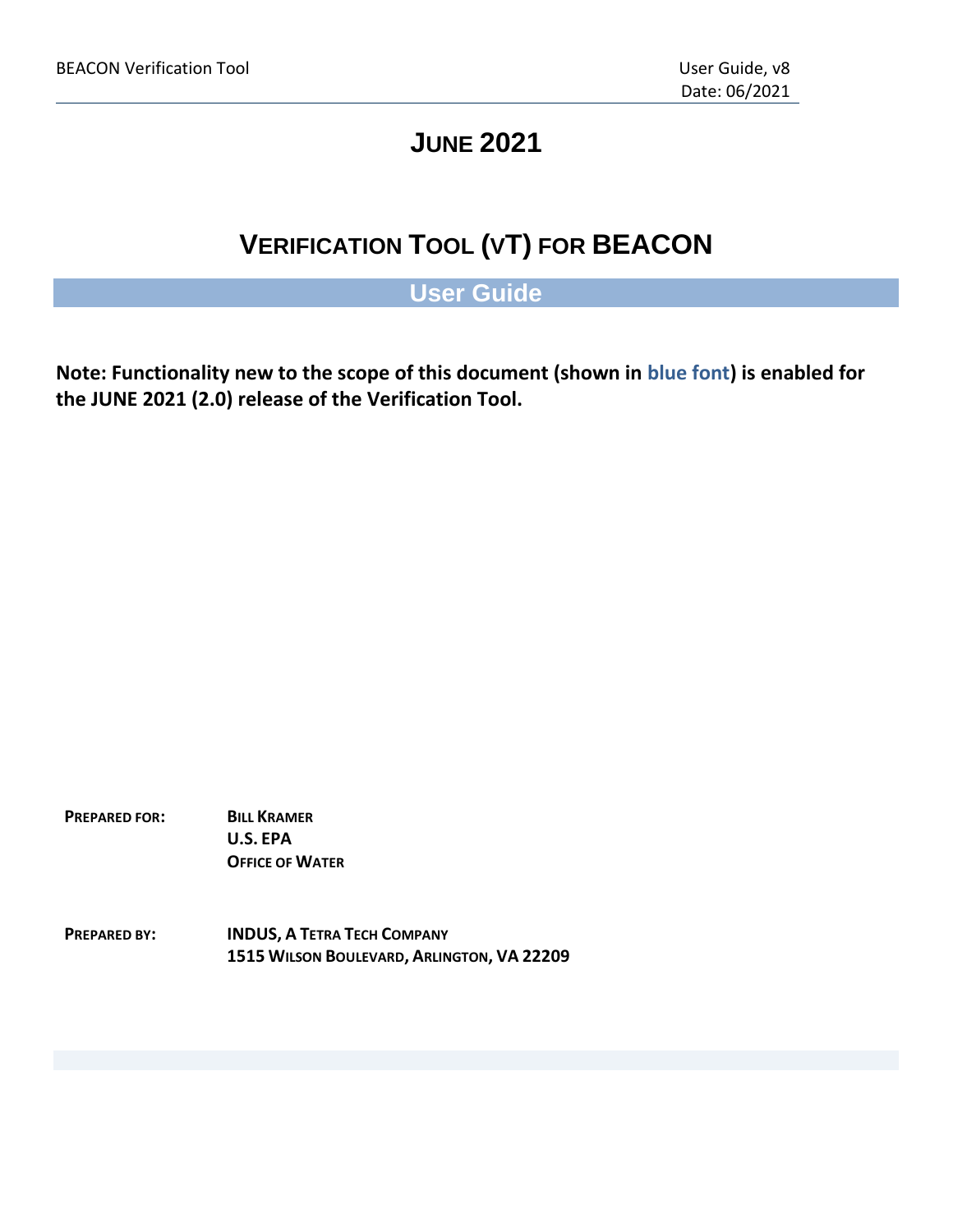| A. |                                 |                                                                                      |  |
|----|---------------------------------|--------------------------------------------------------------------------------------|--|
| В. |                                 |                                                                                      |  |
|    | B.1<br>B.2<br><b>B.3</b><br>B.4 | Key Difference between the Verification Tool and Notification Data Access Database 6 |  |
| C. |                                 |                                                                                      |  |
| D. |                                 |                                                                                      |  |
| Е. |                                 |                                                                                      |  |
|    | E.1                             |                                                                                      |  |
|    | E.2<br>E.3<br>E.4               |                                                                                      |  |
| F. |                                 |                                                                                      |  |
|    | F.1<br>F <sub>2</sub><br>F.3    |                                                                                      |  |
| G. |                                 |                                                                                      |  |
|    | G.1                             |                                                                                      |  |
|    |                                 |                                                                                      |  |
|    |                                 |                                                                                      |  |
|    | G.2                             |                                                                                      |  |
|    |                                 |                                                                                      |  |
|    |                                 |                                                                                      |  |
|    |                                 |                                                                                      |  |
|    |                                 |                                                                                      |  |
|    |                                 |                                                                                      |  |
|    |                                 |                                                                                      |  |
|    |                                 | G.2.7                                                                                |  |
|    |                                 |                                                                                      |  |
|    |                                 | G.2.8                                                                                |  |
|    |                                 |                                                                                      |  |
|    | G.3                             |                                                                                      |  |
|    |                                 |                                                                                      |  |
|    |                                 |                                                                                      |  |
|    | G.5                             |                                                                                      |  |
|    |                                 |                                                                                      |  |
|    | G.6                             |                                                                                      |  |
|    |                                 |                                                                                      |  |
|    | G.7                             |                                                                                      |  |
|    |                                 |                                                                                      |  |
|    | G.8                             |                                                                                      |  |
|    |                                 |                                                                                      |  |
|    | G.9                             |                                                                                      |  |
|    |                                 |                                                                                      |  |
|    |                                 |                                                                                      |  |
|    |                                 |                                                                                      |  |
|    |                                 |                                                                                      |  |
| Н. |                                 |                                                                                      |  |
|    | H.1                             |                                                                                      |  |
|    |                                 |                                                                                      |  |
|    |                                 |                                                                                      |  |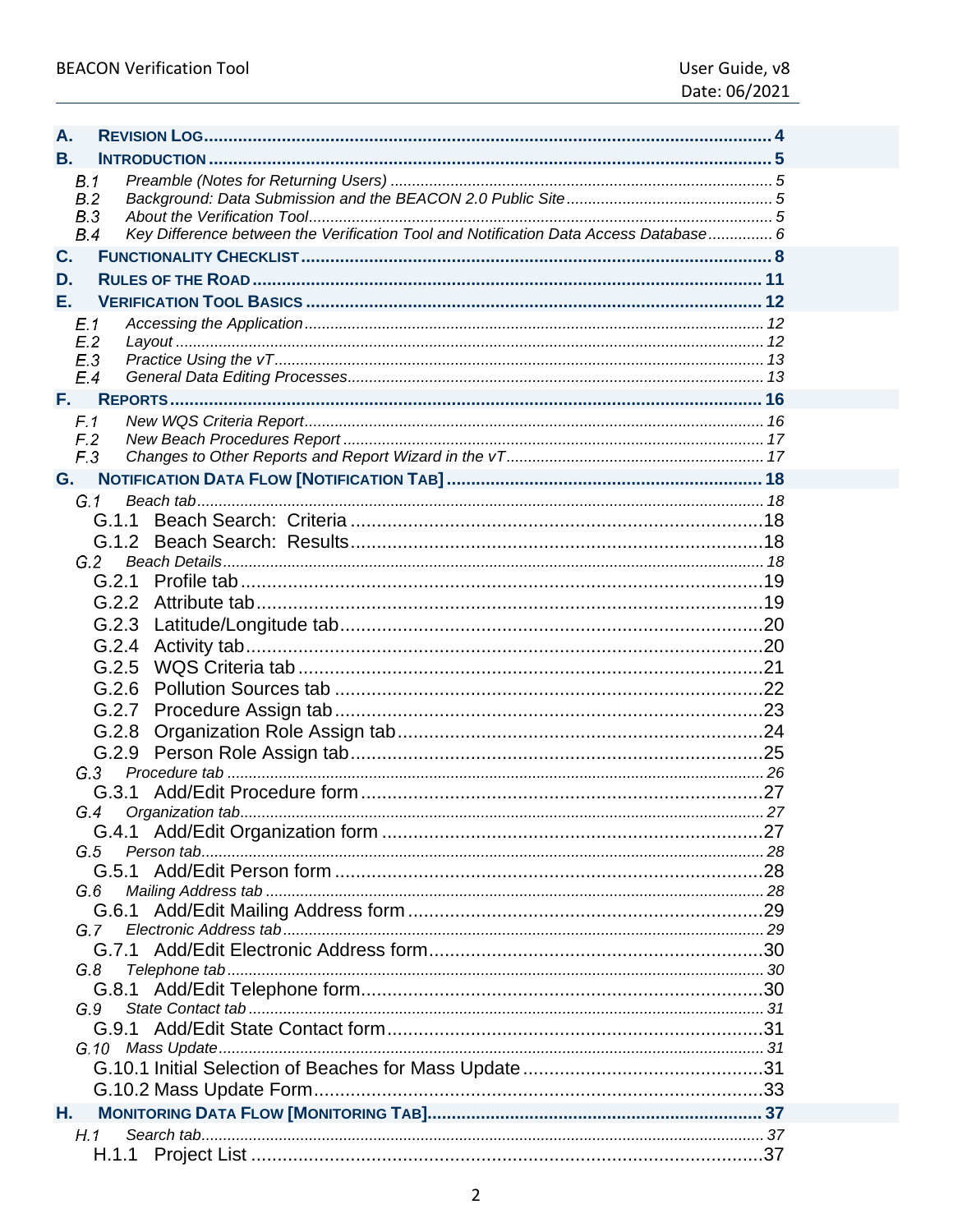| H.1.2<br>H.1.3                                                                                        | .38 |
|-------------------------------------------------------------------------------------------------------|-----|
| I.                                                                                                    |     |
| 1.1                                                                                                   |     |
| 1.1.1                                                                                                 |     |
|                                                                                                       |     |
| 1.2                                                                                                   |     |
| 1.2.1                                                                                                 |     |
| 1.3                                                                                                   |     |
| $\overline{14}$                                                                                       |     |
| 1.5                                                                                                   |     |
| J.                                                                                                    |     |
| J.1                                                                                                   |     |
| J.2                                                                                                   |     |
| Add/Edit/Delete State, Territorial, Tribal and EPA Beach Program Contacts and Data Status . 49<br>J.3 |     |
| J 4                                                                                                   |     |
| J.5                                                                                                   |     |
| J.5.1                                                                                                 |     |
| J.5.2                                                                                                 |     |
| J.5.3                                                                                                 |     |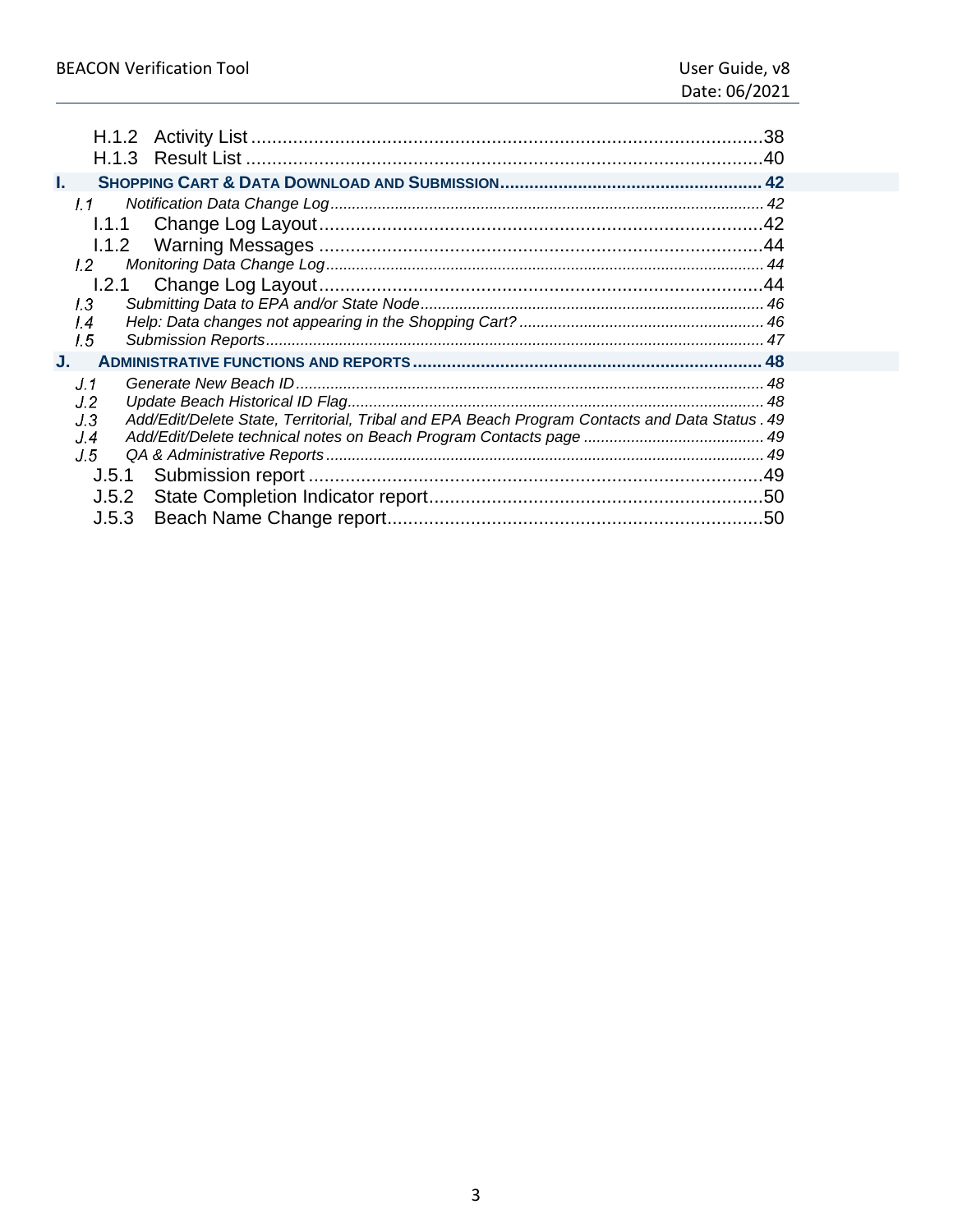# <span id="page-3-0"></span>**A. REVISION LOG**

| <b>User</b><br><b>Guide</b><br><b>Version</b> | <b>Date</b> | <b>Description of Key Changes</b>                                                                                                                                                                                                                                                                                                                                                                                  |
|-----------------------------------------------|-------------|--------------------------------------------------------------------------------------------------------------------------------------------------------------------------------------------------------------------------------------------------------------------------------------------------------------------------------------------------------------------------------------------------------------------|
| <b>Number</b>                                 |             |                                                                                                                                                                                                                                                                                                                                                                                                                    |
| 1.0                                           | 11/2016     | Test release "R1"                                                                                                                                                                                                                                                                                                                                                                                                  |
| 2.0                                           | 2/2017      | Numerous revisions associated with Release "R2a", covering additional<br>functionality to support Notifications data flow.                                                                                                                                                                                                                                                                                         |
| 3.0                                           | 3/2017      | Revisions associated with Release "R2b", primarily covering mass update<br>functionality and new WQS Criteria report.                                                                                                                                                                                                                                                                                              |
| 4.0                                           | 6/2017      | Revisions associated with Release "R3". All tabs under Notification are now<br>available. New sections: Organization, Person, Mailing Address, Electronic<br>Address, Telephone, and State Contact. Added more fields to mass update tool.                                                                                                                                                                         |
| 5.0                                           | 11/2017     | Revisions associated with Release 1.0. Added a new Beach Procedures report.<br>Added ability to mass delete WQS Criteria and Pollutions Sources data. Added<br>more options under Step 2 - Additional Filtering > Select by Miscellaneous Filters.<br>Added administrator reports and functionality for adding a new beach.                                                                                        |
| 6.0                                           | 10/2018     | Revisions associated with Release 1.1. Added validations on start and end dates<br>in grouping A under Reports>Step 2-Additional Filtering. Added administrator<br>functionality to allow add/edit/delete jurisdiction contacts and update beach<br>historical flag data.                                                                                                                                          |
| 7.0                                           | 11/2019     | Revisions associated with Release 1.2. Added new option Unspecified (checked<br>by default) under ACTIVE to show data which has 'null' in Reported column.<br>Added administrative function to allow populating Data Status column in the<br>contacts report and Technical Notes section on the EPA Beach Program Contacts<br>page. Added Swim Status column on Beach Actions (Advisories and Closures)<br>report. |
| 8.0                                           | 6/2021      | Revisions associated with Releases 1.3, 1.3.1, and 2.0. Included Beach Act Beach<br>in Mass Update page. Added new options Non-Beach Act Beach and Tier 4<br>(checked by default) under INACTIVE. Project, Activity and Result section added<br>under Monitoring tab.                                                                                                                                              |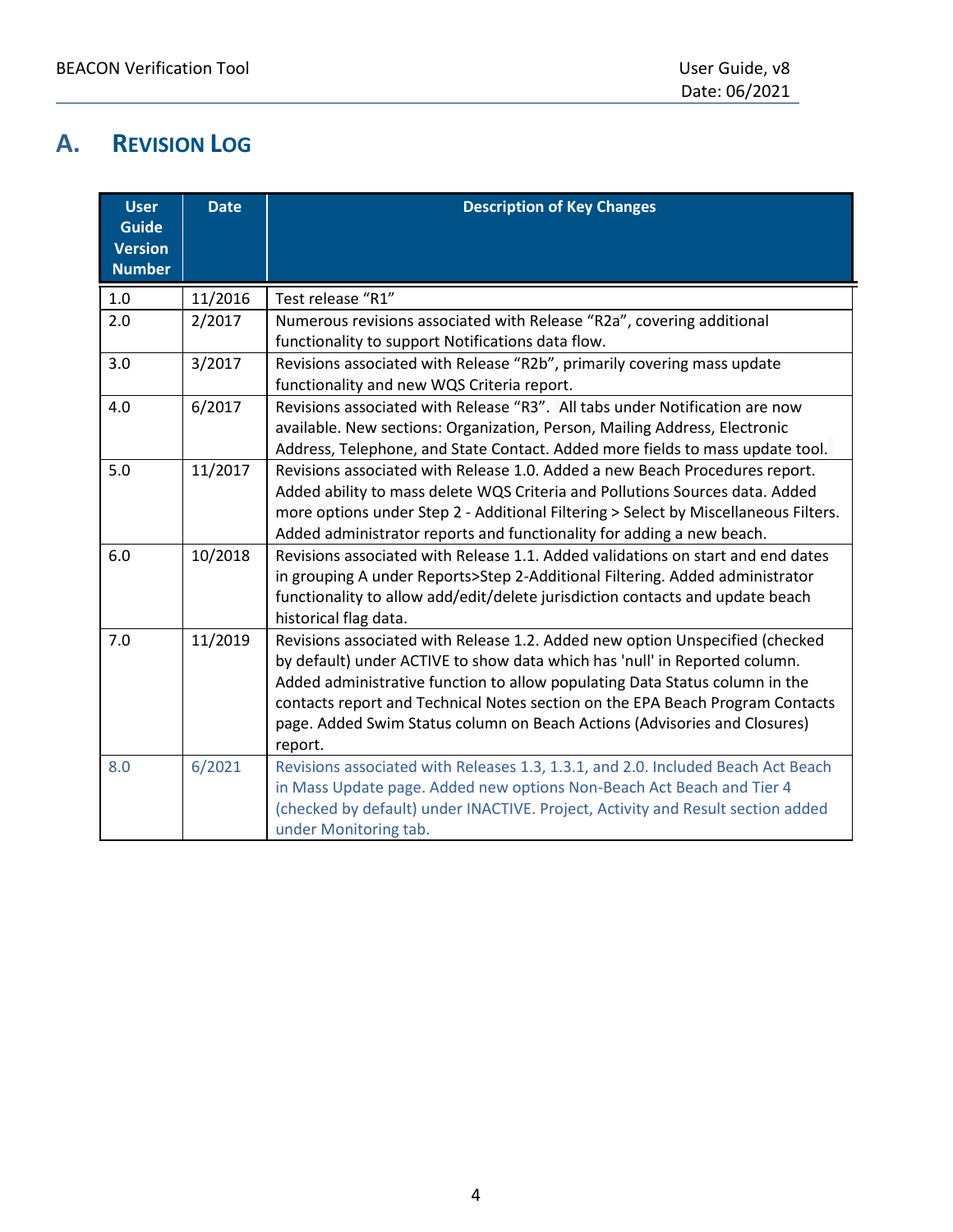# <span id="page-4-0"></span>**B. INTRODUCTION**

The Verification Tool (vT) is an online application that gives BEACON 2.0 users the ability to modify Notification, Water Quality, and Geospatial data for quality control and quality assurance purposes. [Note: For the June 2021 (2.0) release of the Verification Tool, Notification and Monitoring (Project, Activity and Result) are editable.]

#### <span id="page-4-1"></span> $B.1$ **Preamble (Notes for Returning Users)**

If you are a new user of the vT, you can skip this preamble. The main changes in this version include:

- Added Non-Beach Act Beach and Tier 4 under INACTIVE in Miscellaneous Filters option. This will allow user to include or exclude non-Beach Act and Tier 4 beaches in the reports.
- Added Beach Act Beach flag filed in Mass Update page.
- Added Monitoring data update capability. Note: For the June 2021 (2.0) release only Project, Activity and Result sections has been added.

#### <span id="page-4-2"></span>**Background: Data Submission and the BEACON 2.0 Public Site**  $B.2$

State<sup>1</sup> beach program representatives currently submitting beach information to the U.S. Environmental Protection Agency (EPA) are requested to do so through the Central Data eXchange (CDX), which is an Office of Environmental Information (OEI) initiative to provide a single point of entry for incoming data into EPA. CDX is the gateway to the PRogram tracking, beach Advisories, Water quality standards, and Nutrients (PRAWN) database, where all beach program and notification (advisory and closing) data are stored; the Water Quality Exchange (WQX) and STOrage and RETrieval (STORET) database, where beach monitoring data are stored; and, the Reach Address Database (RAD), where normalized beach locational data are stored.

The BEach Advisory and Closing Online Notification (BEACON) system was created to meet the Agency's requirement to provide to the public a database of pollution occurrences for coastal recreation waters.<sup>2</sup> The current iteration of the system, BEACON 2.0, displays State reported beach notification, monitoring and geospatial data and is available online. For more information, see the [About BEACON 2.0 page.](https://watersgeo.epa.gov/BEACON2/about.html)

#### <span id="page-4-3"></span> $B.3$ **About the Verification Tool**

The BEACON Verification Tool (vT) allows State beach program representatives to delete, add and edit the beach data populated in the EPA databases. [Note: For the June 2021 (2.0) release of the Verification Tool,

 $1$  As used in this document, "state" includes tribes and territories in the Beach Program.

<sup>&</sup>lt;sup>2</sup> Specifically, the Beaches Environmental Assessment and Coastal Health (BEACH) Act (section 406(e)) requires EPA to establish, maintain, and make available to the public by electronic and other means a national coastal recreation water pollution occurrence database.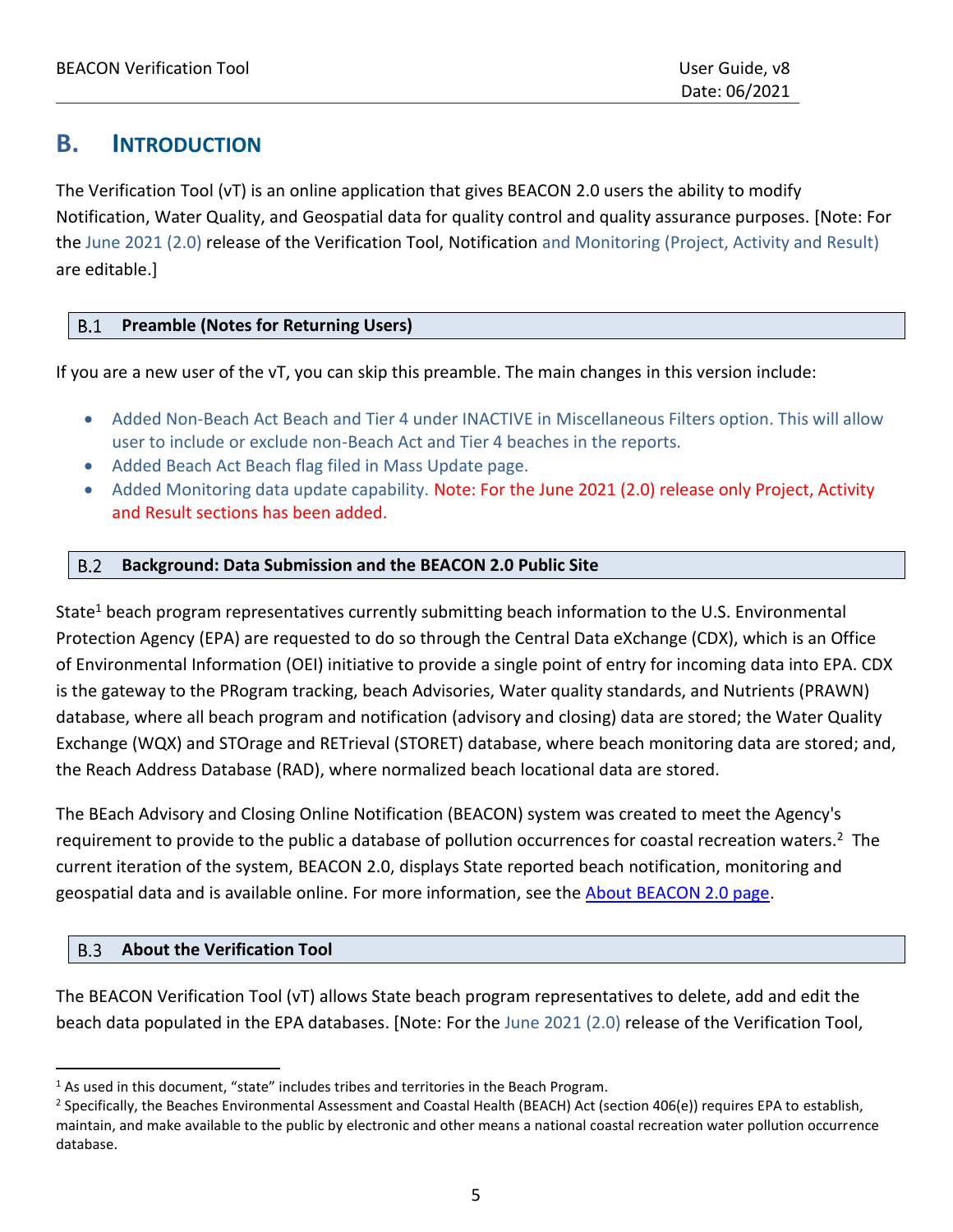Notification and Monitoring (Project, Activity and Result) are editable.] The application essentially captures the same functionality of the distributed Access databases and can be used to accumulate draft data and edits and to submit selected data to EPA. Moreover, the application generates an XML package in the same manner as the Access databases. Users has the ability to download the XML, Send to EPA, and to a State Node. [Note: For the June 2021 (2.0) release of the Verification Tool, only the XML download option is enabled.] Any data changed using the Verification tool ultimately must be sent back to update the State beach representative's own database, and then those revisions submitted from the state database of record via CDX.

This tool is intended for officials from State beach programs, the EPA's Beaches program, and any database administrators in charge of a State database. An EPA Central Data Exchange (CDX) account with an eBeaches role is required to use this application (the vT).

#### <span id="page-5-0"></span>**B.4 Key Difference between the Verification Tool and Notification Data Access Database**

While the vT shares much in common with the Notification Data Access Database, it is important that users understand the vT is intended for verification activities, i.e., relatively few changes in a short timeframe. While users may accumulate a large quantity of edits, and for as many beaches as desired, in the vT, **the edits are not indefinitely saved in the vT in the same manner data changes are saved in the Notification Data Access Database**. That is, once an XML file is downloaded from the vT, the changes made up to that point (for edited records with "Include Edits in XML?" flag set to "Yes") are cleared from the vT. See Figure 1 below. Moreover, after downloading XML, the only way to see what changes were made is via the Submission History log.

Also shown in Figure 1 is that, vT outputs (for this version of the vT) must be incorporated into your Access DB (or other system) for the changes to be passed to PRAWN.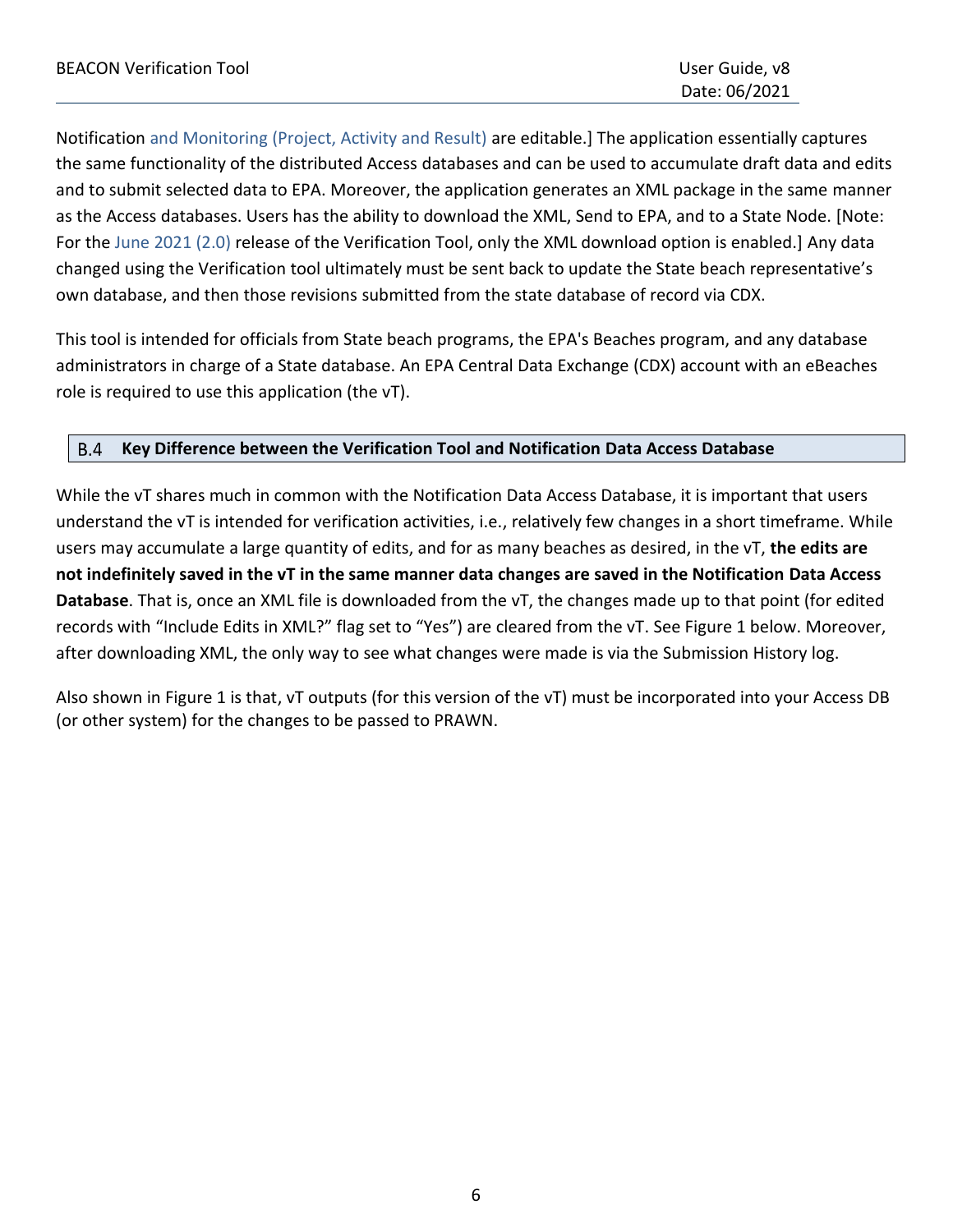### **Figure 1. Data Flow and Retention from Verification Tool to Access Database to PRAWN**



That said, as the application's scope is expanded in the future to support, e.g., full season submission and data management, the underlying workflows and business processes will change accordingly.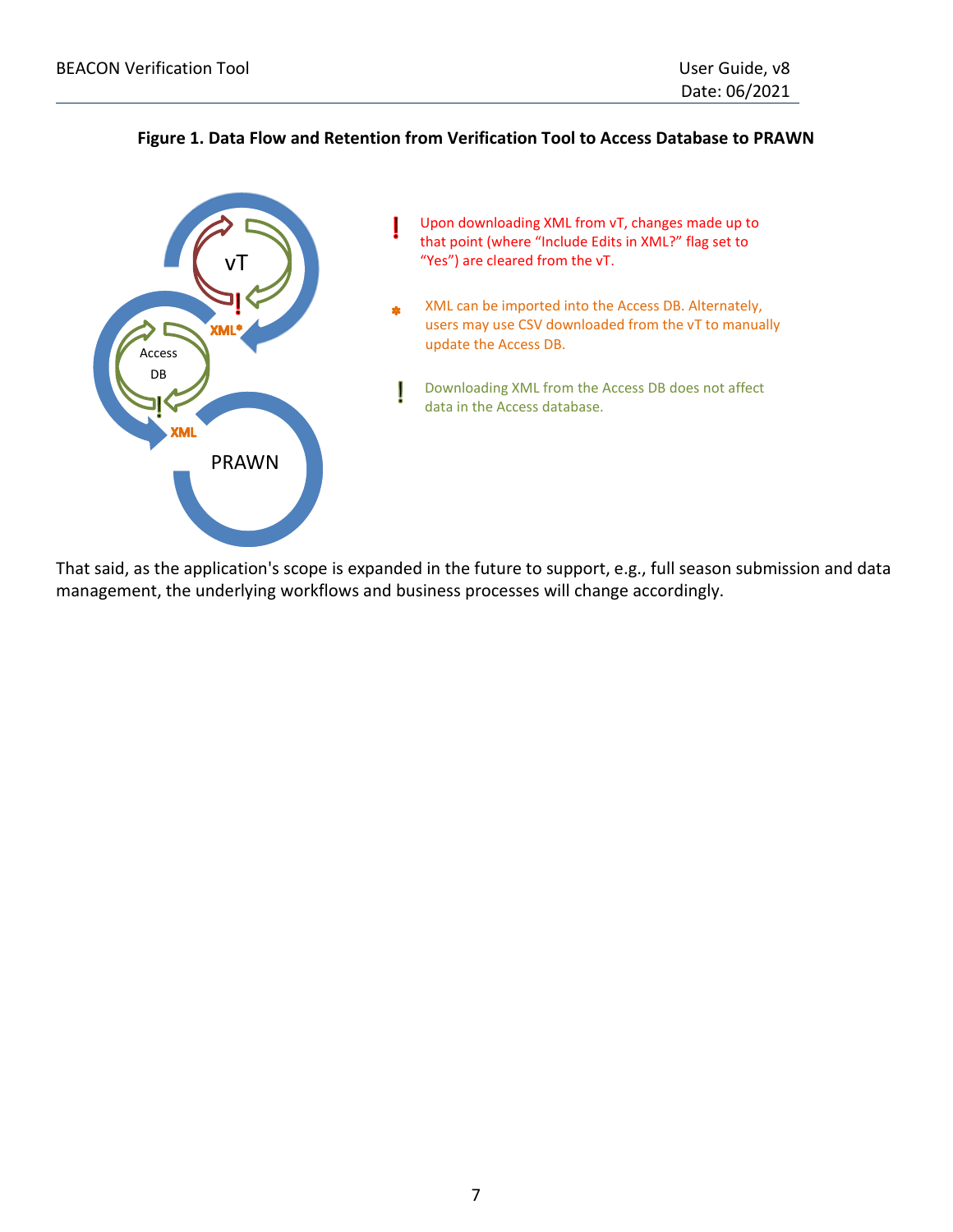Date: 06/2021

# **C. FUNCTIONALITY CHECKLIST**

Figure 2 below shows the functionality included in prior releases, this release, and planned for future releases. Only major functionality areas are shown. Although an area may be marked as "Yes" across releases, the configuration of the area might change.

<span id="page-7-0"></span>

| <b>Functionality Area</b>                                     | 1.0        | 1.1        | 1.1.1      | 1.2        | 1.3        | 1, 3, 1    | 2.0 (current) | <b>Future</b> |
|---------------------------------------------------------------|------------|------------|------------|------------|------------|------------|---------------|---------------|
| Notifications Beach Data Editing: Profile                     | Yes        | Yes        | <b>Yes</b> | Yes        | <b>Yes</b> | <b>Yes</b> | <b>Yes</b>    | <b>Yes</b>    |
| Notifications Beach Data Editing: Attribute                   | <b>Yes</b> | <b>Yes</b> | <b>Yes</b> | <b>Yes</b> | <b>Yes</b> | <b>Yes</b> | <b>Yes</b>    | <b>Yes</b>    |
| Notifications Beach Data Editing:<br>Latitude/Longitude       | Yes        | Yes        | Yes        | Yes        | <b>Yes</b> | <b>Yes</b> | <b>Yes</b>    | <b>Yes</b>    |
| Notifications Beach Data Editing: Activity                    | <b>Yes</b> | <b>Yes</b> | <b>Yes</b> | Yes        | <b>Yes</b> | <b>Yes</b> | <b>Yes</b>    | <b>Yes</b>    |
| Notifications Beach Data Editing: WQS Criteria                | Yes        | <b>Yes</b> | Yes        | <b>Yes</b> | <b>Yes</b> | <b>Yes</b> | <b>Yes</b>    | <b>Yes</b>    |
| Notifications Beach Data Editing: Pollution<br>Sources        | Yes        | Yes        | Yes        | Yes        | <b>Yes</b> | <b>Yes</b> | <b>Yes</b>    | Yes           |
| Notifications Beach Data Editing: Procedure                   | Yes        | <b>Yes</b> | Yes        | <b>Yes</b> | <b>Yes</b> | <b>Yes</b> | <b>Yes</b>    | <b>Yes</b>    |
| Notifications Beach Data Editing: Organization<br>Role Assign | Yes        | Yes        | Yes        | Yes        | <b>Yes</b> | <b>Yes</b> | <b>Yes</b>    | <b>Yes</b>    |
| Notifications Beach Data Editing: Person Role<br>Assign       | Yes        | Yes        | Yes        | Yes        | Yes        | <b>Yes</b> | <b>Yes</b>    | <b>Yes</b>    |
| Organization, Person, and State Contact Editing               | Yes        | <b>Yes</b> | Yes        | <b>Yes</b> | <b>Yes</b> | <b>Yes</b> | <b>Yes</b>    | <b>Yes</b>    |
| <b>Editable Reports: Action Duration</b>                      | <b>No</b>  | <b>No</b>  | <b>No</b>  | <b>No</b>  | <b>No</b>  | <b>No</b>  | <b>No</b>     | <b>TBD</b>    |
| <b>Editable Reports: Advisory and Monitoring</b>              | <b>No</b>  | <b>No</b>  | <b>No</b>  | <b>No</b>  | <b>No</b>  | <b>No</b>  | <b>No</b>     | <b>TBD</b>    |
| Editable Reports: Beach Actions (Advisories and<br>Closures)  | Yes        | <b>Yes</b> | <b>Yes</b> | <b>Yes</b> | <b>Yes</b> | <b>Yes</b> | Yes:          | <b>Yes</b>    |
| Editable Reports: Beach Attributes                            | Yes        | Yes        | Yes        | Yes        | <b>Yes</b> | <b>Yes</b> | <b>Yes</b>    | Yes           |
| Editable Reports: Beach Days                                  | <b>No</b>  | <b>No</b>  | <b>No</b>  | <b>No</b>  | <b>No</b>  | <b>No</b>  | <b>No</b>     | <b>TBD</b>    |
| <b>Editable Reports: Beach Monitoring Frequency</b>           | Yes        | Yes        | Yes        | Yes        | <b>Yes</b> | <b>Yes</b> | <b>Yes</b>    | <b>Yes</b>    |
| Editable Reports: Beach Profile (list)                        | Yes        | Yes        | Yes        | Yes        | <b>Yes</b> | <b>Yes</b> | <b>Yes</b>    | <b>Yes</b>    |
| Editable Reports: Beach Profile (detailed)                    | <b>No</b>  | <b>No</b>  | <b>No</b>  | <b>No</b>  | <b>No</b>  | <b>No</b>  | <b>No</b>     | <b>TBD</b>    |
| <b>Editable Reports: Possible Pollution Sources</b>           | Yes        | Yes        | Yes        | Yes        | Yes        | <b>Yes</b> | <b>Yes</b>    | <b>Yes</b>    |

**Figure 2. Verification Tool Functionality Checklist (for the June 2021 release)**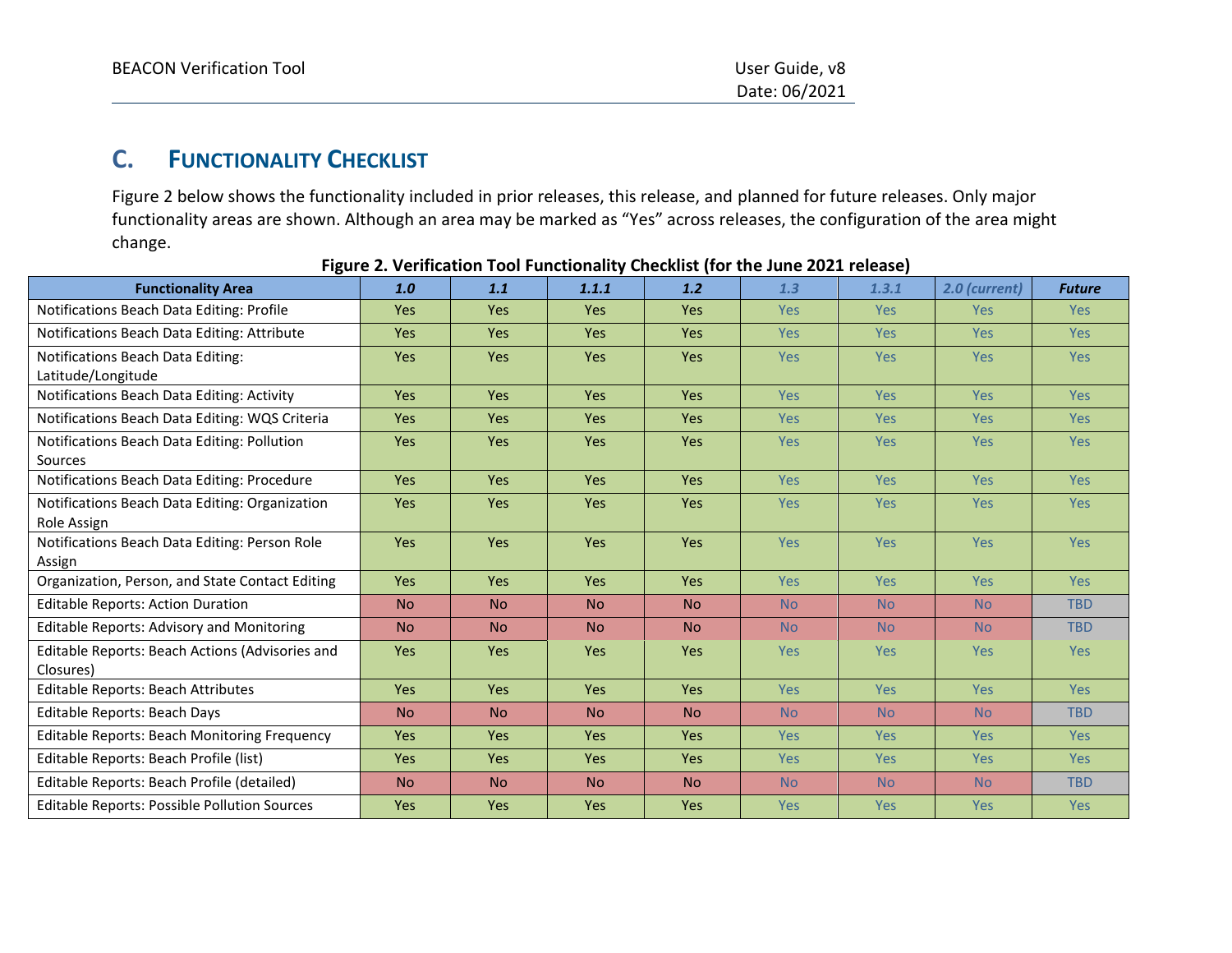Date: 06/2021

| <b>Functionality Area</b>                                                                    | 1.0             | 1.1             | 1.1.1           | 1.2             | 1.3              | 1.3.1           | 2.0 (current)    | <b>Future</b>   |
|----------------------------------------------------------------------------------------------|-----------------|-----------------|-----------------|-----------------|------------------|-----------------|------------------|-----------------|
| <b>Editable Reports: State Summary</b>                                                       | <b>No</b>       | <b>No</b>       | <b>No</b>       | <b>No</b>       | <b>No</b>        | <b>No</b>       | <b>No</b>        | <b>TBD</b>      |
| <b>Editable Reports: Tier 1 Stats</b>                                                        | <b>No</b>       | <b>No</b>       | N <sub>o</sub>  | <b>No</b>       | <b>No</b>        | <b>No</b>       | <b>No</b>        | <b>TBD</b>      |
| <b>Editable Reports: Water Quality</b>                                                       | <b>No</b>       | <b>No</b>       | <b>No</b>       | <b>No</b>       | <b>No</b>        | <b>No</b>       | <b>No</b>        | <b>TBD</b>      |
| Editable Reports: WQS Criteria                                                               | <b>Yes</b>      | <b>Yes</b>      | <b>Yes</b>      | <b>Yes</b>      | <b>Yes</b>       | <b>Yes</b>      | Yes              | Yes             |
| Editable Reports: Beach Procedures                                                           | Yes             | Yes             | Yes             | Yes             | Yes              | Yes             | Yes              | Yes             |
| Multi-session Editing (i.e., edits retained across<br>logins)                                | Yes*            | Yes*            | Yes*            | Yes*            | Yes <sup>*</sup> | Yes*            | Yes <sup>*</sup> | Yes*            |
| Retain 'draft' edits indefinitely ("Include Edits in<br>$XML?" = N)$                         | Yes*            | Yes*            | Yes*            | Yes*            | Yes*             | Yes*            | Yes <sup>*</sup> | Yes*            |
| Review edits before generating XML                                                           | Yes*            | Yes*            | Yes*            | Yes*            | Yes*             | $Yes*$          | Yes*             | Yes*            |
| Download XML                                                                                 | Yes             | Yes             | Yes             | Yes             | Yes              | Yes             | <b>Yes</b>       | Yes             |
| Submit to CDX and State Node directly from vT                                                | <b>No</b>       | <b>No</b>       | <b>No</b>       | <b>No</b>       | <b>No</b>        | <b>No</b>       | <b>No</b>        | <b>TBD</b>      |
| vT User Info from CDX                                                                        | <b>Username</b> | <b>Username</b> | <b>Username</b> | <b>Username</b> | <b>Username</b>  | <b>Username</b> | Username         | <b>Username</b> |
| Access Submission History - View Report                                                      | <b>Yes</b>      | <b>Yes</b>      | Yes             | <b>Yes</b>      | <b>Yes</b>       | <b>Yes</b>      | Yes              | <b>Yes</b>      |
| Access Submission History - Download CSV                                                     | Yes             | Yes             | Yes             | Yes             | <b>Yes</b>       | Yes             | <b>Yes</b>       | Yes             |
| Access Submission History - Recreate XML                                                     | Yes             | <b>Yes</b>      | Yes             | Yes             | <b>Yes</b>       | <b>Yes</b>      | <b>Yes</b>       | Yes             |
| Mass Update                                                                                  | Expanded        | Expanded        | Expanded        | Expanded        | Expanded         | Expanded        | Expanded         | Expanded        |
| Add/Merge/'Delete' beach (administrator role)                                                | <b>No</b>       | <b>No</b>       | <b>No</b>       | <b>No</b>       | <b>No</b>        | <b>No</b>       | <b>No</b>        | <b>TBD</b>      |
| Generate New Beach ID                                                                        | Yes             | <b>Yes</b>      | Yes             | Yes             | <b>Yes</b>       | <b>Yes</b>      | Yes              | <b>Yes</b>      |
| Add/Edit/Delete State, Territorial, Tribal and EPA<br>Beach Program Contacts and Data Status | <b>No</b>       | Yes             | Yes             | Yes             | Yes              | Yes             | Yes              | Yes             |
| Update Beach Historical ID Flag                                                              | <b>No</b>       | Yes             | Yes             | Yes             | Yes              | Yes             | Yes              | Yes             |
| Add/Edit/Delete technical notes on Beach<br>Program Contacts page                            | <b>No</b>       | <b>No</b>       | <b>No</b>       | Yes             | <b>Yes</b>       | <b>Yes</b>      | <b>Yes</b>       | <b>Yes</b>      |
| <b>Administrator Reports</b>                                                                 | Yes             | Yes             | Yes             | Yes             | Yes              | Yes             | Yes              | Yes             |
| <b>Monitoring Beach Data Editing: Organization</b>                                           | <b>No</b>       | <b>No</b>       | <b>No</b>       | <b>No</b>       | <b>No</b>        | <b>No</b>       | <b>No</b>        | Yes             |
| <b>Monitoring Beach Data Editing: Organization</b><br><b>Electronic Address</b>              | <b>No</b>       | <b>No</b>       | <b>No</b>       | <b>No</b>       | <b>No</b>        | <b>No</b>       | <b>No</b>        | <b>Yes</b>      |
| <b>Monitoring Beach Data Editing: Organization</b><br><b>Address</b>                         | <b>No</b>       | <b>No</b>       | <b>No</b>       | <b>No</b>       | <b>No</b>        | <b>No</b>       | <b>No</b>        | Yes             |
| <b>Monitoring Beach Data Editing: Organization</b><br>Phone                                  | <b>No</b>       | <b>No</b>       | <b>No</b>       | <b>No</b>       | <b>No</b>        | <b>No</b>       | <b>No</b>        | <b>Yes</b>      |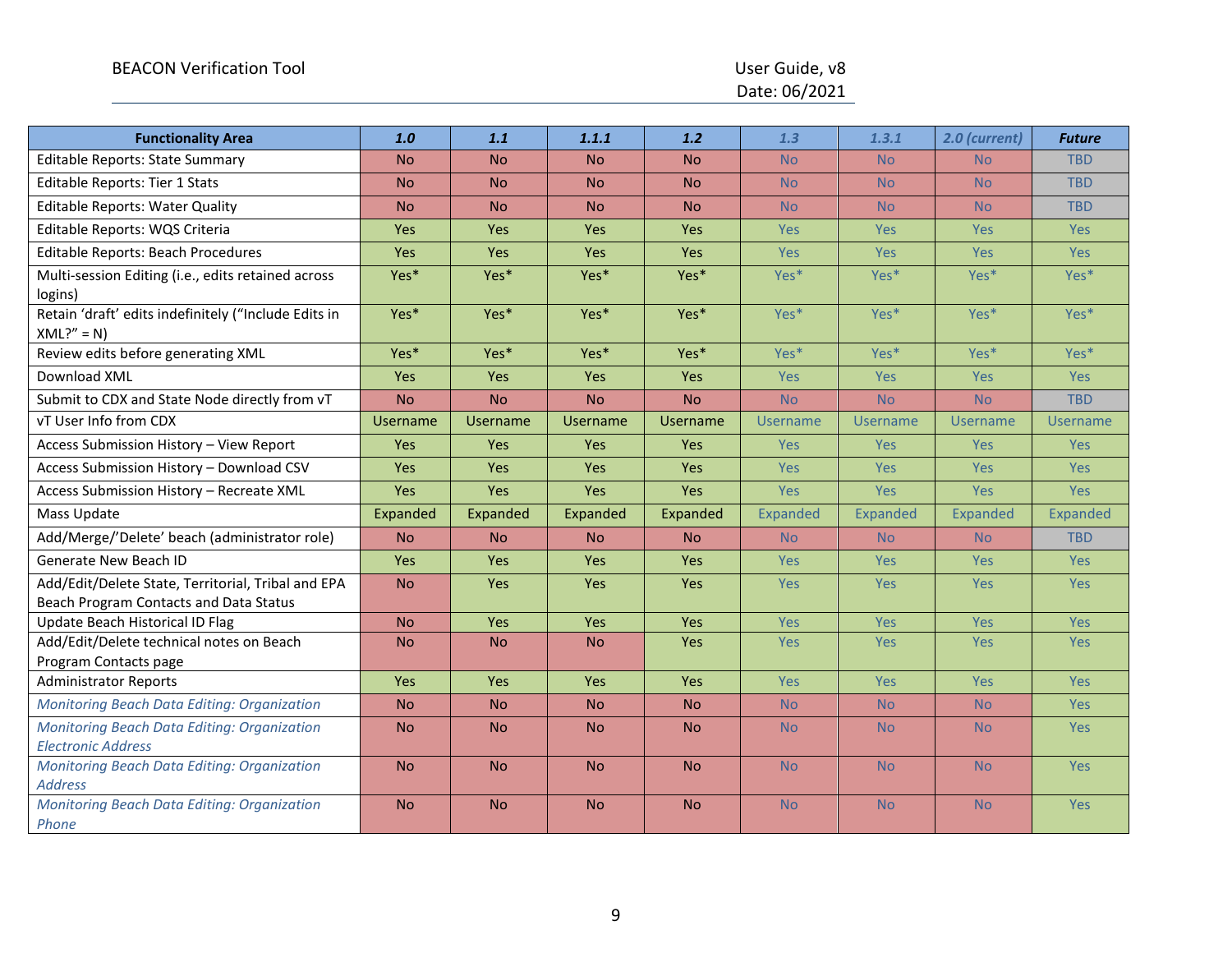# Date: 06/2021

| <b>Functionality Area</b>                              | 1.0       | 1.1       | 1.1.1     | 1.2       | 1.3       | 1.3.1          | 2.0 (current)  | <b>Future</b> |
|--------------------------------------------------------|-----------|-----------|-----------|-----------|-----------|----------------|----------------|---------------|
| <b>Monitoring Beach Data Editing: Project</b>          | <b>No</b> | <b>No</b> | <b>No</b> | <b>No</b> | <b>No</b> | N <sub>o</sub> | <b>Yes</b>     | <b>Yes</b>    |
| <b>Monitoring Beach Data Editing: Monitoring</b>       | <b>No</b> | <b>No</b> | <b>No</b> | <b>No</b> | <b>No</b> | <b>No</b>      | <b>No</b>      | <b>Yes</b>    |
| Location                                               |           |           |           |           |           |                |                |               |
| <b>Monitoring Beach Data Editing: Monitoring</b>       | <b>No</b> | <b>No</b> | <b>No</b> | <b>No</b> | <b>No</b> | <b>No</b>      | <b>No</b>      | <b>Yes</b>    |
| <b>Location Alternate</b>                              |           |           |           |           |           |                |                |               |
| <b>Monitoring Beach Data Editing: Activity</b>         | <b>No</b> | <b>No</b> | <b>No</b> | <b>No</b> | <b>No</b> | <b>No</b>      | Yes            | <b>Yes</b>    |
| (Add/Update)                                           |           |           |           |           |           |                |                |               |
| Monitoring Beach Data Editing: Activity (Delete)       | <b>No</b> | <b>No</b> | <b>No</b> | <b>No</b> | <b>No</b> | <b>No</b>      | <b>No</b>      | Yes           |
| Monitoring Beach Data Editing: Activity Project        | <b>No</b> | <b>No</b> | <b>No</b> | <b>No</b> | <b>No</b> | <b>No</b>      | <b>Yes</b>     | <b>Yes</b>    |
| <b>Monitoring Beach Data Editing: Activity</b>         | <b>No</b> | <b>No</b> | <b>No</b> | <b>No</b> | <b>No</b> | <b>No</b>      | <b>Yes</b>     | <b>Yes</b>    |
| <b>Conducting Organization</b>                         |           |           |           |           |           |                |                |               |
| Monitoring Beach Data Editing: Activity Group          | <b>No</b> | <b>No</b> | <b>No</b> | <b>No</b> | <b>No</b> | <b>No</b>      | N <sub>o</sub> | <b>Yes</b>    |
| Monitoring Beach Data Editing: Activity Group          | <b>No</b> | <b>No</b> | <b>No</b> | <b>No</b> | <b>No</b> | <b>No</b>      | <b>Yes</b>     | <b>Yes</b>    |
| <b>Detail</b>                                          |           |           |           |           |           |                |                |               |
| <b>Monitoring Beach Data Editing: Result</b>           | <b>No</b> | <b>No</b> | <b>No</b> | <b>No</b> | <b>No</b> | <b>No</b>      | <b>Yes</b>     | <b>Yes</b>    |
| <b>Monitoring Beach Data Editing: Result Detection</b> | <b>No</b> | <b>No</b> | <b>No</b> | <b>No</b> | <b>No</b> | <b>No</b>      | <b>Yes</b>     | <b>Yes</b>    |
| <b>Quantitation Limit</b>                              |           |           |           |           |           |                |                |               |
| <b>Monitoring Beach Data Editing: Result Lab</b>       | <b>No</b> | <b>No</b> | <b>No</b> | <b>No</b> | <b>No</b> | <b>No</b>      | <b>Yes</b>     | <b>Yes</b>    |
| <b>Sample Preparation</b>                              |           |           |           |           |           |                |                |               |
| Monitoring Beach Data Editing: Attached Object         | <b>No</b> | <b>No</b> | <b>No</b> | <b>No</b> | <b>No</b> | <b>No</b>      | <b>No</b>      | <b>Yes</b>    |
| Geospatial Data (RAD) Editing                          | <b>No</b> | <b>No</b> | <b>No</b> | <b>No</b> | <b>No</b> | <b>No</b>      | <b>No</b>      | <b>TBD</b>    |

\* All edits are retained across sessions until XML is downloaded. See [§I](#page-41-3) for more information.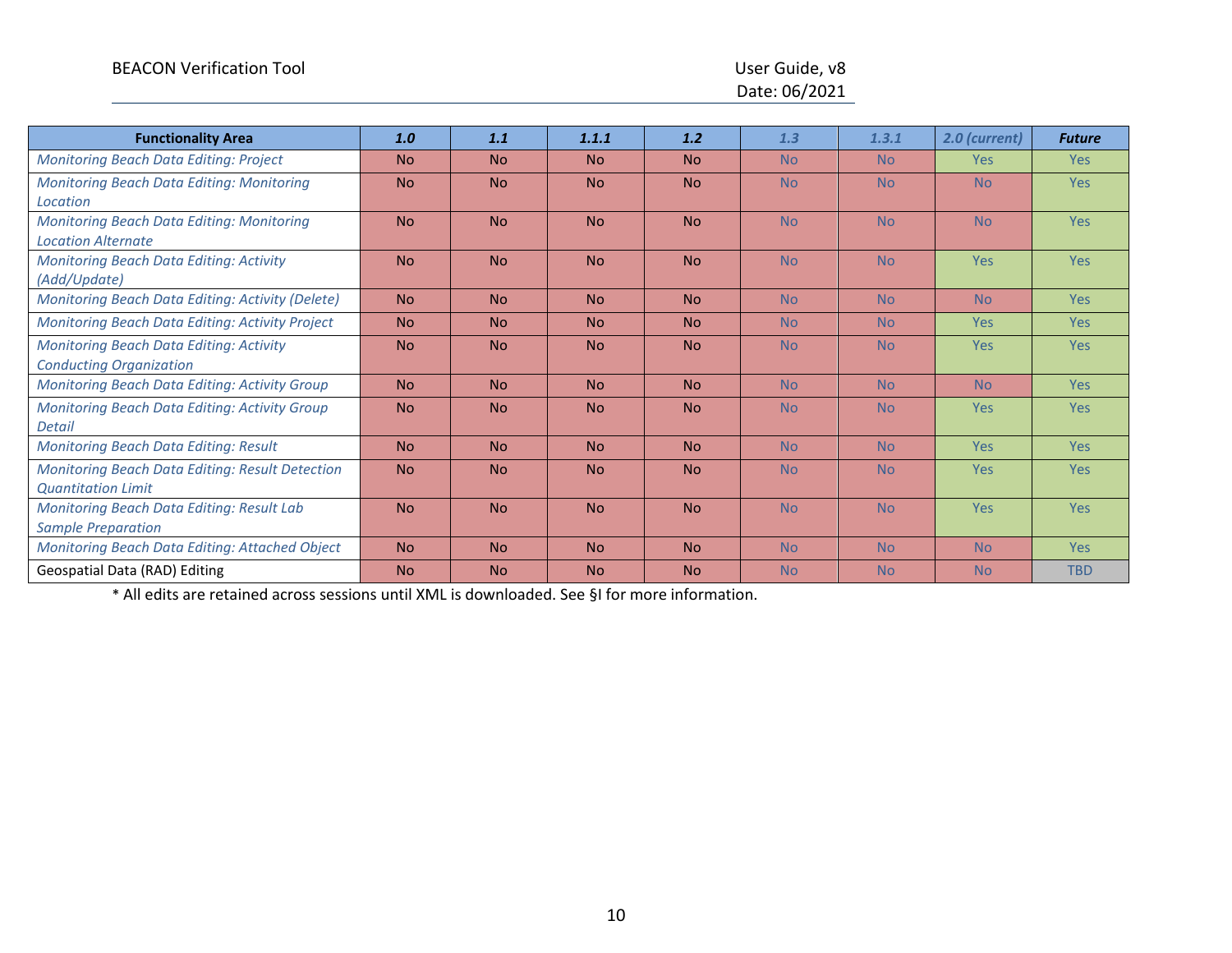# <span id="page-10-0"></span>**D. RULES OF THE ROAD**

- 1. **Recommended viewing settings:** The Verification Tool is not designed for mobile devices/small screens, reduced browser window sizes or low-resolution settings. Please use a maximized browser window, and only medium to high screen resolutions.
- 2. **Only verify your own jurisdiction's data**. However, you may practice using the Verification Tool with the "Test" jurisdiction (See [§E.3\)](#page-12-0). Future releases will restrict users to their jurisdictions.
- 3. **Only make edits for one year at a time**. Future releases will enable creation of XML files containing multiple years. For now, the XML should contain data for a single year. To work on data for multiple years, complete the edits for Year A and download the XML for Year A, then complete edits for Year B and download the XML for Year B, etc.
- 4. **One user per jurisdiction is advised**. Future releases will facilitate concurrent editing by multiple users for the same jurisdiction and beach/year. Until then, we recommend there be one user per jurisdiction editing that jurisdiction's data. If a jurisdiction must support multiple users editing concurrently (for this release), we advise them to follow the "one user per beach/year" rule. So, two users should not try to edit the same beach for the same year at the same time. Keep in mind: this tool is intended for verification activities, i.e., relatively small amounts of changes in a short timeframe. As the application's scope is expanded in the future to support, e.g., full season submission and data management, the underlying workflows and business processes will change accordingly.
- 5. **Do not upload vT XML to the ENSC**. Future releases will enable submission of XML directly to CDX; at this time, the vT only supports downloading an XML file. We request that you not submit this XML via the ENSC, but instead consume the XML into your jurisdiction's copy of record database (Access DB or other system).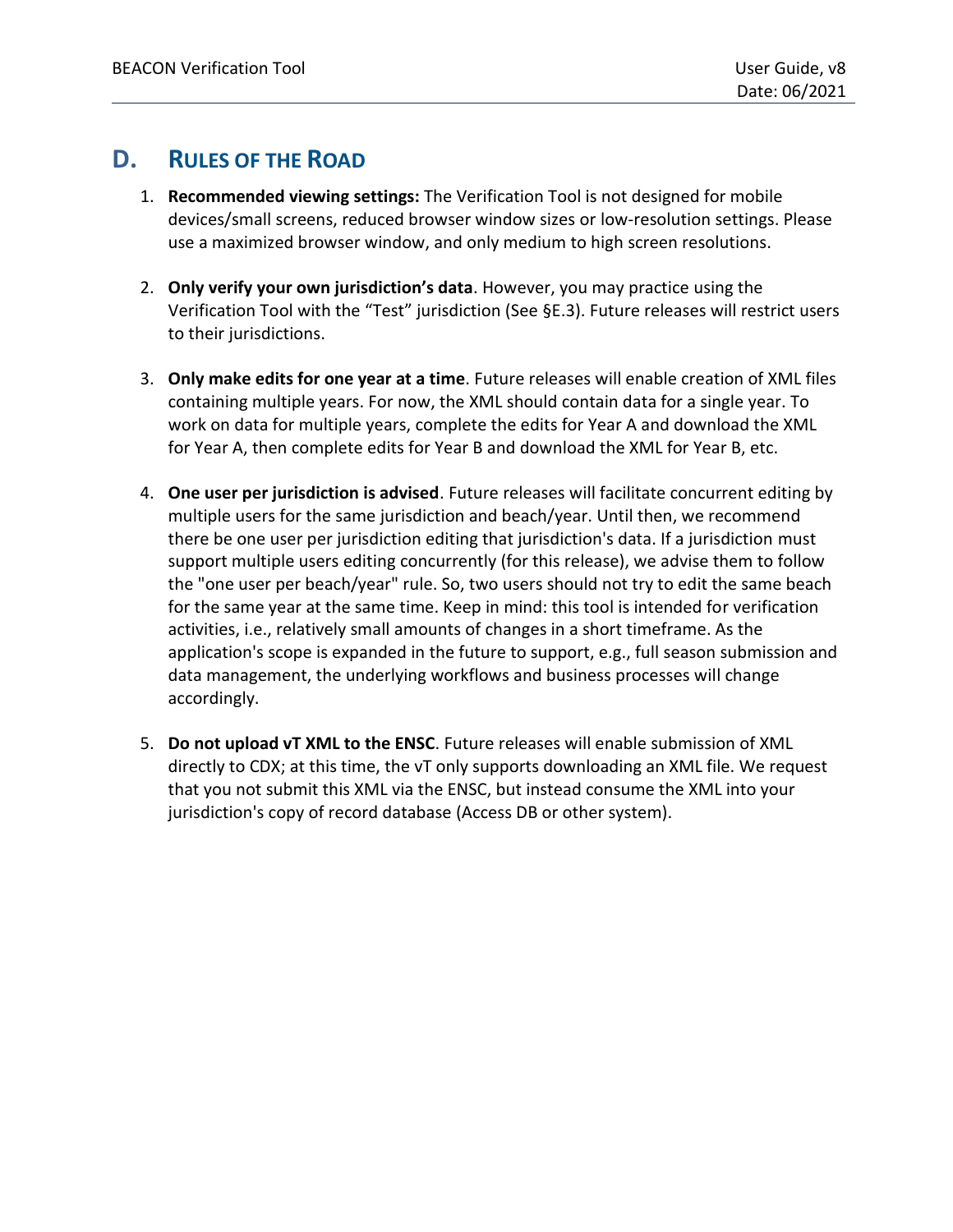# <span id="page-11-0"></span>**E. VERIFICATION TOOL BASICS**

The section describes basic characteristics of the application, including how to access and login, the layout, and general editing processes.

#### <span id="page-11-1"></span> $E.1$ **Accessing the Application**

An EPA Central Data Exchange (CDX) account with an eBeaches role is required to use this application (the vT). Please refer to the [CDX website](https://cdx.epa.gov/) for registration and account instructions.

The current version of the vT can be accessed at: [https://ofmext.epa.gov/apex/beaconVT/f?p=beacon\\_vt.](https://ofmext.epa.gov/apex/beaconVT/f?p=beacon_vt) Login with your CDX production account username and password.

#### <span id="page-11-2"></span> $E.2$ **Layout**

The Verification Tool implements elements of the public BEACON website and the distributed Access databases. [For the June 2021 (2.0) release, PRAWN Notification Data Access Database and PRAWN Monitoring Data Access Database (Project, Activity and Result) elements are included.] This design approach was selected so that users who are accustomed to the BEACON site and Access data databases will more easily understand and use the Verification Tool.

The application employs a multi-level tabs layout, where lower tab levels and Forms are context- and data element-specific. The first level of tabs are the following:

- **Dashboard tab:** The dashboard contains three sections displaying: your user account information and status, submission history and QA & administrative reports. [For the June 2021 (2.0) release of the Verification Tool, the Dashboard is largely a placeholder page, with some content inactive.]
- **Reports tab:** The same interface as the public BEACON 2.0 reports, with the additional functionality to tie in editing capabilities. [For the June 2021 (2.0) release of the Verification Tool, only the Beach Actions (Advisories and Closures), Beach Attributes, Beach Monitoring Frequency, Beach Profile, Possible Pollution Sources, WQS Criteria, and Beach Procedures reports are active.]
- **Notification tab:** Contains forms for editing Notifications data layout is similar to the PRAWN Notification Data Access Database.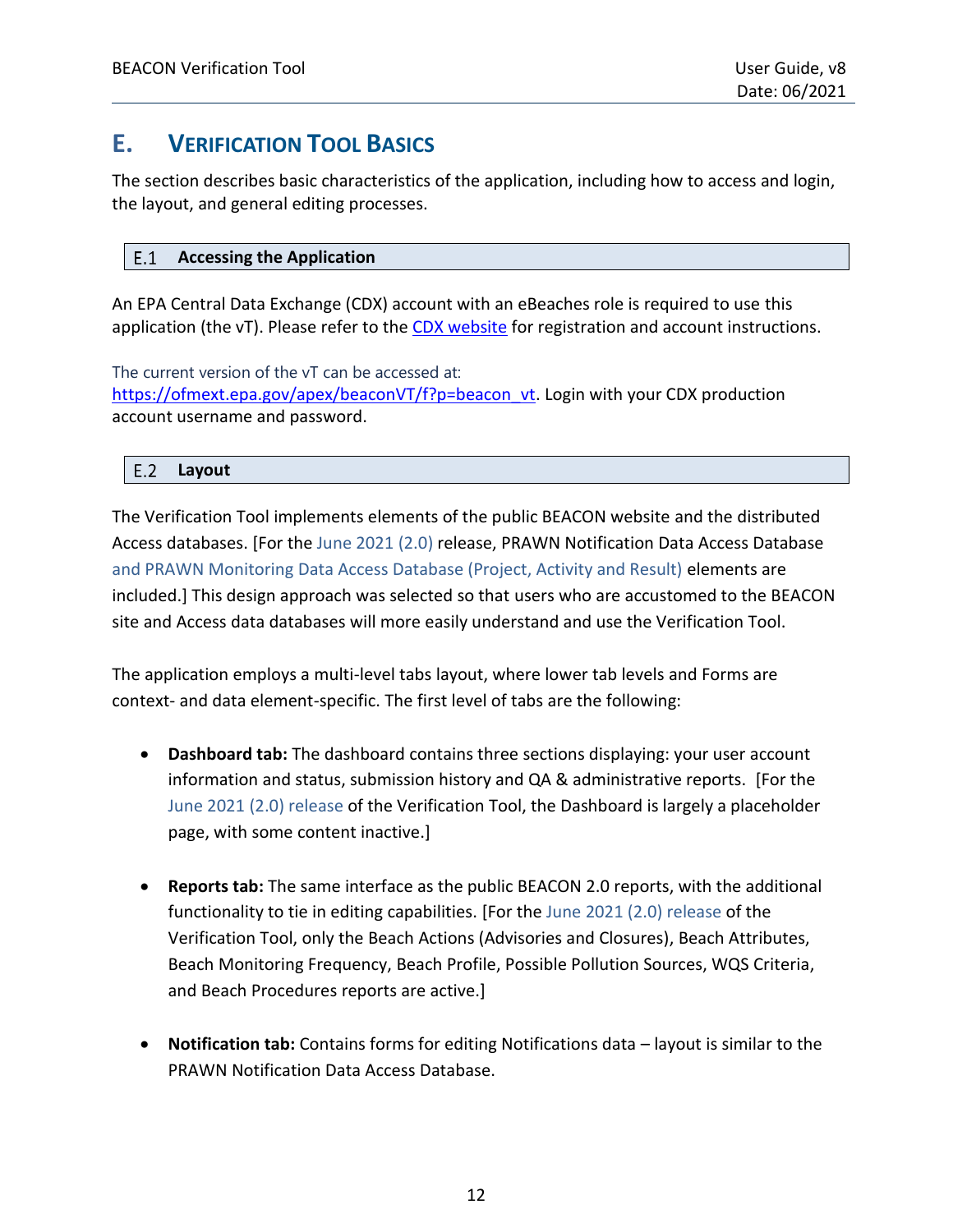- **Monitoring tab:** Contains forms for editing Monitoring data layout is similar to the WQX Monitoring Data Access Database. [For the June 2021 (2.0) release only Project, Activity and Results sections are editable]
- **Geospatial tab:** Provides tools to edit beach locational data that is housed in the Reach Address Database. [This section is not available for the June 2021 (2.0) release of the Verification Tool.]
- **About tab:** Provides a basic overview of the application, and link to the User Guide
- **Shopping Cart link and tab:** Contains the user's change log and the download/submit XML functionality. The tab appears after clicking the link.

<span id="page-12-0"></span>The lower-level tabs are described elsewhere in this document in the respective sections.

#### $E.3$ **Practice Using the vT**

If you wish to practice using the vT, the only important step is that you clear your practice run edits from the vT, which is simply done by setting all "Include Edits in XML?" flags to "Yes" and downloading an XML file from the Shopping Cart.

If you prefer not to make practice edits to your jurisdiction's data, you may use the "Test" jurisdiction. Regardless, you should clear your practice run edits from the vT.

#### <span id="page-12-1"></span> $E.4$ **General Data Editing Processes**

- **Be sure to review Section [D](#page-10-0) - [Rules of the Road](#page-10-0)**
- "**Verification Session**": All edits are retained across multiple sessions (i.e., log in and log out) until a submission is made. For this release, because submission to EPA and nodes is not enabled, downloading XML represents a submission action. Therefore, a "verification session" …
	- o *Begins* with the user's first saved edit, and
	- o *Continues* as the user makes additional edits, even if logging out and logging in later, until it…
	- o *Ends* once the user clicks the Download File [XML] button in the Shopping Cart. **Note**: This applies only to edited records where the "Include Edits in XML?" flag is "Yes". Records for which the user set this flag to "No" do not get included in XML, and therefore, are not cleared from the vT.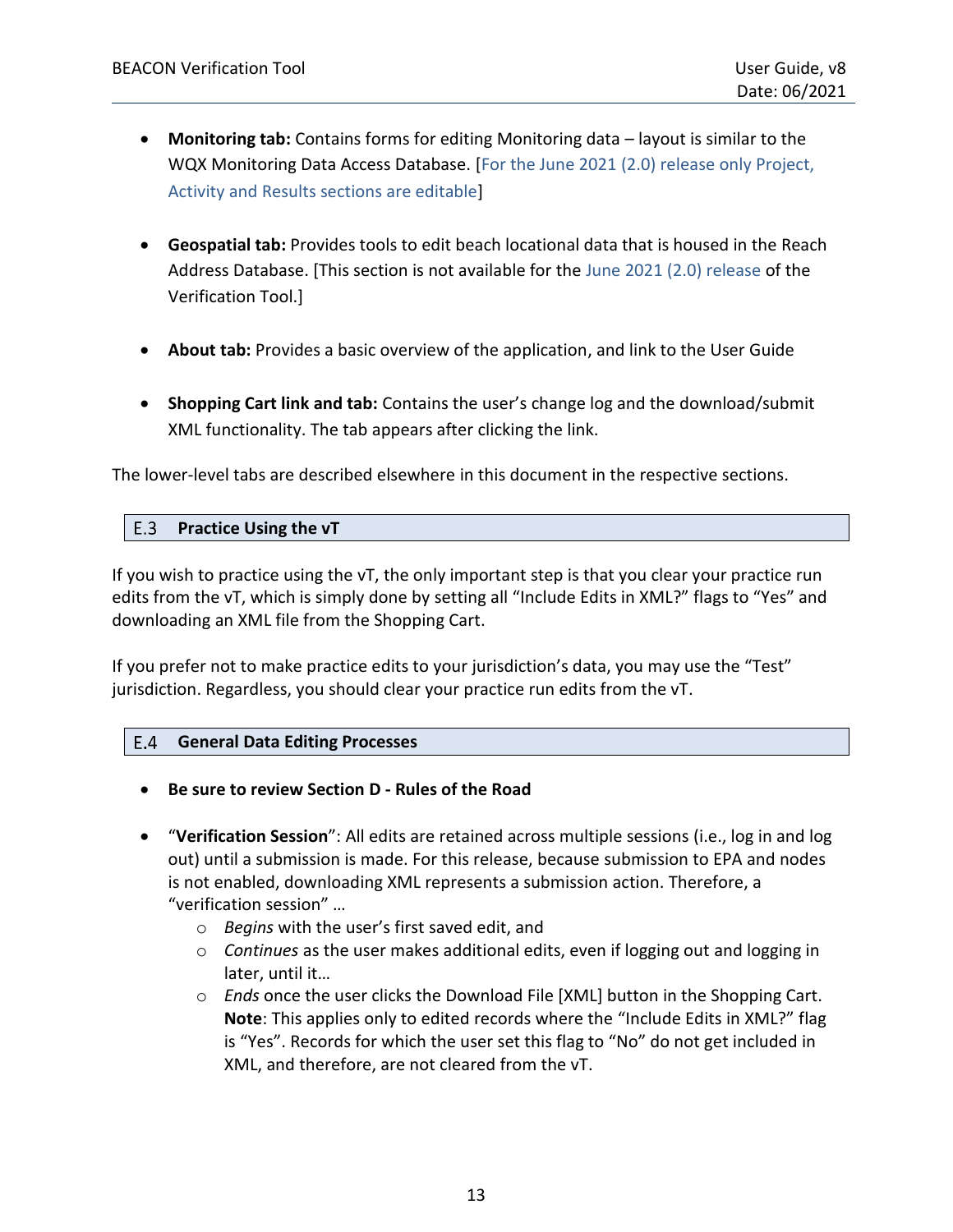- Changes made in the application are shown in reports with varying *Record Status*  indicators, depending on the type of change:
	- o *Original* refers to records currently in the production EPA database; these have not been revised in the Verification Tool.
	- o *Not Saved* refers to records added in current session but not yet saved.
	- o *Deleted* items will be highlighted red.
	- o *Updated* items will be highlighted yellow.
	- o *New* items will be highlighted green.

**Note**: New records will show as "New" until the record is submitted (meaning XML is downloaded). For example, if you add a new Activity one day (and did not download XML), then come back the next day and change data for the record you created, the status will still be "New".

- As with the Notification and Monitoring Data Access databases, all records are flagged as "Include Edits in XML?" "Yes" or "No".
	- o Only records where the flag is set to "Yes" are included in the downloadable XML file.

**Note**: The "Include Edits in XML?" field in the vT is a radio button that defaults to "Yes"; however, the value is only associated with a record once a form is saved. Thus, unlike the **Notification and Monitoring Data Access database**, where every record with the flag set to "Yes" is always included in the XML, the vT only includes in the XML those records that were modified **and saved.**

- o Also, only edited records where the flag is set to "Yes" will appear in the default Shopping Cart view. However, there is a toggle to also show edited records where the flag is set to "No". This toggle only affects the shopping cart report; it does not affect the XML file.
- Submission to EPA and nodes is not enabled for this release. To simulate submission, clicking the Download XML button (in the Shopping Cart) will also trigger postsubmission processes.
	- $\circ$  For example, a Submission History report will be generated and made accessible from the Dashboard page**.**
	- o **Additionally, clicking the Download XML button will clear all edits for records with "Include Edits in XML?" flag set to "Yes" from the Verification Tool (so that users do not continue to see edits that were already 'submitted').** This means that the edits will not appear in the Shopping Cart, Reports, Forms, etc., and instead these will be reset to PRAWN production database values. Changes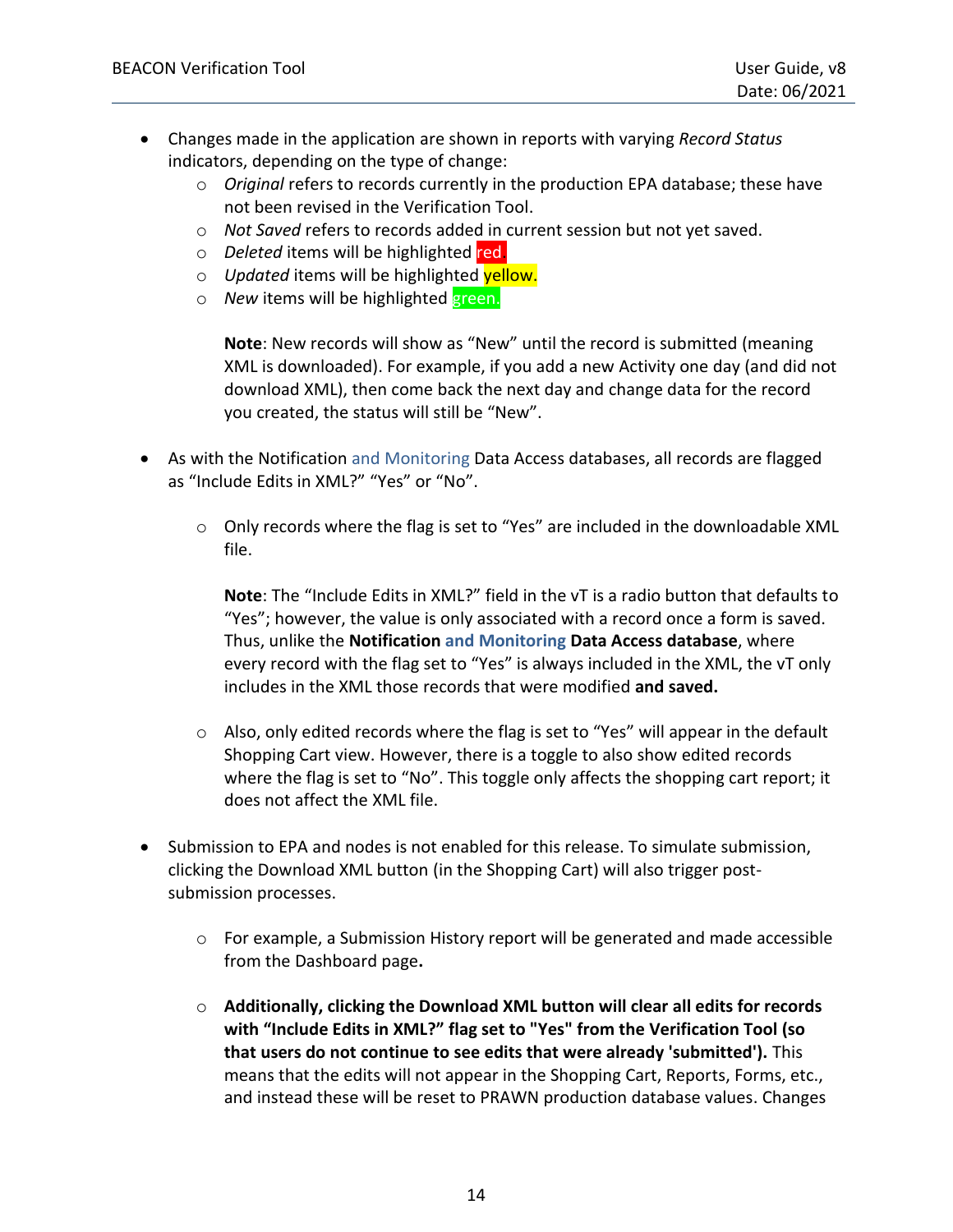will not show in the vT until added to the jurisdiction's database of record and resubmitted to EPA.

#### • **Submission sequence summary:**

- 1. STARTING CONDITION: Local database of record and PRAWN and BEACON are in sync.
- 2. vT session yields XML of changes that is sent to jurisdiction.
- 3. The XML is imported into EPA-provided Notification Access DB (or local database of record) for Notification data and Monitoring Access DB (or local database of record) for Monitoring data.
- 4. Notification submission from Notification Access DB (or from local database of record) via CDX to PRAWN, or Monitoring submission from Monitoring Access DB (or from local database of record) via CDX to WQX.
- 5. Wait 4 hours for BEACON and vT to refresh from PRAWN or WQX, then see changes in BEACON or vT.
- 6. When changes show, then can initiate next vT editing session.
- Once edits are submitted to EPA and successfully validated and loaded in the respective EPA database, and upon the next vT session, the record status flag will be reset to "Original".
- There are numerous instances of required data not being present for records in PRAWN. For this reason, users may encounter records with no values for required fields, and if trying to save other edits, will see error notifications. To resolve, simply enter values for all missing required fields.
- For some Forms, changes made are not automatically saved. Users must click a Save button.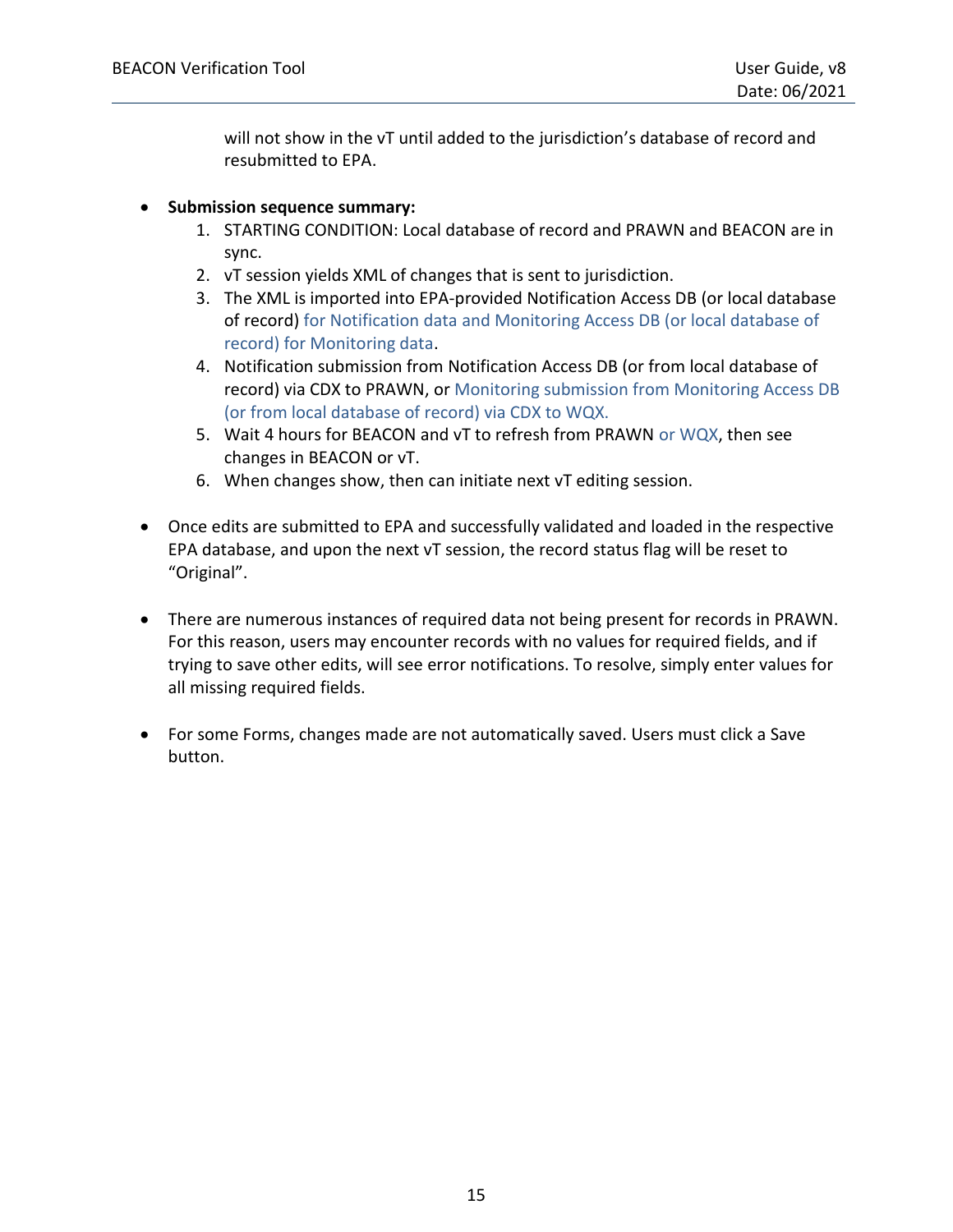# <span id="page-15-0"></span>**F. REPORTS**

The Reports tab contains an interface similar to the public BEACON 2.0 reports interface, with additional functionality to tie in editing capabilities. [For the June 2021 (2.0) release of the Verification Tool, only the Beach Actions (Advisories and Closures), Beach Attributes, Beach Monitoring Frequency, Beach Profile, Possible Pollution Sources, WQS Criteria, and Beach Procedures reports are active.] Because the operation of the filter wizard is the same, please refer to the **[BEACON 2.0 User Guide](https://www.epa.gov/sites/production/files/2014-08/documents/beacon_usersguide.pdf)** for details on using the wizard. The remainder of this section describes only the functionality unique to the Verification Tool.

Unlike the public BEACON 2.0 reports, the reports as viewed in the Verification Tool allow users to:

- Delete records from the report interface; and,
- Click hyperlinked data to navigate to respective forms in the Notifications tab for editing.
- For selected reports, select beaches for Mass Update: To edit multiple beaches at the same time, select the check box next to each beach you would like to edit then click the Mass Update button. Note: You must select at least two beaches. For further instructions, see [§G.10.](#page-30-2)

In addition, any data changes made in the Verification Tool will be reflected in the reports with status highlight indications (see [§E.4](#page-12-1) for details) and the Record Status column.

**Note:** If you navigate to the reports using your browser's back button, you may need to refresh the page to see the latest changes.

#### <span id="page-15-1"></span> $F.1$ **New WQS Criteria Report**

The vT includes a new report, WQS Criteria, which presents details of the water quality standards that apply to the water accessible from the beach. This report includes Indicator Name, Water Type, Measure Type, Measure Value, Measure Unit, and Criterion Comment. The list is sorted by default, by state, year, and beach. **Note:** This report includes monitored and non-monitored beaches because all waters have WQS.

- Because criterion records do not have a unique identifier in the PRAWN schema, the "WQS Criterion" column was added to allow a means of identifying like records. This field simply combines all the criterion data into one cell. This combined value can be used to more easily identify beaches that share criterion associations. Additionally, from the toolbar, you can choose the "Grouped by Criterion" option to view an alternate version of the report in which all beaches are grouped by the WQS Criterion values.
- Mass Update is enabled for this report.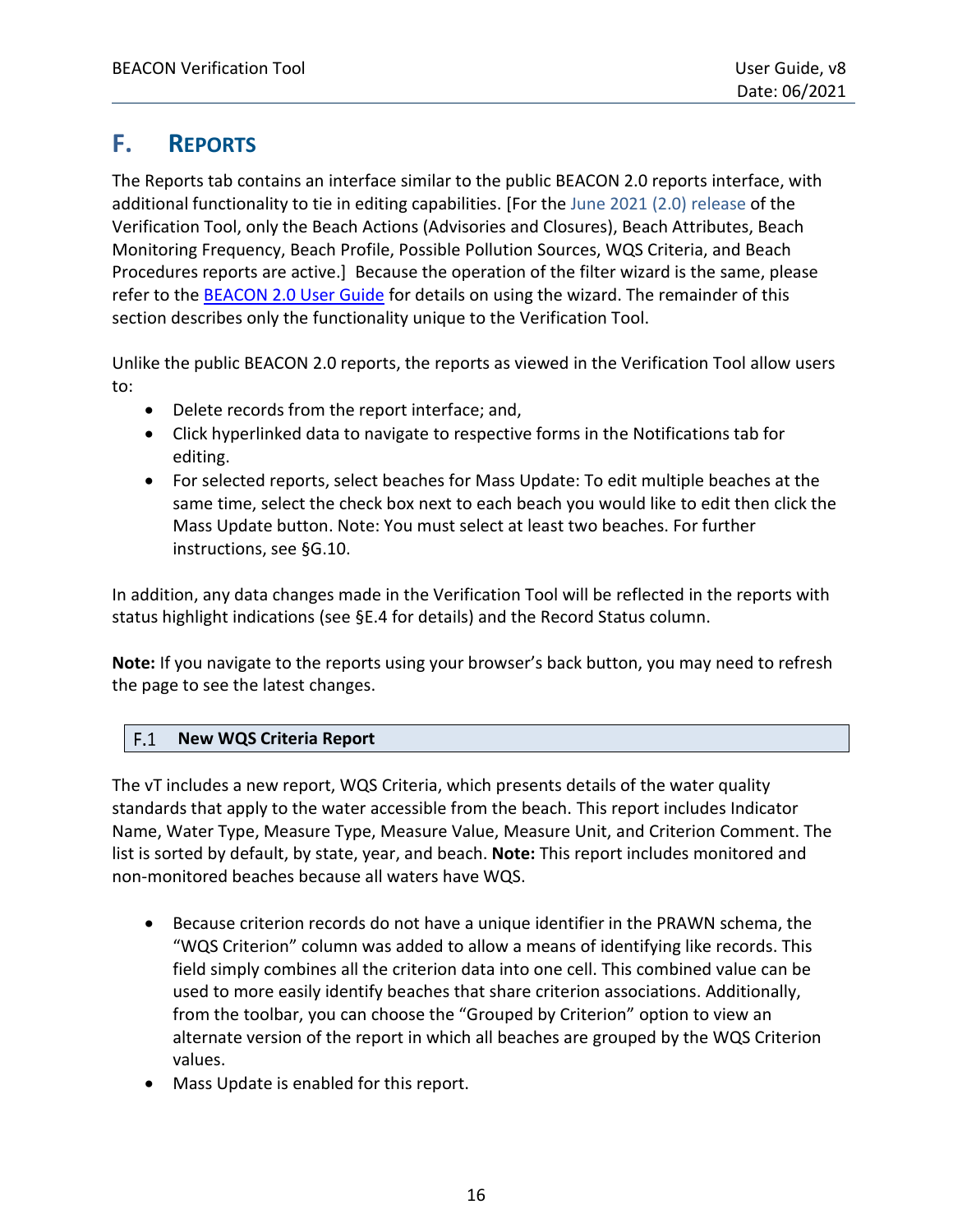• This report also shows beaches that do not have any criterion records. *Filtering for these beaches and using Mass Update will help states meet the new requirement that all beaches must have a criterion.*

#### <span id="page-16-0"></span> $F.2$ **New Beach Procedures Report**

The vT includes a new report, Beach Procedures, which presents details about the procedures used for monitoring, notification, issuance, and reopening beaches. The report includes Procedure ID, Procedure Code, Description, and Submitting Agency. The list is sorted by state, year, and beach by default. **Note:** This report includes monitored and non-monitored beaches.

- $\circ$  The Primary Report (see drop-down on the toolbar) lists procedures for each Beach/Year and is grouped by State and Year. (in release 1.1 only one state and year can be in an xml)
- $\circ$  The Grouped by Procedure Code alternate report shows all beaches with a given procedure, further grouped by State and Year.
- o Users viewing this report may find that a beach needs to have one or more procedures assigned. The last column in the report, *Assign More Procedures to Beach*, contains a link to the **Beach Procedure Assign Form** for the respective beach/year where users can assign procedures.
- o Mass Update is enabled for this report. **Note**: A beach might be shown multiple times in a report; thus, when selecting rows (i.e., checking boxes) for mass update, be sure to select **at least 2 beaches** for mass update.

#### <span id="page-16-1"></span> $F.3$ **Changes to Other Reports and Report Wizard in the vT**

Below are changes made to the Report Wizard:

- In the Select by Date (click to open/close selection list) section under Step 2, added validations on Start Date (Grouping A) and End Date (Grouping A) fields to check
	- $\circ$  Start Date field is not empty when End Date field has data and vice versa.
	- o Start Date entered is not after the date entered in End Date field.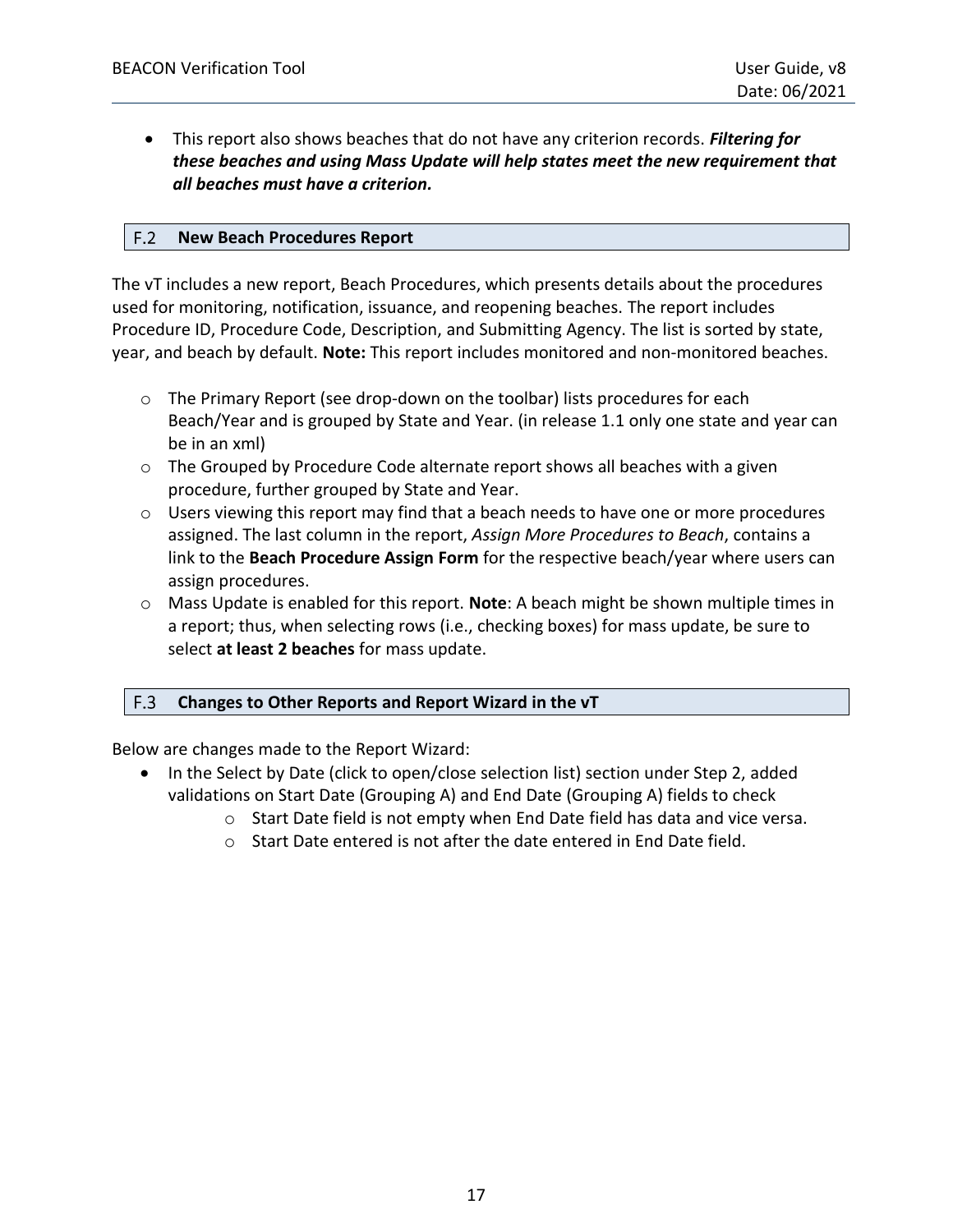# <span id="page-17-0"></span>**G. NOTIFICATION DATA FLOW [NOTIFICATION TAB]**

This section of the application contains the Forms used to edit Notification data; the layout is similar to the PRAWN Notification Data Access Database. Upon clicking the Notification tab, a row of second-level tabs will appear: Beach, Organization, Person, Mailing Address, Electronic Address, Telephone, and State Contact.

#### <span id="page-17-1"></span> $G.1$ **Beach tab**

The Beach tab contains all the Forms necessary to find and edit beach notification data.

#### <span id="page-17-2"></span>**G.1.1 Beach Search: Criteria**

The default view of the Beach tab is the Beach Search Criteria Form. Enter search criteria into the form fields and click the Search button. To remove all search criteria from the form fields, click the Clear button. After clicking the Search button, a search results report will be returned showing all matching beaches.

State and Year must be provided for any search.

#### <span id="page-17-3"></span>**G.1.2 Beach Search: Results**

This page shows all the beaches matching the search criteria. Note: beaches are repeated for each selected year. **REMINDER: Only make edits for one year at a time (i.e., per session – you will get a download error, see [§I.1.2\)](#page-43-0).** Records modified in the vT appear first in the list.

- To edit beach information for a specific beach/year, click the respective Beach ID link.
- Mass Update: To edit multiple beaches at the same time, select the check box next to each beach you would like to edit then click the Mass Update button. Note: You must select at least two beaches. For further instructions, see [§G.10.](#page-30-2)
- To return to the Beach Search Criteria page, select the Back button.

#### <span id="page-17-4"></span>**Beach Details**

This view is accessed by clicking a beach ID link from the Beach Search results page or the data links in the editable BEACON reports. The Beach Details view includes a row of third-level tabs:

- Profile
- Attribute
- Latitude/Longitude
- Activity
- WQS Criteria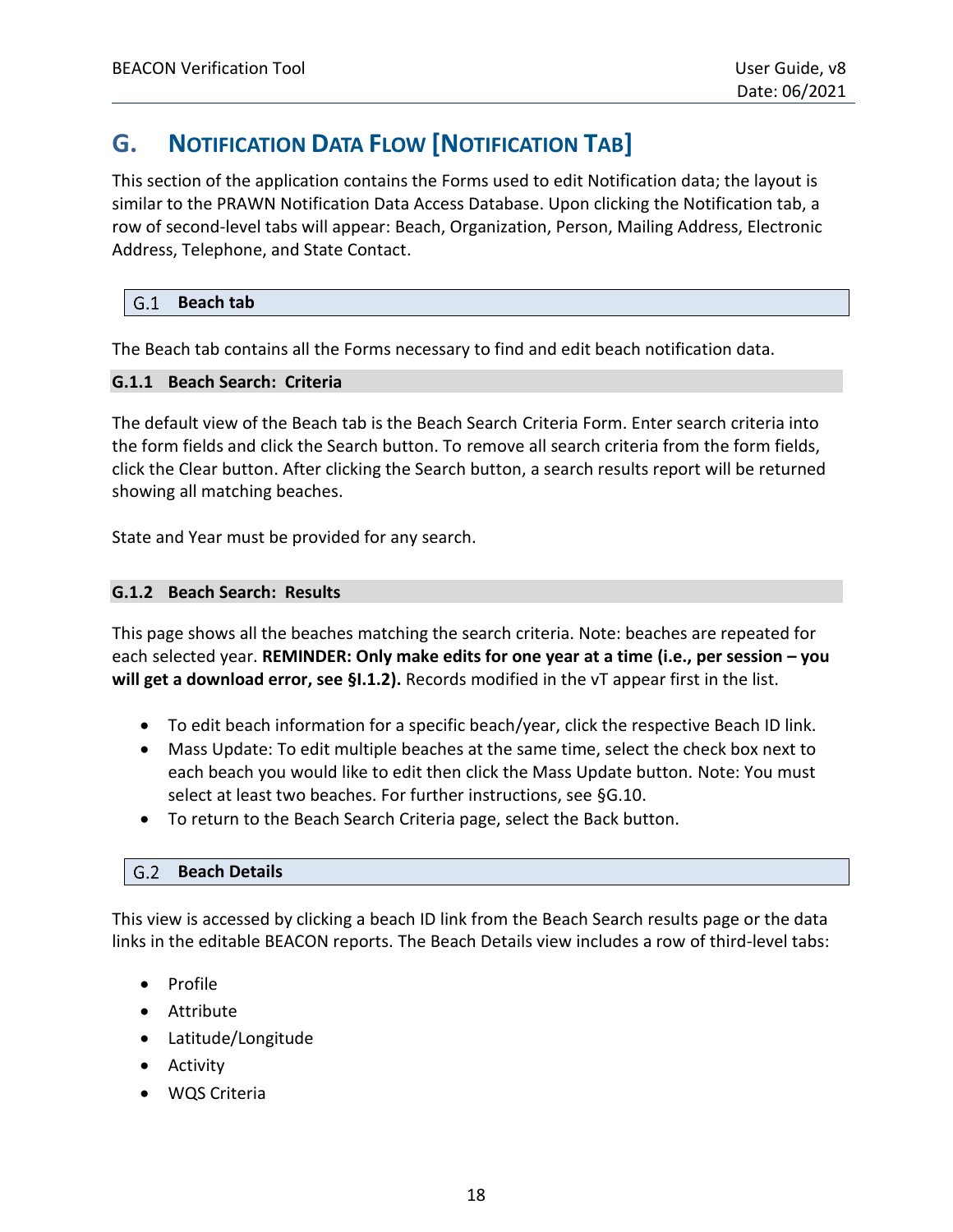- Pollution Sources
- Procedure
- Organization Detail & Role
- Person Detail & Role

Each tab is described further in the following sections.

### <span id="page-18-0"></span>**G.2.1 Profile tab**

This page allows users to edit beach Profile data for the selected beach.

- Please refer to the [Beach Notification Database User Guide](https://www.epa.gov/sites/production/files/2015-12/documents/beachnotification-user-guide.pdf) for details on the data fields and requirements.
- Required fields are indicated with a red asterisk.
- Back: Click the Back button to
	- o return to the Beach Search Results page if you navigated to the form from there.
	- o return to the Shopping Cart if you navigated to the form from there.
	- o return to the Beach Profile report if you navigated to the form from there.

**Note:** If you navigate to the reports using your browser's back button, you may need to refresh the page to see the latest changes.

- Reset While editing a beach, but prior to saving changes, the Reset button can be used to undo all edits, resetting the data to the production database values.
- Save Users must click the Save button to retain any edits.

### <span id="page-18-1"></span>**G.2.2 Attribute tab**

This page allows users to edit beach Attribute data for the selected beach and year.

- Please refer to the [Beach Notification Database User Guide](https://www.epa.gov/sites/production/files/2015-12/documents/beachnotification-user-guide.pdf) for details on the data fields and requirements.
- Required fields are indicated with a red asterisk.
- Back: Click the Back button to
	- o return to the Beach Search Results page if you navigated to the form from there.
	- o return to the Shopping Cart if you navigated to the form from there.
	- $\circ$  return to the Beach Attributes report if you navigated to the form from there.

**Note:** If you navigate to the reports using your browser's back button, you may need to refresh the page to see the latest changes.

- Reset While editing a beach, but prior to saving changes, the Reset button can be used to undo all edits, resetting the data to the production database values.
- Save Users must click the Save button to retain any edits.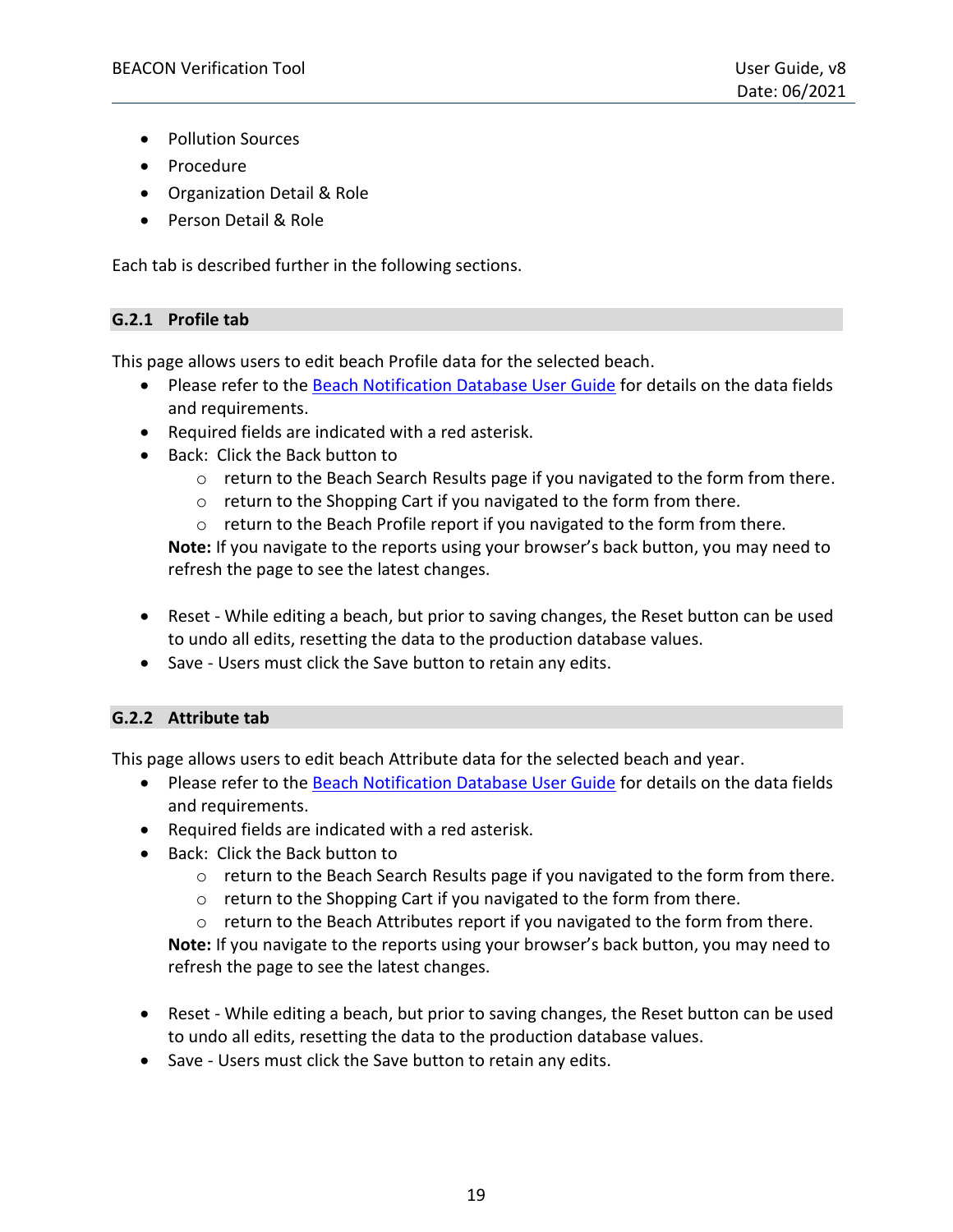### <span id="page-19-0"></span>**G.2.3 Latitude/Longitude tab**

This page allows users to edit beach Latitude and Longitude data for the selected beach.

- Please refer to the [Beach Notification Database User Guide](https://www.epa.gov/sites/production/files/2015-12/documents/beachnotification-user-guide.pdf) for details on the data fields and requirements.
- Required fields are indicated with a red asterisk.
- Back: Click the Back button to
	- $\circ$  return to the Beach Search Results page if you navigated to the form from there.
	- o return to the Shopping Cart if you navigated to the form from there.

o return to the Beach Attributes report if you navigated to the form from there. **Note:** If you navigate to the reports using your browser's back button, you may need to refresh the page to see the latest changes.

- Reset While editing a beach, but prior to saving changes, the Reset button can be used to undo all edits, resetting the data to the production database values.
- Save Users must click the Save button to retain any edits.

### <span id="page-19-1"></span>**G.2.4 Activity tab**

This page displays the activities for the selected beach and year. From here, users can delete, add, and edit beach activity data.

- To delete an activity, check the record(s) for deletion in the report, then click the Delete Activity button.
- To add a new beach activity, click the Add New Activity button.
- To edit beach activity data, click the edit button next to the activity you wish to edit.

### G.2.4.1 Add/Edit Beach Activity form

Use this form to enter/change the information for the Activity, including the associated Activity Indicator/Reason/Source details.

- Please refer to the [Beach Notification Database User Guide](https://www.epa.gov/sites/production/files/2015-12/documents/beachnotification-user-guide.pdf) for details on the data fields and requirements.
- Required fields are indicated with a red asterisk.
- As of the November 2017 (1.0) release of the Verification Tool, users can check the box for Actual Stop Date Unknown to auto-populate the Action/Actual Stop Date field. This is only enabled if Action/Actual Start Date is provided.
- Back: Click the Back button to
	- $\circ$  return to the Beach Search Results page if you navigated to the form from there.
	- o return to the Shopping Cart if you navigated to the form from there.
	- o return to the Beach Actions report if you navigated to the form from there.

**Note:** If you navigate to the reports using your browser's back button, you may need to refresh the page to see the latest changes.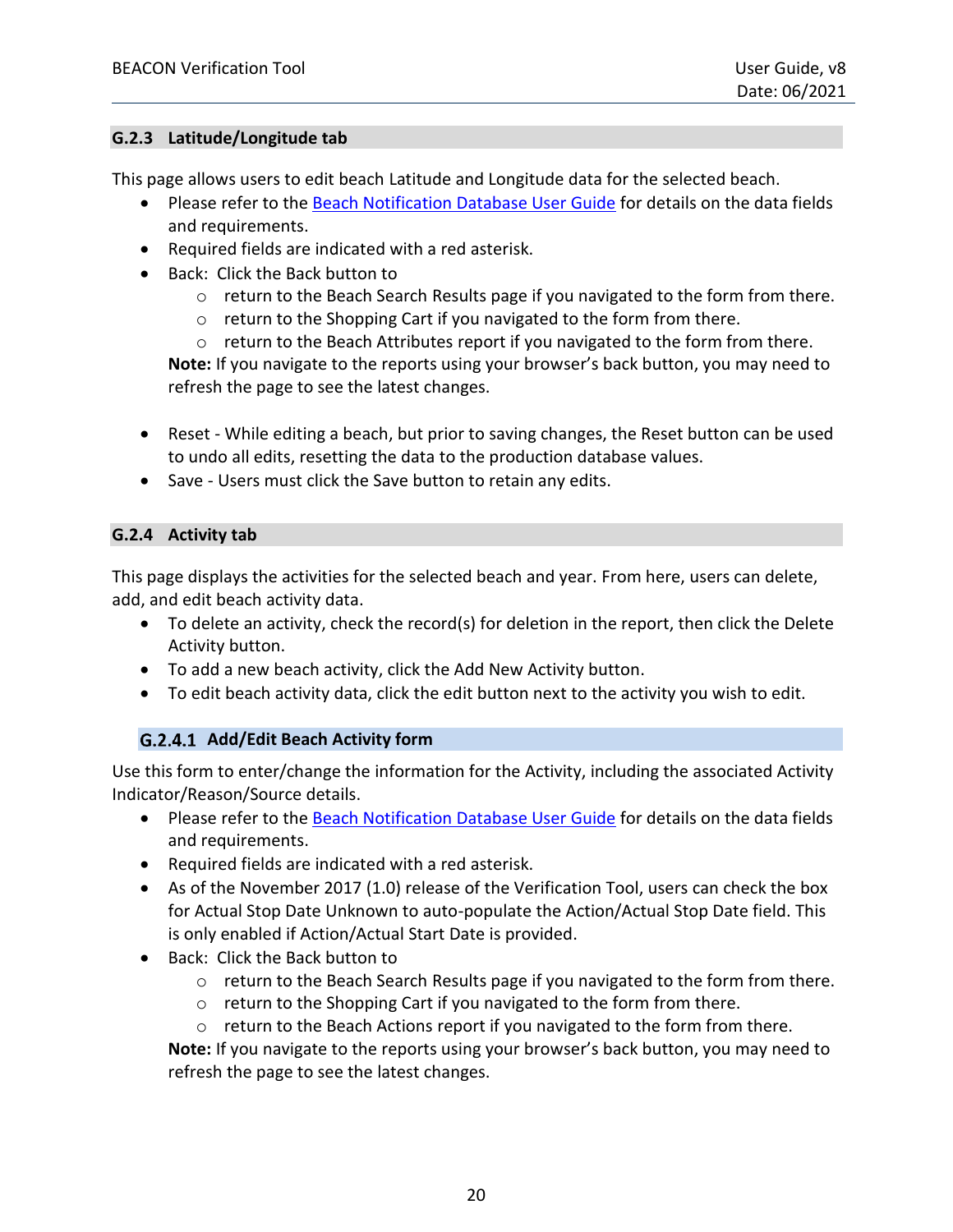- Reset While editing a beach, but prior to saving changes, the Reset button can be used to undo all edits, resetting the data to the production database values.
- Save Users must click the Save button to retain any edits.

NOTE: Submitting an updated activity to PRAWN results in a new record being created in PRAWN and the current one being deleted. Therefore, activities that are revised will ultimately receive a new Activity ID.

### *G.2.4.1.1 Add/Edit Activity Indicator/Reason/Source*

Use this form to delete/add/edit Activity Indicator/Reason/Source details.

- To delete an Indicator/Reason/Source record, check the record(s) for deletion in the report, then click the Delete Indicator/Reason/Source button.
- To add a new beach activity, click the Add Indicator/Reason/Source button.
- To edit beach activity data, click the edit button next to the activity you wish to edit.

#### **Add/Edit Activity Indicator/Reason/Source Form**

- Select the Activity Class. The Activity Type options will change depending on the selected Activity Class.
- Choose one or more Activity Types (hold Control button to select multiple).
- Optionally, enter a Description.
- Click the Add button to add the entries; if editing an existing entry, click the Submit button.

### <span id="page-20-0"></span>**G.2.5 WQS Criteria tab**

This page displays the WQS Criteria data for the selected beach and year. From here, users can delete, add, and edit data.

- To delete Criterion data, check the record(s) for deletion in the report, then click the Delete Criterion button.
- To add a new Criterion, click the Add New Criterion button.
- To edit a Criterion, click the edit button next to the record you wish to edit.
- Back: Click the Back button to
	- $\circ$  return to the Beach Search Results page if you navigated to the form from there.
	- o return to the Shopping Cart if you navigated to the form from there.
	- o Return to the WQS Criterion report if you navigated to the form from there.

**Note:** If you navigate to the reports using your browser's back button, you may need to refresh the page to see the latest changes.

**New requirement: For every beach/year, there must be at least one Criterion entry. Many beaches do not meet this requirement; please add at least one Criterion if none are shown.**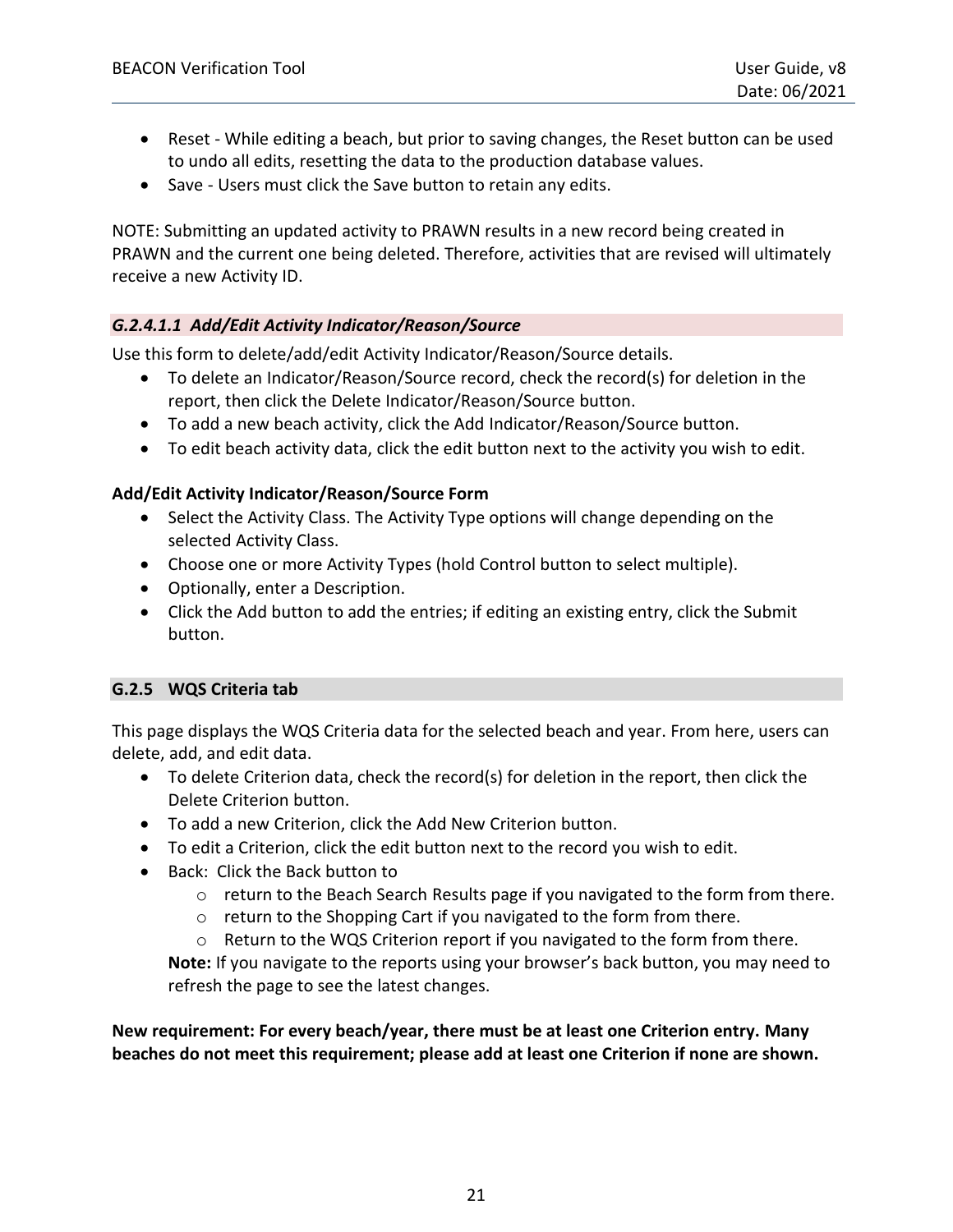### **Add/Edit Beach Criterion form**

This Form allows users to edit beach Criterion data for the selected beach and year.

- Please refer to the [Beach Notification Database User Guide](https://www.epa.gov/sites/production/files/2015-12/documents/beachnotification-user-guide.pdf) for details on the data fields and requirements.
- Required fields are indicated with a red asterisk.
- Click the Submit button to add/edit the Criterion. The pop-up form will close, and the Criterion entry will show on the Criterion page.

### **Saving Criteria Entries**

Although Criteria data are shown on a separate tab in the Verification Tool, they are in fact a subsection of Attribute data. As of the November 2017 (1.0) release of the Verification Tool, you can save your changes to Criteria data by clicking Save on the Add/Edit Beach Criterion form; however, if the beach is missing required Attribute data in PRAWN, you will be prompted to provide this information as part of your submission.

The "Include Edits in XML?" field has been added on both the Criterion list page and the form. The flag field is set up to auto-populate and show Yes/No based on the following conditions:

- 1) If there is no missing required Attribute data, the flag will show the value that is on the Attribute tab.
- 2) If there is missing required Attribute data, the flag is set to "No (Required Attribute data missing. After saving WQS Criterion data, please go to the Attribute tab and fill out the missing data in required fields and click on Save.)"

### <span id="page-21-0"></span>**G.2.6 Pollution Sources tab**

This page displays the Pollution Sources data for the selected beach and year. From here, users can delete, add, and edit data.

- To delete Pollution Sources data, check the record(s) for deletion in the report, then click the Delete Pollution Source button.
- To add a new Pollution Source, click the Add New Pollution Source button.
- To edit a Pollution Source, click the edit button next to the record you wish to edit.
	- o Only the Comment field can be edited.
	- o To change the Source, delete the existing record and add a new one.
- Back: Click the Back button to
	- $\circ$  return to the Beach Search Results page if you navigated to the form from there.
	- o return to the Shopping Cart if you navigated to the form from there.
	- $\circ$  return to the Possible Pollution Sources report if you navigated to the form from there.

**Note:** If you navigate to the reports using your browser's back button, you may need to refresh the page to see the latest changes.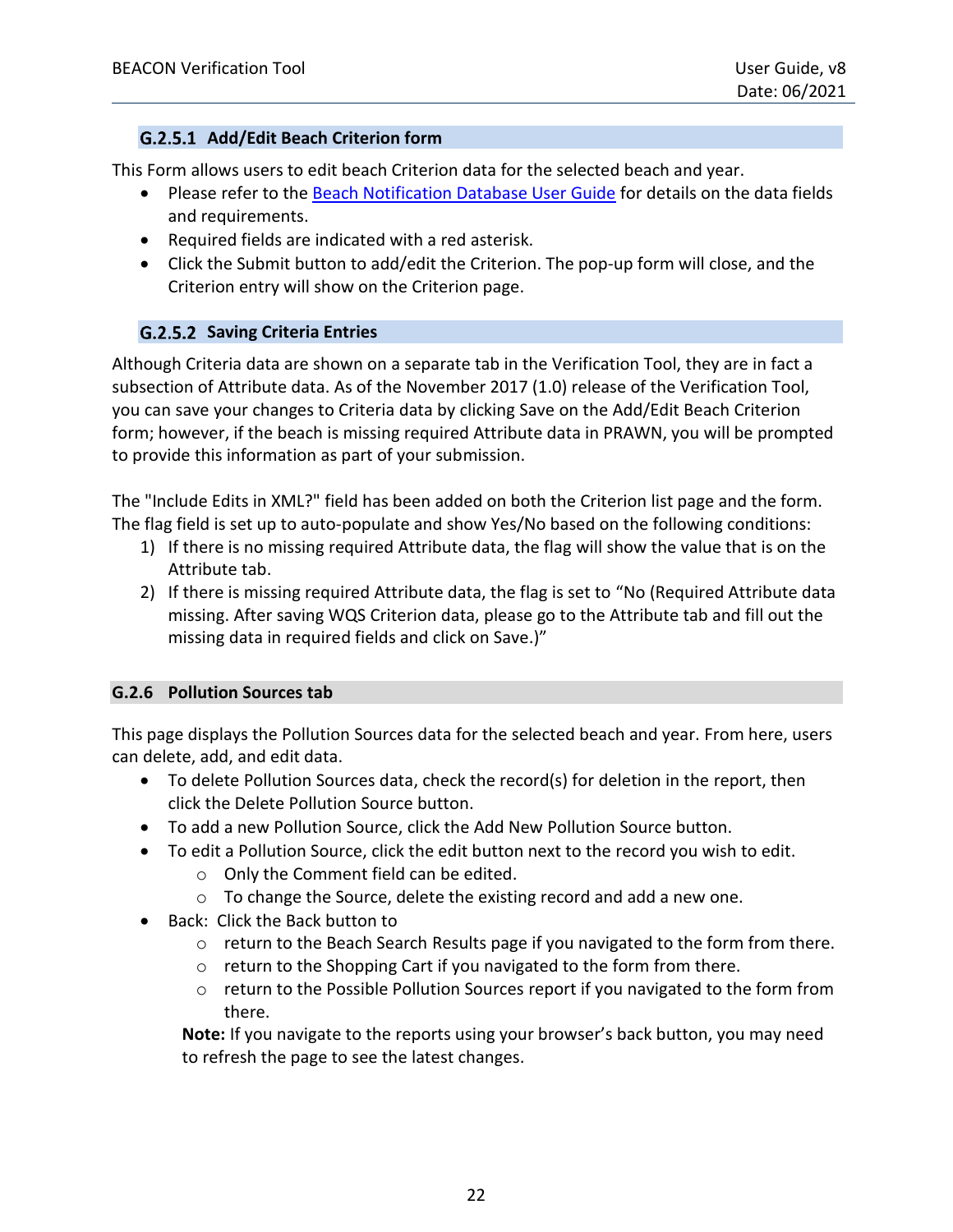### **Add/Edit Beach Pollution Source form**

This Form allows users to edit beach Pollution Source data for the selected beach and year.

- Please refer to the [Beach Notification Database User Guide](https://www.epa.gov/sites/production/files/2015-12/documents/beachnotification-user-guide.pdf) for details on the data fields and requirements.
- Required fields are indicated with a red asterisk.
- Click the Submit button to add/edit the Pollution Source. The pop-up form will close, and the Pollution Source entry will show on the Pollution Sources page.

### **Saving Pollution Source Entries**

Although Pollution Source data are shown on a separate tab in the Verification Tool, they are in fact a subsection of Attribute data. As of the November 2017 (1.0) release of the Verification Tool, you can save your changes to Pollution Source data by clicking Save on the Add/Edit Beach Pollution Source form; however, if the beach is missing required Attribute data in PRAWN, you will be prompted to provide this information as part of your submission.

The "Include Edits in XML?" field has been added on both the Pollution Source list page and the form. The flag field is set up to auto-populate and show Yes/No based on the following conditions:

- 1) If there is no missing required Attribute data, the flag will show the value that is on the Attribute tab.
- 2) If there is missing required Attribute data, the flag is set to "No (Required Attribute data missing. After saving Pollution Source data, please go to the Attribute tab and fill out the missing data in required fields and click on Save.)"

### <span id="page-22-0"></span>**G.2.7 Procedure Assign tab**

This page allows users to manage which procedures are assigned to the selected beach. The list shows all procedures available for the associated Submitting Agency<sup>3</sup>. Use this form to assign procedures to the selected beach.

- To assign a procedure, check the box in the Assign Procedure column. Click Save when finished assigning procedures to the beach.
- Unassign a procedure:
	- $\circ$  Due to current PRAWN configuration, it is not possible to unassign a procedure that is assigned in PRAWN. In these cases, the check boxes are greyed out and inactive.
	- o Alternately, you can request that the assignment be deleted manually by contacting [ebeaches@cgifederal.com \(CC kramer.bill@epa.gov\).](mailto:kramer.bill@epa.gov)
	- $\circ$  For procedures that are assigned within a Verification Tool session, you can unassign by unchecking the box and clicking Save.

 $3$  The list of procedures for each Submitting Agency is managed from the Procedure page.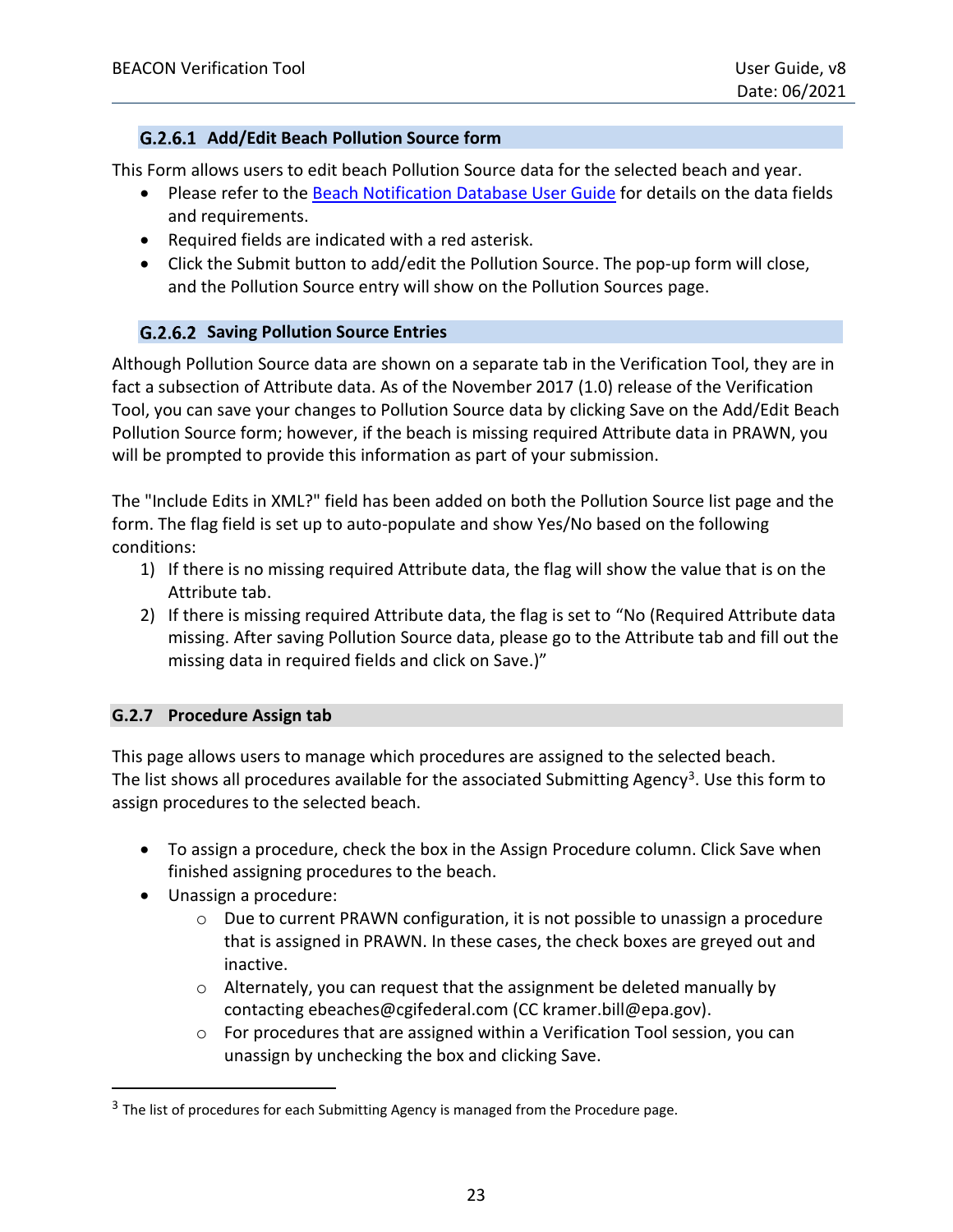- Back: Click the Back button to
	- o return to the Beach Search Results page if you navigated to the form from there.
	- o return to the Shopping Cart if you navigated to the form from there.
	- $\circ$  return to the Beach Procedures report if you navigated to the form from there.

**Note:** If you navigate to the reports using your browser's back button, you may need to refresh the page to see the latest changes.

Note: The determination of whether an assigned procedure will be included the xml is based on the "Include in XML" flag setting for the procedure, which is found on the Procedure page.

#### <span id="page-23-0"></span>**G.2.8 Organization Role Assign tab**

This section shows all organizations and roles currently assigned to the selected beach. Note: to change the list of organizations, go to the Organization section (see [§G.4\)](#page-26-1).

- To assign a new organization role, click the Assign New Role button and complete the form.
- To edit a role, click the Edit link for a role and complete the form.
- To delete a role:
	- $\circ$  This is only available for roles created within a Verification Tool session. To delete, check the box next to the role(s), the click the Delete Role button.
	- $\circ$  For other records, instead of deleting the assignment, set the status to Inactive.
- Back: Click the Back button to
	- $\circ$  return to the Beach Search Results page if you navigated to the form from there.
	- o return to the Shopping Cart if you navigated to the form from there.

### **Add/Edit Beach Organization Role Assignment form**

This Form allows users to edit beach Organization Role Assignment data for the selected beach and year.

- Please refer to the [Beach Notification Database User Guide](https://www.epa.gov/sites/production/files/2015-12/documents/beachnotification-user-guide.pdf) for details on the data fields and requirements.
- Required fields are indicated with a red asterisk.
- Click the Submit button to add/edit the assignment. The pop-up form will close, and the entry will show on the list page.

### **Saving Organization Role Assignments**

Although Organization Role Assignment data are shown on a separate tab in the Verification Tool, they are in fact a subsection of Profile data. As of the November 2017 (1.0) release of the Verification Tool, you can save your changes to Organization Role Assignment data by clicking Save on the Add/Edit Organization Role Assignment form; however, if the beach is missing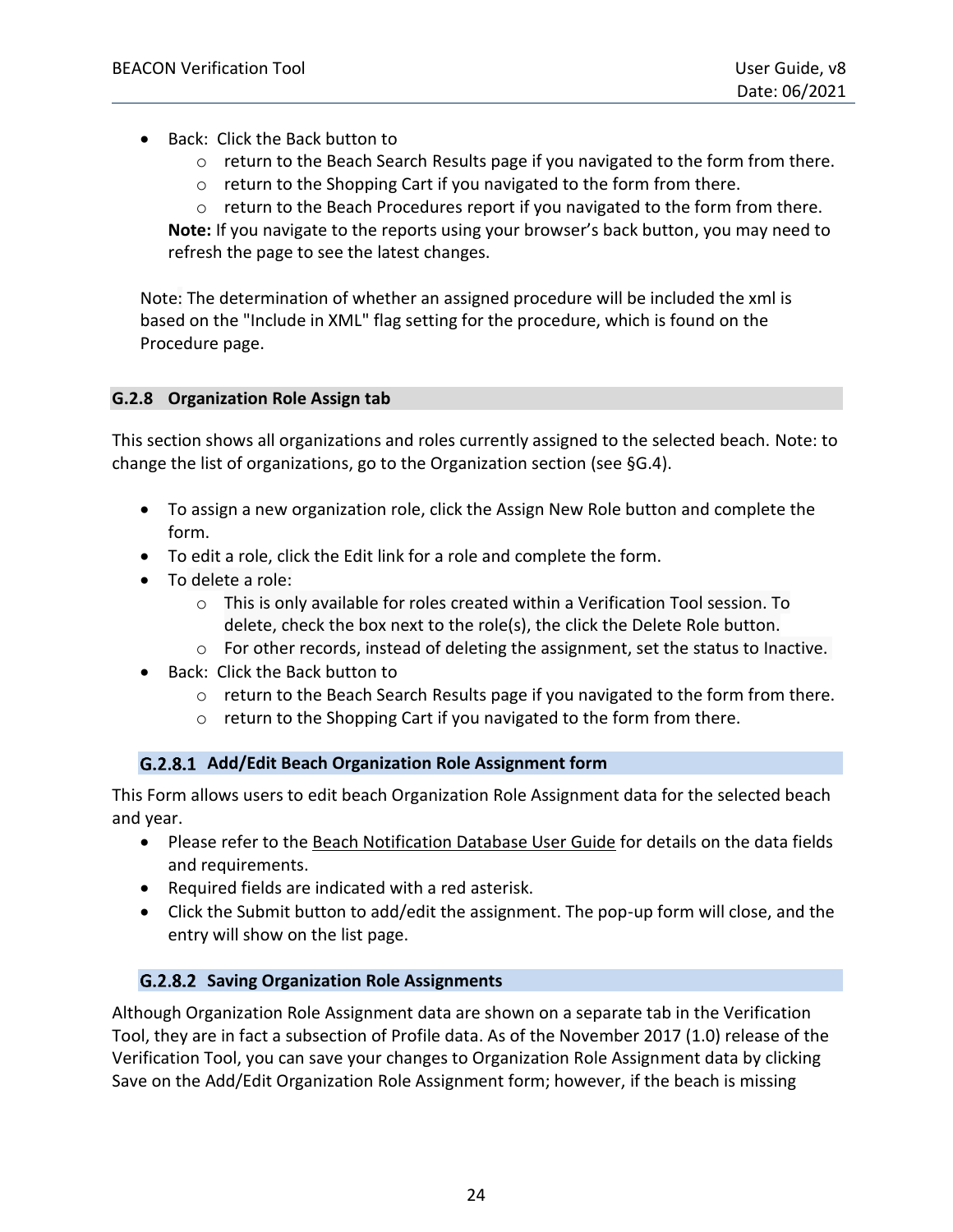required Profile data in PRAWN, you will be prompted to provide this information as part of your submission.

The "Include Edits in XML?" field has been added on both the Organization Role Assignment list page and the form. The flag field is set up to auto-populate and show Yes/No based on the following conditions:

- 1) If there is no missing required Profile data, the flag will show the value that is on the Profile tab.
- 2) If there is missing required Profile data, the flag is set to "No (Required Profile data missing. After saving Organization Role Assignment data, please go to the Profile tab and fill out the missing data in required fields and click on Save.)"

#### <span id="page-24-0"></span>**G.2.9 Person Role Assign tab**

This section shows all persons and roles currently assigned to the selected beach. Note: to change the list of organizations go to the Person section (see [§G.5\)](#page-27-0).

- To assign a new role, click the Assign New Role button and complete the form.
- To edit a role, click the Edit link for a role and complete the form.
- To delete a role:
	- o This is only available for roles created within a Verification Tool session.
	- $\circ$  To delete, check the box next to the role(s), the click the Delete Role button.
	- $\circ$  For other records, instead of deleting the assignment, set the status to Inactive.
- Back: Click the Back button to
	- $\circ$  return to the Beach Search Results page if you navigated to the form from there.
	- o return to the Shopping Cart if you navigated to the form from there.

### **Add/Edit Beach Person Role Assignment form**

This Form allows users to edit beach Person Role Assignment data for the selected beach and year.

- Please refer to the [Beach Notification Database User Guide](https://www.epa.gov/sites/production/files/2015-12/documents/beachnotification-user-guide.pdf) for details on the data fields and requirements.
- Required fields are indicated with a red asterisk. Click the Submit button to add/edit the assignment. The pop-up form will close, and the entry will show on the list page.

### **Saving Person Role Assignments**

Although Person Role Assignment data are shown on a separate tab in the Verification Tool, they are in fact a subsection of Profile data. As of the November 2017 (1.0) release of the Verification Tool, you can save your changes to Person Role Assignment data by clicking Save on the Add/Edit Person Role Assignment form; however, if the beach is missing required Profile data in PRAWN, you will be prompted to provide this information as part of your submission.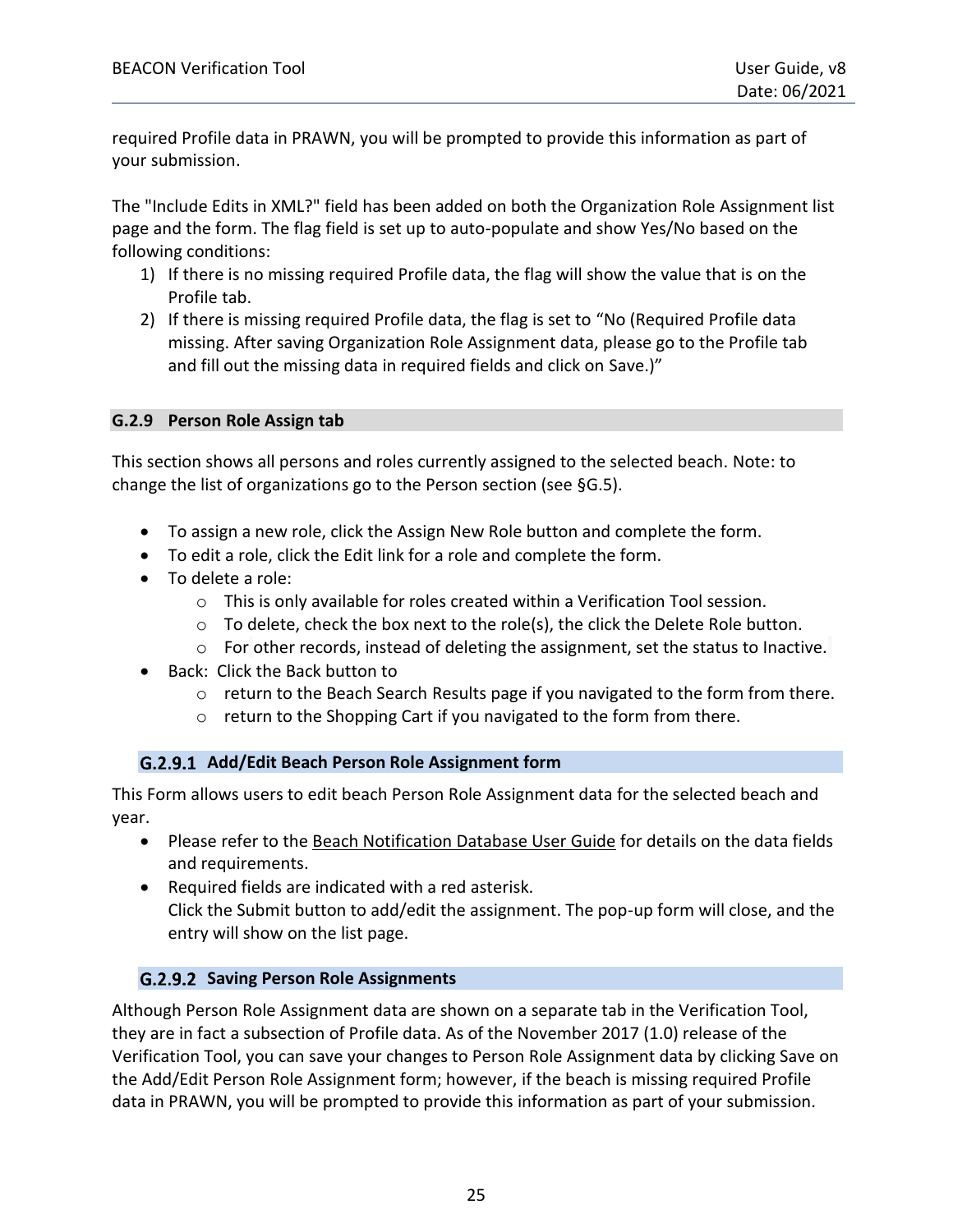The "Include Edits in XML?" field has been added on both the Person Role Assignment list page and the form. The flag field is set up to auto-populate and show Yes/No based on the following conditions:

- 1) If there is no missing required Profile data, the flag will show the value that is on the Profile tab.
- 2) If there is missing required Profile data, the flag is set to "No (Required Profile data missing. After saving Person Role Assignment data, please go to the Profile tab and fill out the missing data in required fields and click on Save.)"

### <span id="page-25-0"></span>**Procedure tab**

This section contains information about the procedures used for monitoring, notification, issuance, and reopening beaches. Use this section to manage procedures for your Submitting Agency.

Since the Verification Tool is currently unable to automatically determine your associated Submitting Agency, you must select the value from the Pick Agency drop-down menu. After selecting a value, the list returned will be all procedures available for the associated Submitting Agency -- based upon the values populated in PRAWN (plus any procedures already created within the vT). States using the Notifications Access DB, for example, may have more procedures in their database. Procedures created in the vT will be stored within the vT application – users must ensure that procedures created in the vT are also added to their database of record, e.g., Notifications Access DB.<sup>4</sup>

Only procedures that are assigned to a beach are transmitted in the XML package to PRAWN. This assignment is accomplished via the Procedure Assign tab, which is found in the Beach section (see [§G.2.7\)](#page-22-0).

- Add Procedure: Click the Add New Procedure button and complete the form.
- Edit Procedure: Click the Edit link for a procedure and complete the form. WARNING: If you change a procedure that is currently assigned to any beach, you must 'reassign' the revised procedure to each beach.
- Delete Procedure:
	- $\circ$  This is only available for procedures created within the Verification Tool. To delete, check the box next to the procedure(s), the click the Delete Procedure button.
	- $\circ$  Alternately, you can request that the record(s) be deleted manually by contacting [ebeaches@cgifederal.com \(CC kramer.bill@epa.gov\).](mailto:kramer.bill@epa.gov)

<sup>&</sup>lt;sup>4</sup> The need to maintain separate lists of procedures arises from the fact a jurisdiction's comprehensive list of procedures are not necessarily stored in PRAWN – only procedures assigned to beaches make it into PRAWN. So, e.g., if a jurisdiction has 10 procedures but only 8 are assigned to beaches, PRAWN will only show 8 procedures.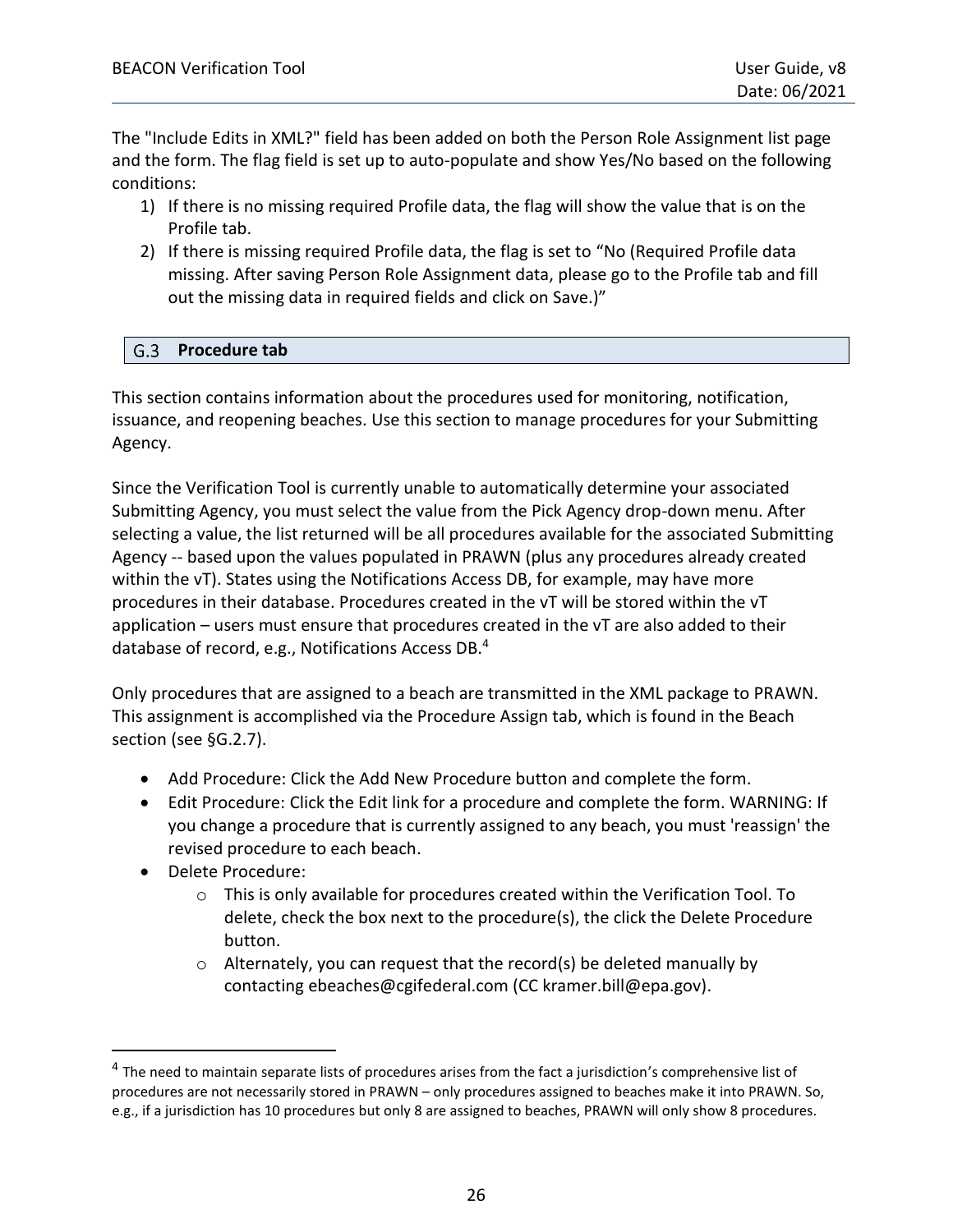#### <span id="page-26-0"></span>**G.3.1 Add/Edit Procedure form**

This Form allows users to add or edit Procedures for the Submitting Agency.

- Please refer to the [Beach Notification Database User Guide](https://www.epa.gov/sites/production/files/2015-12/documents/beachnotification-user-guide.pdf) for details on the data fields and requirements.
- Required fields are indicated with a red asterisk.
- Click the Save button to add/edit the record. The pop-up form will close, and the entry will show on the list page.

#### <span id="page-26-1"></span>**Organization tab**

This section contains basic data on the organizations involved in the Beach Act Grant Program, such as organization code, name, and description.

As we are currently unable to limit your view to only those organizations associated with your beaches/jurisdiction, all organizations are shown here. **Please proceed with caution.**

- **Add Organization**: Click the Add New Organization button and complete the form.
- **Edit Organization**: Click the Edit link for an organization and complete the form. If you change an organization that is currently assigned to any beach, you do not need to 'reassign' the organization.
- **Delete Organization**:
	- o This is only available for organizations created within a Verification Tool session. To delete, check the box next to the organization(s), the click the Delete Organization button.
	- $\circ$  Alternately, you can request that the record(s) be deleted manually by contacting [ebeaches@cgifederal.com \(CC kramer.bill@epa.gov\).](mailto:kramer.bill@epa.gov)

#### Notes:

- $\circ$  Contact information (mailing address, electronic address, telephone) associated with organizations is managed in separate sections (see second-level tabs).
- o Organizations are assigned to beaches using the Organization Role Assign form (see [§G.2.8\)](#page-23-0).

#### <span id="page-26-2"></span>**G.4.1 Add/Edit Organization form**

This Form allows users to add or edit Organizations.

- Please refer to the [Beach Notification Database User Guide](https://www.epa.gov/sites/production/files/2015-12/documents/beachnotification-user-guide.pdf) for details on the data fields and requirements.
- Required fields are indicated with a red asterisk.
- Click the Save button to add/edit the record. The pop-up form will close, and the entry will show on the list page.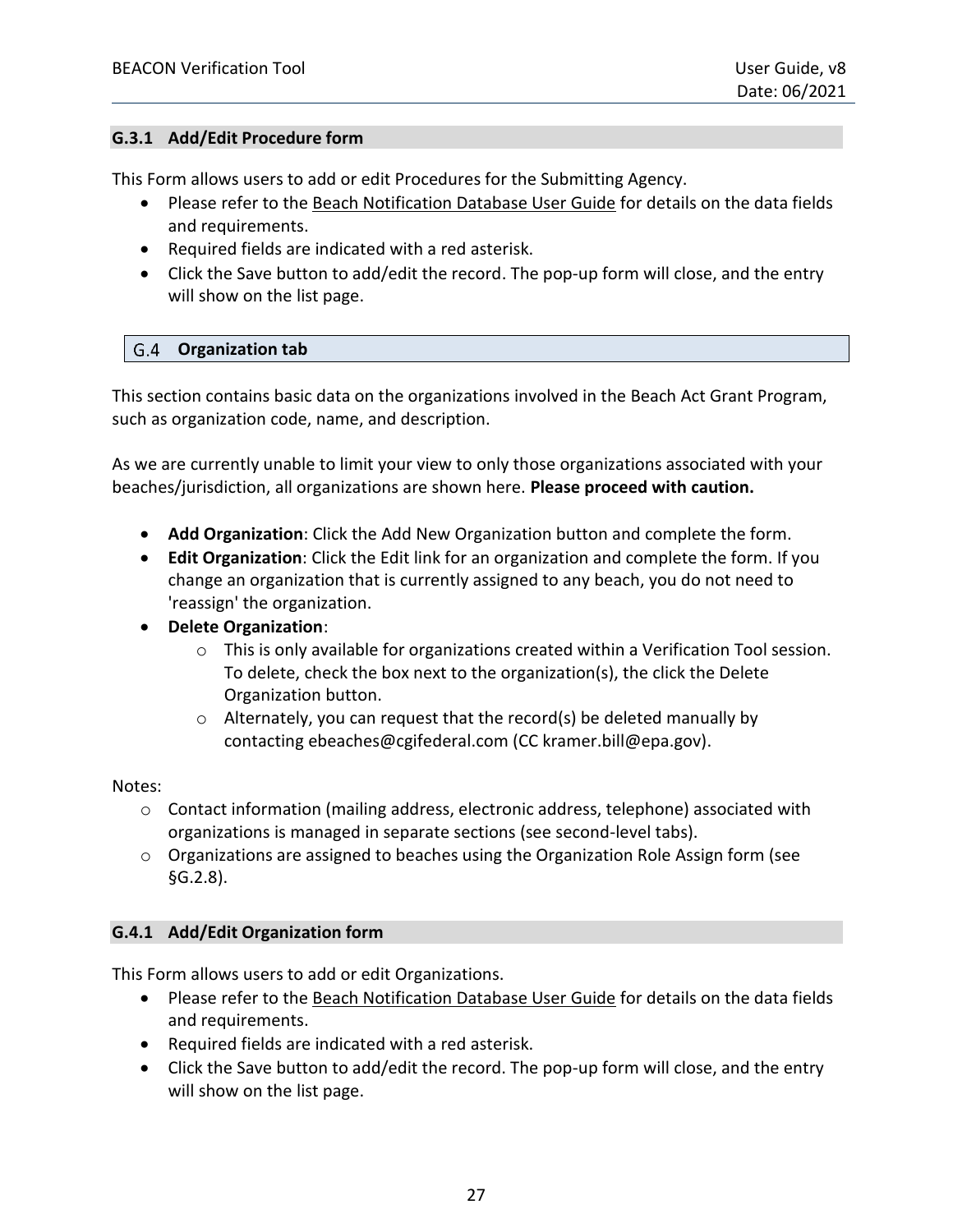#### <span id="page-27-0"></span>**Person tab**

This section contains basic data on the persons involved in the Beach Act Grant Program, such as person identifier code, name, and title.

As we are currently unable to limit your view to only those persons associated with your beaches/jurisdiction, all persons in PRAWN are shown here. **Please proceed with caution.** 

- **Add New Person**: Click the Add New Person button and complete the form.
- **Edit Person**: Click the Edit link for a person and complete the form. If you change a person that is currently assigned to any beach, you do not need to 'reassign' the person.
- **Delete Person**:
	- $\circ$  This is only available for persons created within a Verification Tool session. To delete, check the box next to the person(s), the click the Delete Person button.
	- $\circ$  Alternately, you can request that the record(s) be deleted manually by contacting [ebeaches@cgifederal.com \(CC kramer.bill@epa.gov\).](mailto:kramer.bill@epa.gov)
	- $\circ$  Or, instead of deleting the record, set the status to Inactive (via the Edit form).

Note:

- $\circ$  Contact information (mailing address, electronic address, telephone) associated with persons is managed in separate sections (see second-level tabs).
- o Persons are assigned to beaches using the Person Role Assign form (see [§G.2.9\)](#page-24-0).

### <span id="page-27-1"></span>**G.5.1 Add/Edit Person form**

This Form allows users to add or edit Persons.

- Please refer to the [Beach Notification Database User Guide](https://www.epa.gov/sites/production/files/2015-12/documents/beachnotification-user-guide.pdf) for details on the data fields and requirements.
- Required fields are indicated with a red asterisk.
- Click the Save button to add/edit the record. The pop-up form will close, and the entry will show on the list page.

#### <span id="page-27-2"></span>**Mailing Address tab**

This section contains mailing address details for organizations and persons involved in the Beach Act Grant Program.

As we are currently unable to limit your view to only those records associated with your beaches/jurisdiction, all mailing address records in PRAWN are shown here. **Please proceed with caution.**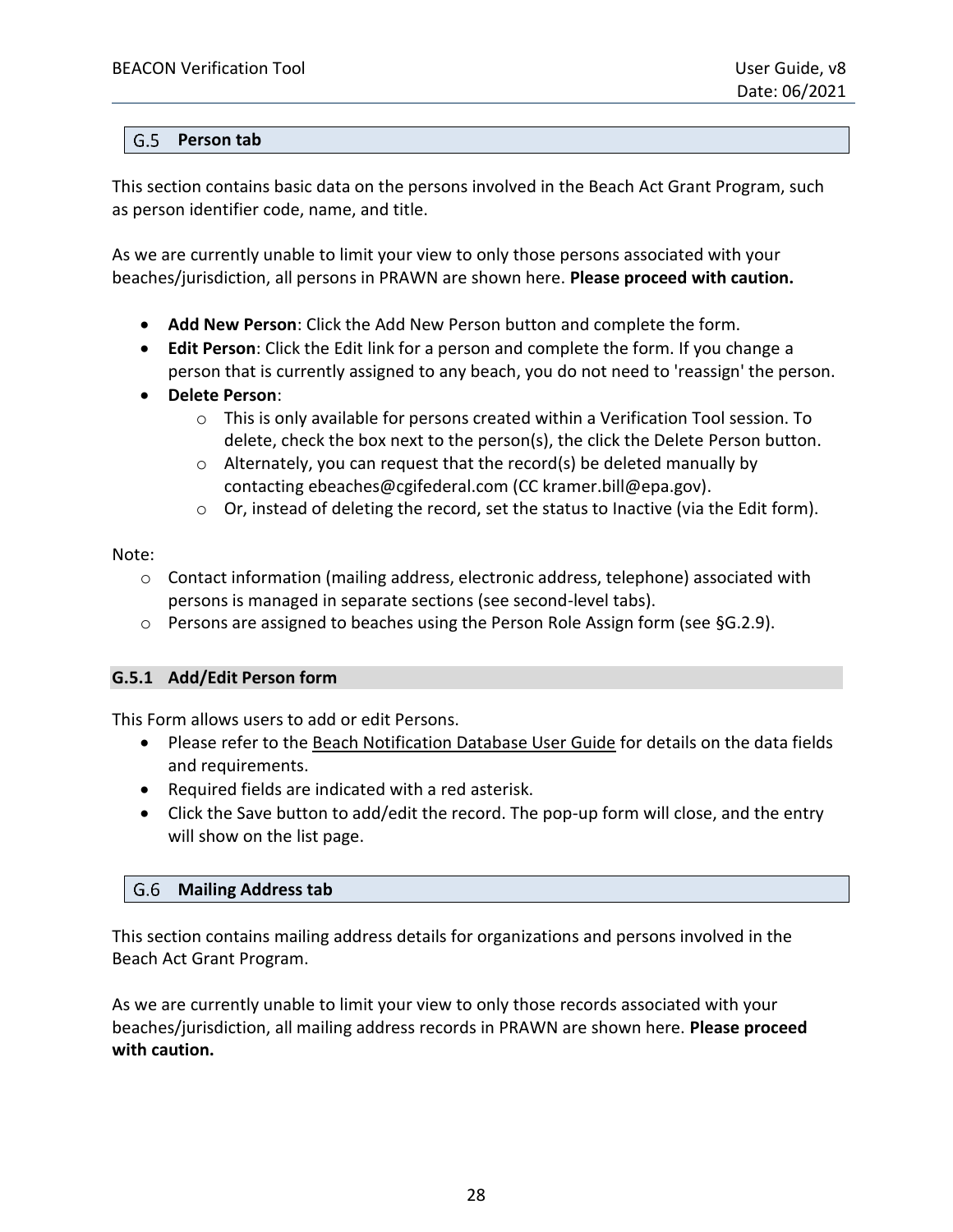- **Add New Mailing Address**: Click the Add New Mailing Address button and complete the form.
- **Edit Mailing Address**: Click the Edit link for a mailing address and complete the form. Note: Only Effective Date and Status can be edited for an existing record in PRAWN. If you change a mailing address that is currently assigned, you do not need to 'reassign' the address.
- **Delete Mailing Address**:
	- $\circ$  This is only available for records created within a Verification Tool session. To delete, check the box next to the record(s), the click the Delete Mailing Address button.
	- $\circ$  Alternately, you can request that the record(s) be deleted manually by contacting [ebeaches@cgifederal.com \(CC kramer.bill@epa.gov\).](mailto:kramer.bill@epa.gov)
	- $\circ$  Or, instead of deleting the record, set the status to Inactive (via the Edit form).

#### <span id="page-28-0"></span>**G.6.1 Add/Edit Mailing Address form**

This Form allows users to add or edit Mailing Address data.

- Please refer to the [Beach Notification Database User Guide](https://www.epa.gov/sites/production/files/2015-12/documents/beachnotification-user-guide.pdf) for details on the data fields and requirements.
- Required fields are indicated with a red asterisk.
- Click the Save button to add/edit the record. The pop-up form will close, and the entry will show on the list page.

### <span id="page-28-1"></span>**Electronic Address tab**

This section contains electronic address details for organizations and persons involved in the Beach Act Grant Program.

As we are currently unable to limit your view to only those records associated with your beaches/jurisdiction, all electronic address records in PRAWN are shown here. **Please proceed with caution.** 

- **Add New Electronic Address**: Click the Add New Electronic Address button and complete the form.
- **Edit Electronic Address**: Click the Edit link for an electronic address and complete the form. Note: Only Effective Date and Status can be edited for an existing record in PRAWN. If you change an electronic address that is currently assigned, you do not need to 'reassign' the address.
- **Delete Electronic Address**:
	- $\circ$  This is only available for records created within a Verification Tool session. To delete, check the box next to the record(s), the click the Delete Electronic Address button.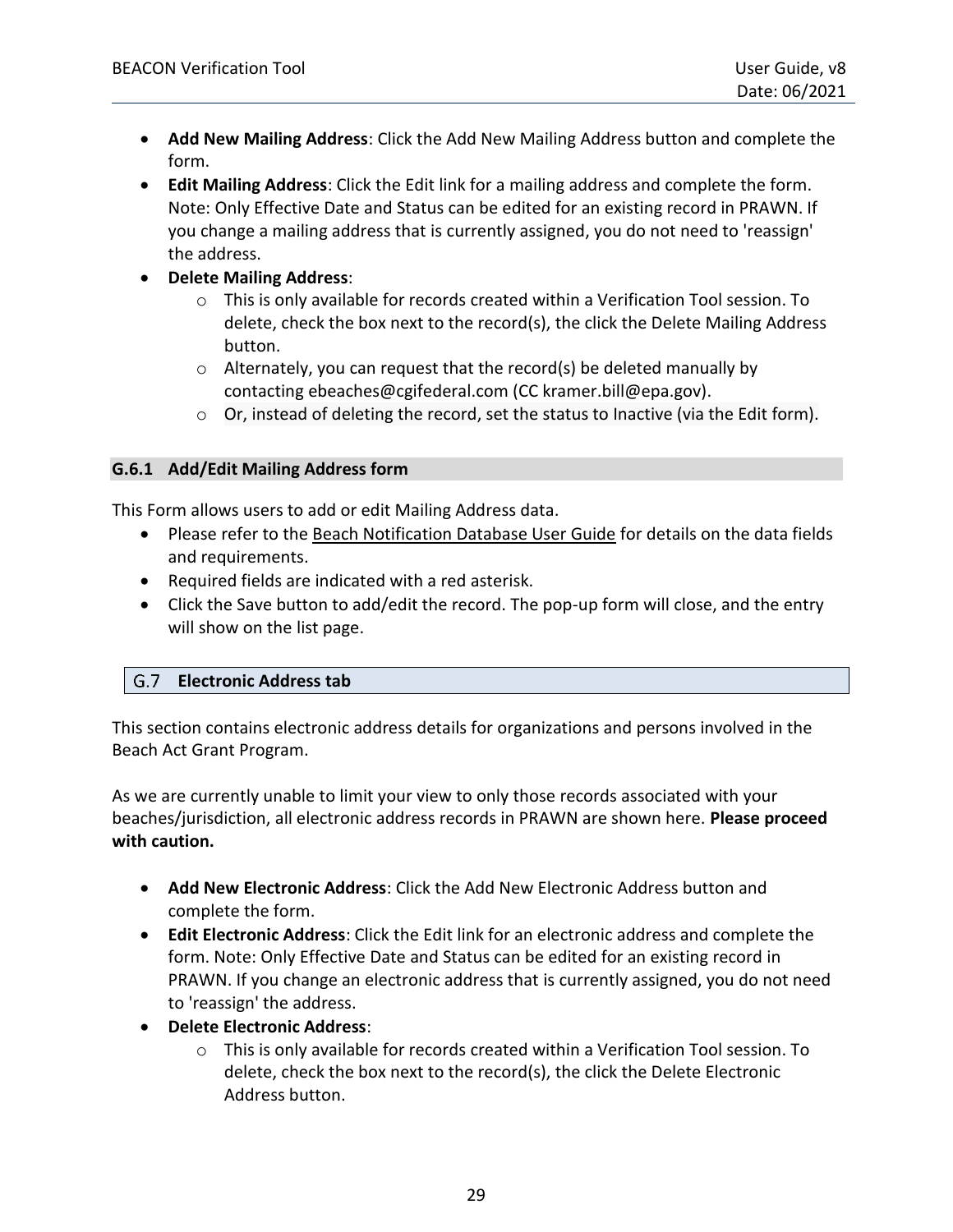- o Alternately, you can request that the record(s) be deleted manually by contacting [ebeaches@cgifederal.com \(CC kramer.bill@epa.gov\).](mailto:kramer.bill@epa.gov)
- o Or, instead of deleting the record, set the status to Inactive (via the Edit form).

#### <span id="page-29-0"></span>**G.7.1 Add/Edit Electronic Address form**

This Form allows users to add or edit Electronic Address data.

- Please refer to the [Beach Notification Database User Guide](https://www.epa.gov/sites/production/files/2015-12/documents/beachnotification-user-guide.pdf) for details on the data fields and requirements.
- Required fields are indicated with a red asterisk.
- Click the Save button to add/edit the record. The pop-up form will close, and the entry will show on the list page.

#### <span id="page-29-1"></span>**Telephone tab**

This section contains telephone details for organizations and persons involved in the Beach Act Grant Program.

As we are currently unable to limit your view to only those records associated with your beaches/jurisdiction, all telephone records in PRAWN are shown here. **Please proceed with caution.** 

- **Add New Telephone:** Click the Add New Telephone button and complete the form.
- **Edit Telephone:** Click the Edit link for a record and complete the form. NOTE: Only Effective Date and Status can be edited for an existing record in PRAWN. If you change a record that is currently assigned, you do not need to 'reassign' the address.
- **Delete Telephone:**
	- $\circ$  This is only available for records created within a Verification Tool session. To delete, check the box next to the record(s), the click the Delete Telephone button.
	- $\circ$  Alternately, you can request that the record(s) be deleted manually by contacting [ebeaches@cgifederal.com \(CC kramer.bill@epa.gov\).](mailto:kramer.bill@epa.gov)
	- $\circ$  Or, instead of deleting the record, set the status to Inactive (via the Edit form).

### <span id="page-29-2"></span>**G.8.1 Add/Edit Telephone form**

This Form allows users to add or edit Telephone data.

- Please refer to the [Beach Notification Database User Guide](https://www.epa.gov/sites/production/files/2015-12/documents/beachnotification-user-guide.pdf) for details on the data fields and requirements.
- Required fields are indicated with a red asterisk.
- Click the Save button to add/edit the record. The pop-up form will close, and the entry will show on the list page.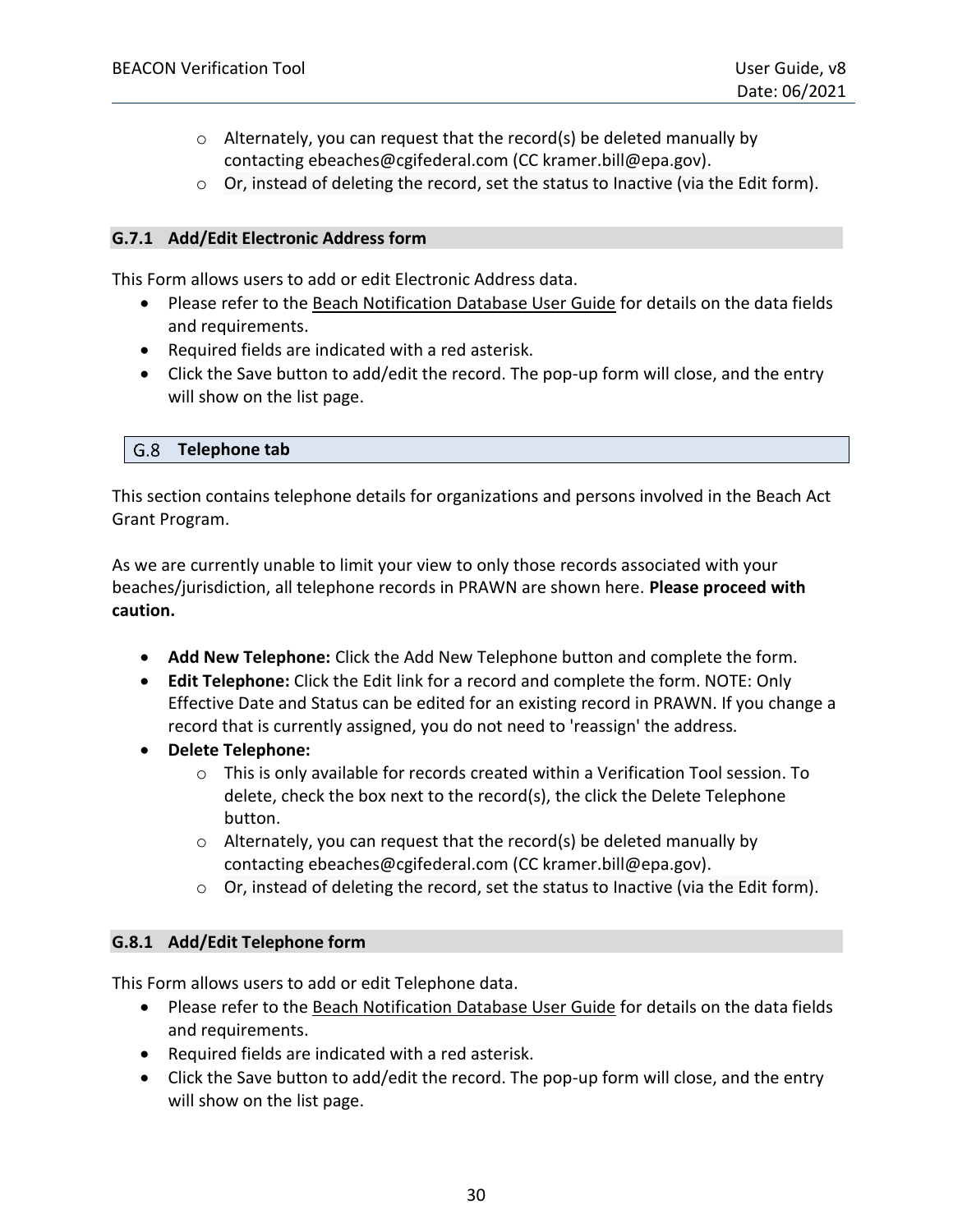#### <span id="page-30-0"></span>**State Contact tab**

This section contains details for key Beach Act Grant Program contacts.

As we are currently unable to limit your view to only those records associated with your jurisdiction, all State Contact records in PRAWN are shown here. **Please proceed with caution.**

### **ALSO NOTE: Only one record can be passed in a single XML package at this time. Therefore, please edit only one state contact record per session.**

- **Add New State Contact**: Click the Add New State Contact button and complete the form.
- **Edit State Contact**: Click the Edit link for a record and complete the form.
- **Delete State Contact**:
	- $\circ$  This is only available for records created within a Verification Tool session. To delete, check the box next to the record(s), the click the Delete State Contact button.
	- o Alternately, you can request that the record(s) be deleted manually by contacting [ebeaches@cgifederal.com \(CC kramer.bill@epa.gov\).](mailto:kramer.bill@epa.gov)

### <span id="page-30-1"></span>**G.9.1 Add/Edit State Contact form**

This Form allows users to add or edit State Contact data.

- Please refer to the [Beach Notification Database User Guide](https://www.epa.gov/sites/production/files/2015-12/documents/beachnotification-user-guide.pdf) for details on the data fields and requirements.
- Required fields are indicated with a red asterisk.
- Click the Save button to add/edit the record. The pop-up form will close, and the entry will show on the list page.

#### <span id="page-30-2"></span>**Mass Update**

This release contains limited mass update functionality. This feature will be expanded in future releases.

#### <span id="page-30-3"></span>**G.10.1 Initial Selection of Beaches for Mass Update**

You can select beaches for mass update via the Beach Search Results page and from reports enabled for mass update (currently, Beach Monitoring Frequency, Possible Pollution Sources, WQS Criteria). In each case, select the check box next to each beach you would like to edit, then click the Mass Update button. Note: You must select at least two beaches. (Users are advised to perform a Pre-check, described at §G.10.2.2 below, prior to attempting to mass update.)

The reports offer the advantage of querying and filtering more data fields, compared to the Beach Search Results page, to help produce targeted subsets for mass update. Moreover, you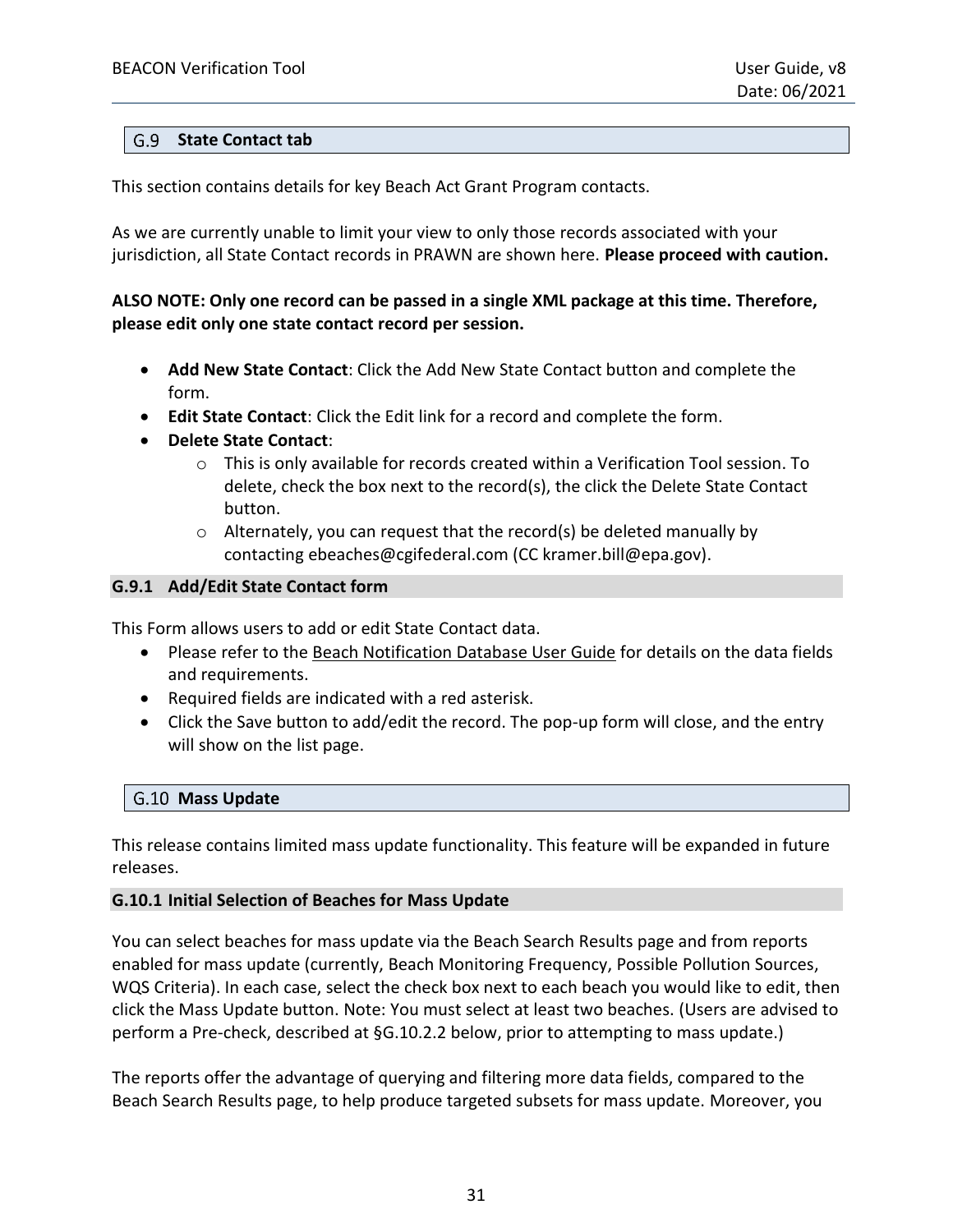can query the report to focus on beaches that share a common value that you wish to edit, or beaches that are missing values you want to add. Also, as of the November 2017 (1.0) release of the Verification Tool, users can now mass delete WQS Criteria and Pollution Sources data. Queries can be performed using the report toolbar or column headers.

Notes:

- Beach Monitoring Frequency:
	- o Not all fields in the report can be mass updated at this time. The fields that can be mass updated are the following:
		- Swim Season Monitoring Frequency
		- Swim Season Monitoring Frequency Units
		- Off Season Monitoring Frequency
		- Off Season Monitoring Frequency Units
		- Monitoring Reporting Frequency (to EPA)
		- Monitoring Reporting Frequency Units
- Possible Pollution Sources:
	- o Mass update can be used to **add** or **delete** pollution sources for the selected beaches.
	- o Mass update also can be used to edit values for "[Pollution](http://ofmdev1-epa-ow.attaincloud.com/pls/apex_owdev/f?p=117:42:2974648731279:ADD_MORE:NO:::) Sources [Investigated?](http://ofmdev1-epa-ow.attaincloud.com/pls/apex_owdev/f?p=117:42:2974648731279:ADD_MORE:NO:::)" and "Pollution [Sources Found?](http://ofmdev1-epa-ow.attaincloud.com/pls/apex_owdev/f?p=117:42:2974648731279:ADD_MORE:NO:::)" via the Attribute data section.
- WQS Criteria:
	- $\circ$  Each of the criterion-related data fields are enabled for mass update: Indicator Name, Water Type, Measure Type, Measure Value, Measure Unit, Criterion Comment.
	- $\circ$  This report also shows beaches that do not have any criterion records.
	- $\circ$  Because criterion records do not have a unique identifier in the PRAWN schema, the "[WQS Criterion](http://ofmdev1-epa-ow.attaincloud.com/pls/apex_owdev/f?p=117:45:2974648731279)" column was added to allow a means of identifying like records. This field simply combines all the criterion data into one cell. This combined value can be used to more easily identify beaches that share criterion associations.
	- o Mass update can be used to **add** or **delete** criteria for the selected beaches.
- Beach Procedures:
	- $\circ$  Currently, the mass update functionality only allows for assigning procedures to beaches – it does not allow mass unassign. To unassign a procedure for any beach, you will need to proceed to the beach (via the Notification tab) and unassign it there.
	- $\circ$  A beach might be shown multiple times in a report; thus, when selecting rows (i.e., checking boxes) for mass update, be sure to select at least 2 beaches for mass update.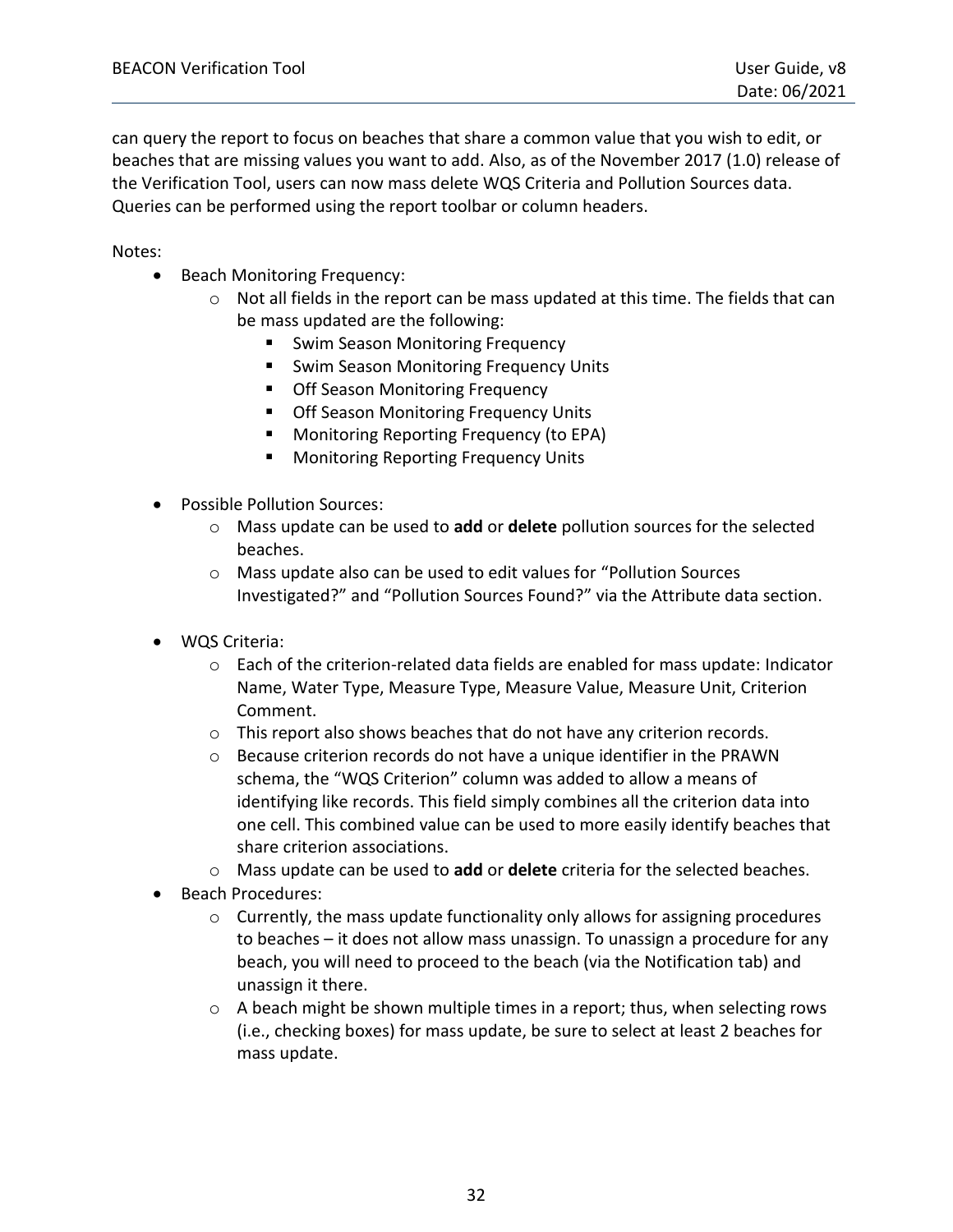**Note regarding use of Check All:** This option will include only those rows in view (100 by default). To include more beaches/rows, first increase the number of rows shown in the report (from the toolbar, Actions > Rows per page).

#### <span id="page-32-0"></span>**G.10.2 Mass Update Form**

Upon clicking the Mass Update button on the Beach Results page or the mass-update enabled reports, the Mass Update Form will load. Use the form to make bulk changes to the selected beaches. The layout of the page is as follows:

- At left are the data fields for adding/editing data.
- At right is a panel showing the list of beaches selected for the mass update transaction.
- At the top of the mass update form are several action buttons, described further below.

#### **Key Considerations**

**Please note:**

- Only a subset of Notifications data fields is available for mass updating currently. Additional fields will be enabled in future releases.
- A beach cannot be processed via Mass Update if that beach has any missing required data not being addressed via the mass update. For example, you cannot mass update "Length (in hours) of swim day" for a beach that is missing "Swim Season Monitoring Frequency" (if this field is not also being edited via the mass update). *See Pre-check below.*

### **Pre-check Beaches**

Before attempting to mass update, users are advised to click the Pre-check Beaches button to see an error report of missing required data (see [§G.10.2.4\)](#page-35-0).

This pre-check only addresses Attribute data (including WQS Criteria and Pollution Sources) fields currently. You will need to either resolve all missing required data in your mass update transaction, edit each beach separately first, or remove the beach from the list:

- **Expanding your mass update scope**: Assuming all the beaches in your list should have the same values for all missing required (Attribute data), fields, you can simply include these other fields in the mass update transaction. Otherwise, you will need to resolve individuals beach issues first or remove beaches from the mass update list.
- **Resolving individual beach issues separately**: You can click on a beach ID in the list to go to the beach editing forms, where you can resolve any issues (for Attribute data), then return to mass update. From the editing forms, clicking the Back button will return to the Pre-check page.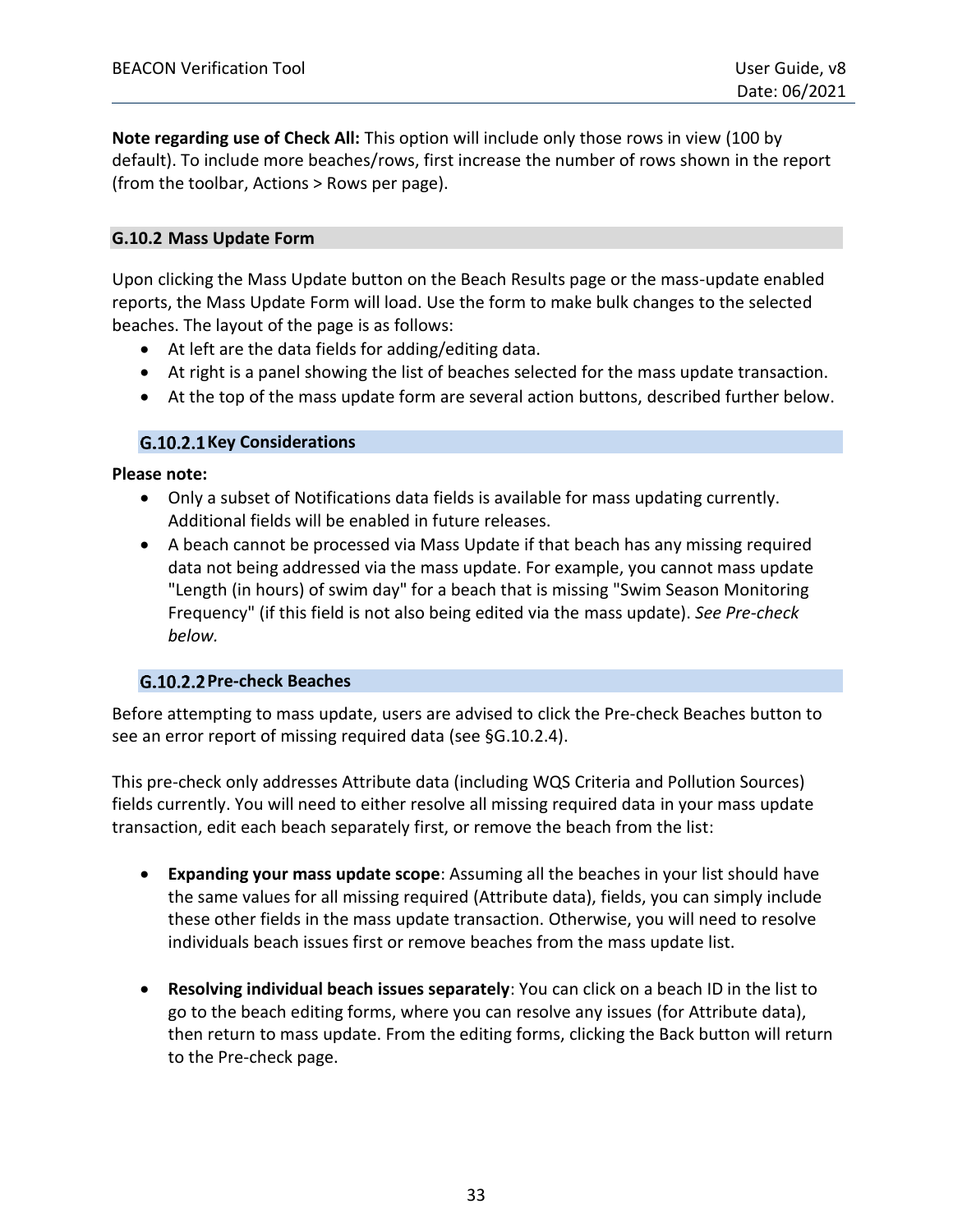• **Removing beaches from the mass update list:** If you want to exclude any of the listed beaches from your mass update transaction, check the beaches in the list and click Remove Beach(es) from Mass Update List.

Click the Back button to return to the Mass Update form.

#### <span id="page-33-0"></span>G.10.2.3 Making Edits

To perform a mass update, complete the desired fields, choose Yes or No for "Include Edits in XML?", then click the Save button. Upon clicking the Save button, you will be notified if there are beaches that could not be processed, and these will be listed in the Error Report.

#### • **Mass Updating the "Include Edits in XML" flag only:**

Mass update can be used to quickly change the Include Edits in XML flag for a group of beaches. This might be done, for example, if you set the flag to No while drafting edits for a set of beaches, then want to submit these changes, in which case you need to set the flag to Yes in order to include them in the downloadable XML. To mass update the flag, simply select the beaches you want to mass update and set the value on the mass update form to Yes or No, then Save.

#### • **Notes on Adding and Deleting Criteria records:**

- o First, run the Pre-check to see if any beaches are missing other required Attributes data.
- o To **add** a new criterion record, click the Add New Criterion button and complete the form. Repeat for each criterion you wish to add for the selected beaches. Required fields are indicated with a red asterisk. After adding criteria records to the list, you must click the Save button on the Mass Update form to apply the records to the beaches. If you add a criterion to the list but then want to remove it, click "Remove Criterion from list below".
- o To mass **delete** criterion records, click on the link in the sentence, "If you want to delete criterion data from the beaches selected in for mass update. Then click here."
	- A popup page will open listing the criteria that you can select and delete. Check the box next to each record you wish to delete and click the Delete button (the popup will close).
	- To undo a delete (prior to exporting the XML from the Shopping Cart), return to the popup and click Undo Delete for the record (the popup will close). *Note*: Only one deleted record can be un-deleted at a time.
	- Note: you cannot delete criteria data for beaches missing required data; if you attempt to delete criteria data in this scenario, the delete action for the affected records will not register and, once the popup page closes, you will see an error message on the top of the mass update page. You should then view the Error Report and proceed with providing any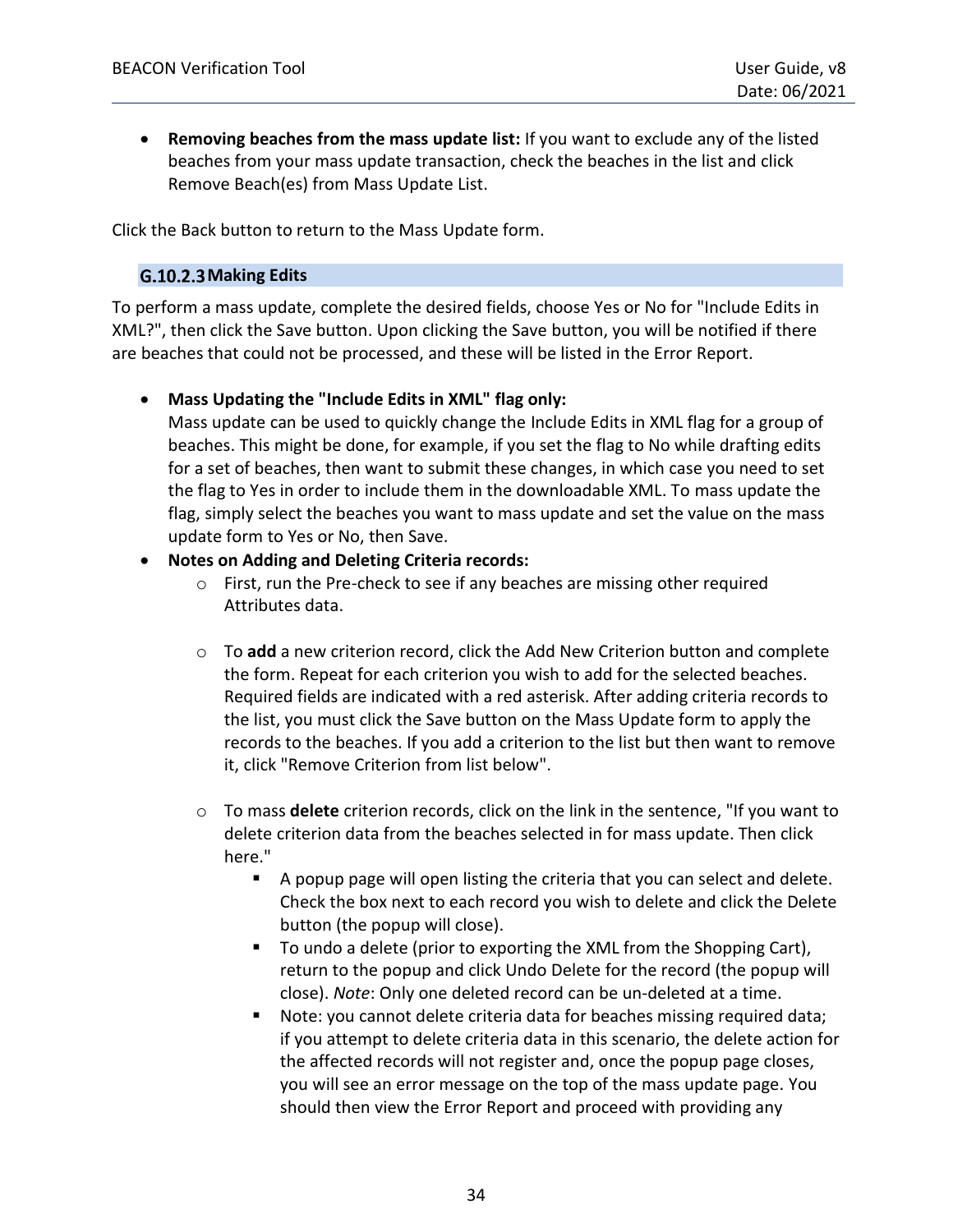missing data prior to mass deleting criteria for these beaches.

- **Notes on Adding and Deleting Pollution Sources records:**
	- o First, run the Pre-check to see if any beaches are missing other required Attributes data.
	- o To **add** a new source record, click the Add New Pollution Source button and complete the form. Repeat for each pollution source you wish to add for the selected beaches (note: you can apply multiple pollution sources at once via the add pollution source form). After adding pollution source records to the list, you must click the Save button on the Mass Update form to apply the records to the beaches.

Note on duplication: A beach cannot have duplicate pollution sources. If attempting to add pollution sources that already exist for a beach, those pollution sources will simply be ignored in mass update processing. And, the beaches where this is encountered will be logged in the error report (see [§G.10.2.4\)](#page-35-0). If you add a pollution source here but then want to remove it, click "Remove Pollution Source from list below".

- o To mass **delete** pollution source records, click on the link in the sentence, "If you want to delete pollution source data from the beaches selected in for mass update. Then click here."
	- A popup page will open listing the pollution sources that you can select and delete. Check the box next to each record you wish to delete and click the Delete button (the popup will close).
	- To undo a delete (prior to exporting the XML from the Shopping Cart), return to the popup and click Undo Delete for the record (the popup will close). *Note*: Only one deleted record can be un-deleted at a time.
- $\circ$  Note: you cannot delete pollution source data for beaches missing required data; if you attempt to delete pollution source data in this scenario, the delete action for the affected records will not register and, once the popup page closes, you will see an error message on the top of the mass update page. You should then view the Error Report and proceed with providing any missing data prior to mass deleting pollution source for these beaches.

### • **Notes on Adding Procedure Assignments:**

 $\circ$  To add a new record, click the Assign/Unassign Procedure button and complete the form. Repeat for each procedure you wish to assign for the selected beaches (note: you can apply multiple procedures at once via the add procedure form). After adding procedure records to the list, you must click the Save button on the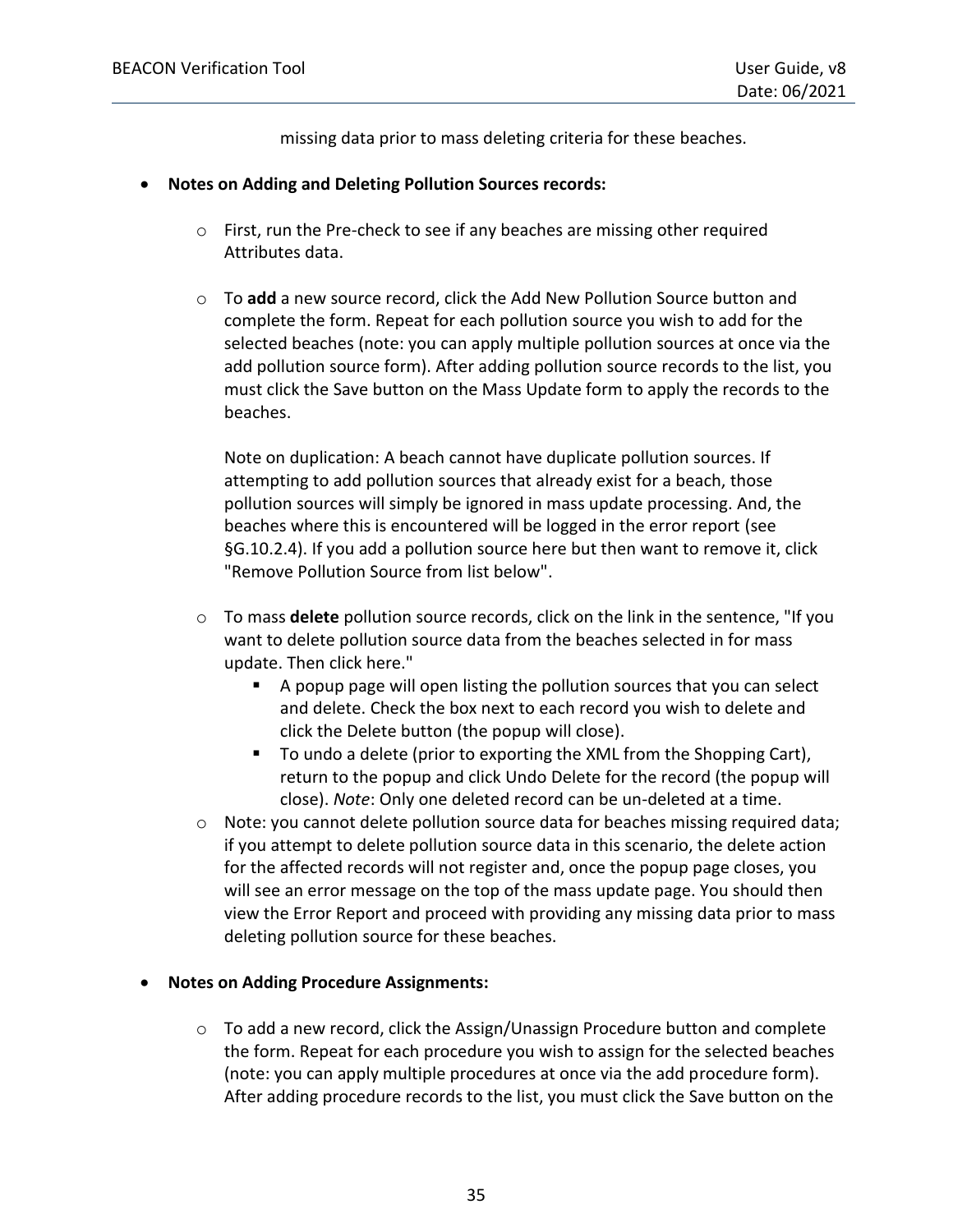Mass Update form to apply the records to the beaches.

- $\circ$  If you assign a procedure here but then want to remove it (prior to saving), click the Assign/Unassign Procedure button again, uncheck the item, and click the Assign button.
- $\circ$  If you assign a procedure and want to unassign it after saving the mass update transaction, you will need to proceed to the beach (via the Notification tab) and unassign it there.

### <span id="page-35-0"></span>G.10.2.4 Error Report

If notified of errors, click the Error Report button for details. The current types of errors are:

- **Required Attribute Data Missing**: You will need to add any missing required data for these beaches via additional mass updates or by editing each beach separately. It is advised that you run the Pre-check and proceed from there.
- **Duplicate Pollution Sources Found:** A beach cannot have duplicate pollution sources. If attempting to add pollution sources that already exist for a beach, those pollution sources will simply be ignored in mass update processing. Essentially, this error is for informational purposes only, as no additional user action is required. [Non-duplicate pollution sources will be added to the beach, unless those beaches also return the Required Attribute Data Missing error.]

### **List of Beaches selected**

This panel shows the list of beaches selected for the mass update transaction.

- **Add More**: Clicking this button will return you to your prior location, where you can check additional beaches.
- **Remove Selected Beach(es) from List**: Check the box next to each beach you want to remove, then click this button. Note regarding use of Select All: This option will include only those rows in view (100 by default). You will only be able to remove 100 rows at a time here; repeat as needed.

Beaches remain in the list after each transaction, and the list is retained even if navigating back to the Beach Search Results page or reports *via Add More*. However, the list will be cleared if navigating to the Notification or Reports tabs by clicking on those tabs.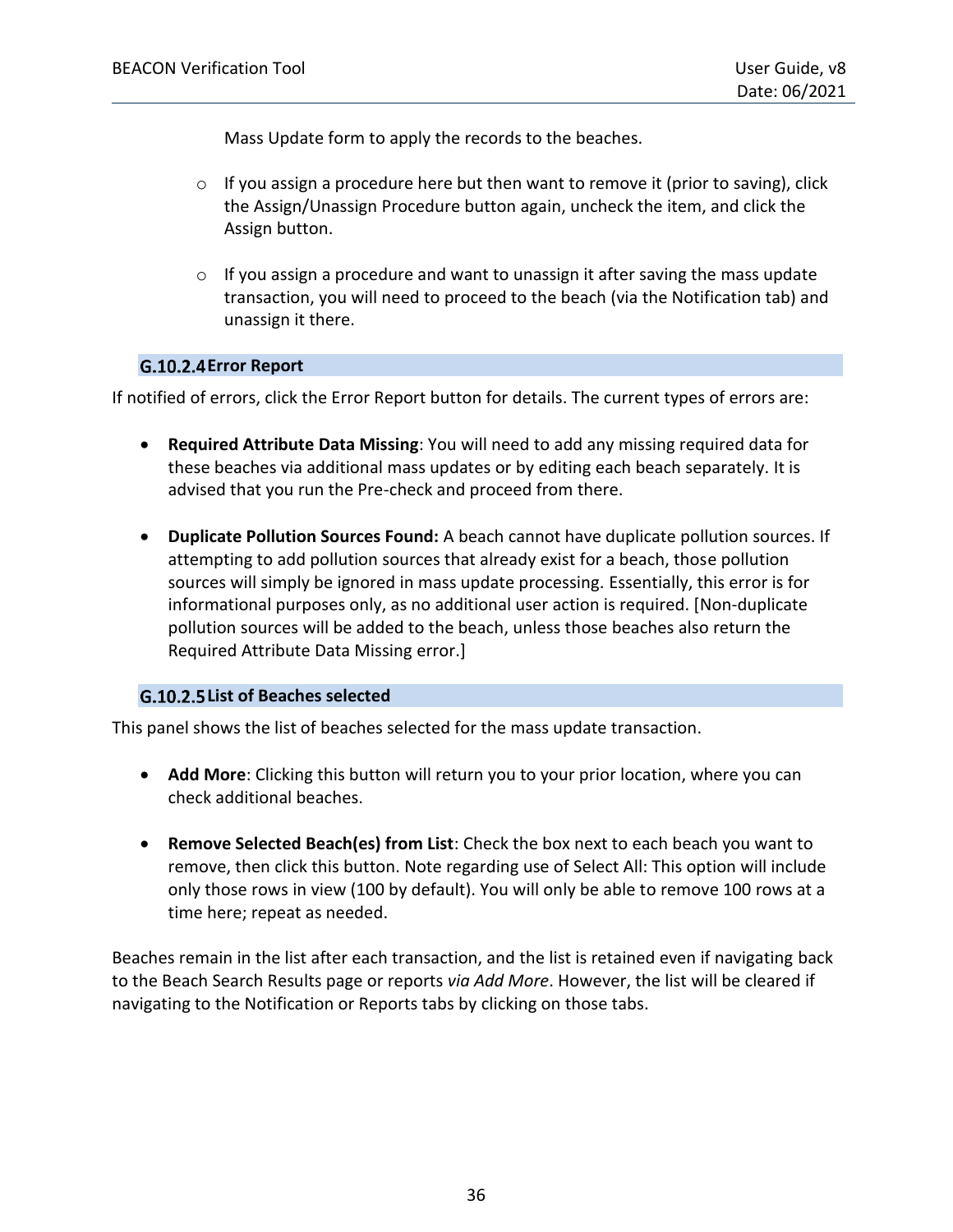# <span id="page-36-0"></span>**H. MONITORING DATA FLOW [MONITORING TAB]**

This section of the application contains the Forms used to edit Monitoring data; the layout is similar to the PRAWN Monitoring Data Access Database. Upon clicking the Monitoring tab, a row of second-level tabs will appear. In phase 1 release of the Monitoring section in the Verification Tool, only the Search tab is displayed. In future releases, Organization, Organization Electronic Address, Organization Address, Organization Telephone, Monitoring Location and Activity Group will be added to the second-level tabs.

### <span id="page-36-1"></span>**Search tab**

The default view of the Search tab is the Organization Search Criteria Form. Enter search criteria into the form fields and click the Search button. Organization ID and Year must be provided for any search. To reset all entries from the form fields, click the Reset button. After clicking the Search button, a row of third level tabs will appear which include the following:

- Project
- Activity
- Result
- Activity Group (not available in phase 1 release of the Monitoring section in Verification Tool.)

Each tab is described further in the following sections.

### <span id="page-36-2"></span>**H.1.1 Project List**

This page shows all the projects under the organization selected in the search criteria page. Note: projects are repeated for each selected year. Records modified in the vT appear first in the list.

- To add a project for a specific organization, click on the Add New Project button.
- To edit project information, click the Edit link for that record.
- To delete a project:
	- o This is only available for projects created within a Verification Tool session.
	- $\circ$  To delete, check the box next to the project(s), the click the Delete Project button.
- To return to the Organization Search Criteria page, select the Back button.

### H.1.1.1 Add/Edit Project

This page allows users to add or edit Project data for the selected organization.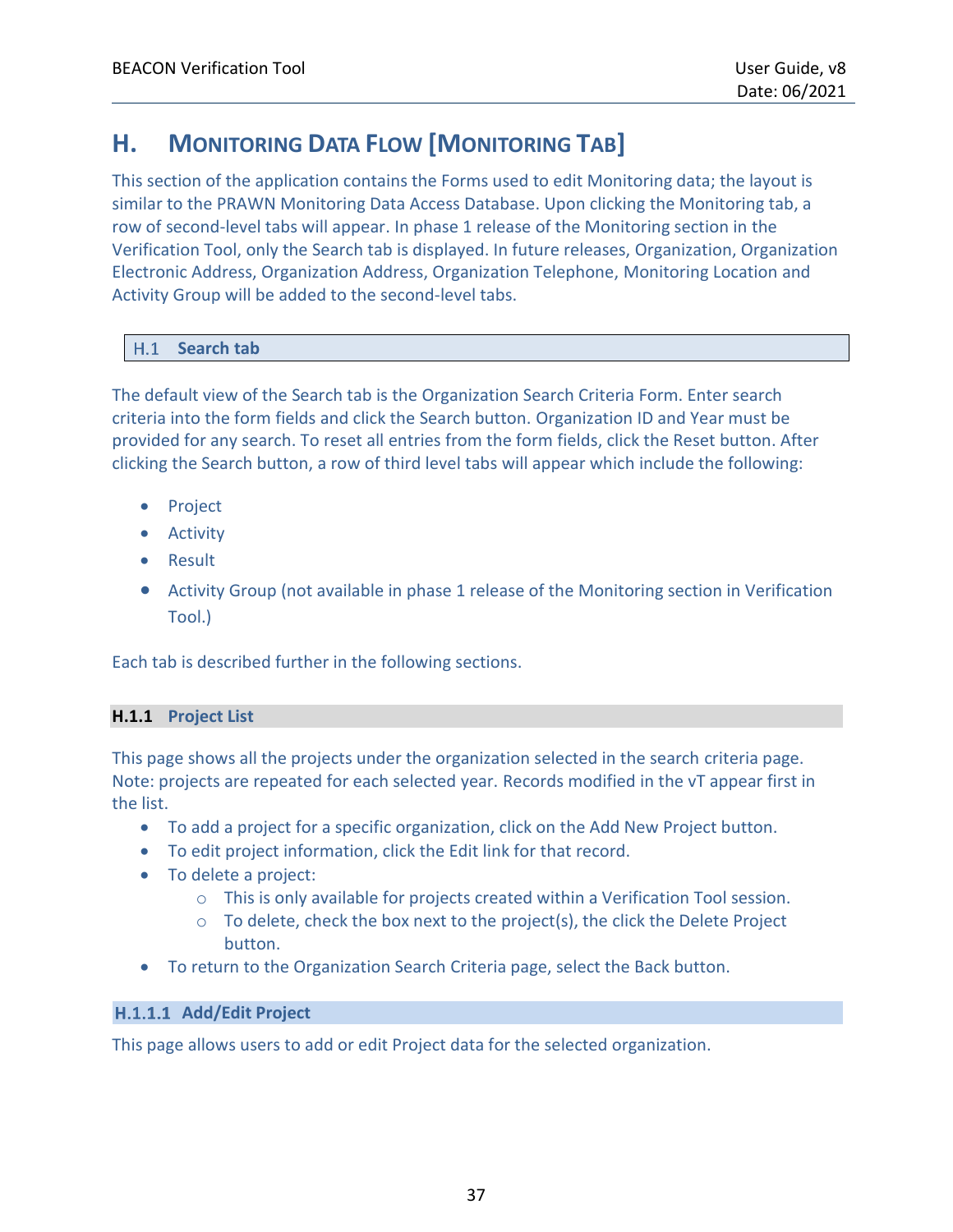- Please refer to the WQX [Beach Monitoring Data User Guide](https://www.epa.gov/sites/production/files/2014-09/documents/monitordata2.pdf) for details on the data fields and requirements. https://www.epa.gov/sites/production/files/2014- 09/documents/monitordata2.pdf
- Required fields are indicated with a red asterisk.
- Back: Click the Back button to
	- o return to the Project List page if you navigated to the form from there.
	- $\circ$  return to the Shopping Cart if you navigated to the form from there.
- Reset While editing a project, but prior to saving changes, the Reset button can be used to undo all edits, resetting the data to the production database values.
- Save Users must click the Save button to retain any edits.

### <span id="page-37-0"></span>**H.1.2 Activity List**

This page shows all the activities under the organization selected in the search criteria page. Records modified in the vT appear first in the list.

- To add an activity for a specific organization/year, click on the Add New Activity button.
- To edit activity information, click the Edit Activity link for that record.
- To delete an activity:
	- $\circ$  This is only available for activities created within a Verification Tool session.
	- $\circ$  To delete, check the box next to the activity(ies), the click the Delete Activity button.
- To add/edit/delete results under an activity, click the Add/Edit Results link for that activity.
- To return to the Organization Search Criteria page, select the Back button.

### H.1.2.1 Add/Edit Activity

This page allows users to add or edit Activity data for the selected organization, including information for the conducting organization, activity group details and activity-project association details.

- Please refer to the WQX [Beach Monitoring Data User Guide](https://www.epa.gov/sites/production/files/2014-09/documents/monitordata2.pdf) for details on the data fields and requirements.
- Required fields are indicated with a red asterisk.
- Back: Click the Back button to
	- o return to the Activity List page if you navigated to the form from there.
	- o return to the Shopping Cart if you navigated to the form from there.
- Reset While editing an activity, but prior to saving changes, the Reset button can be used to undo all edits, resetting the data to the production database values.
- Save Users must click the Save button to retain any edits.

The page also has sub-sections that lists the following data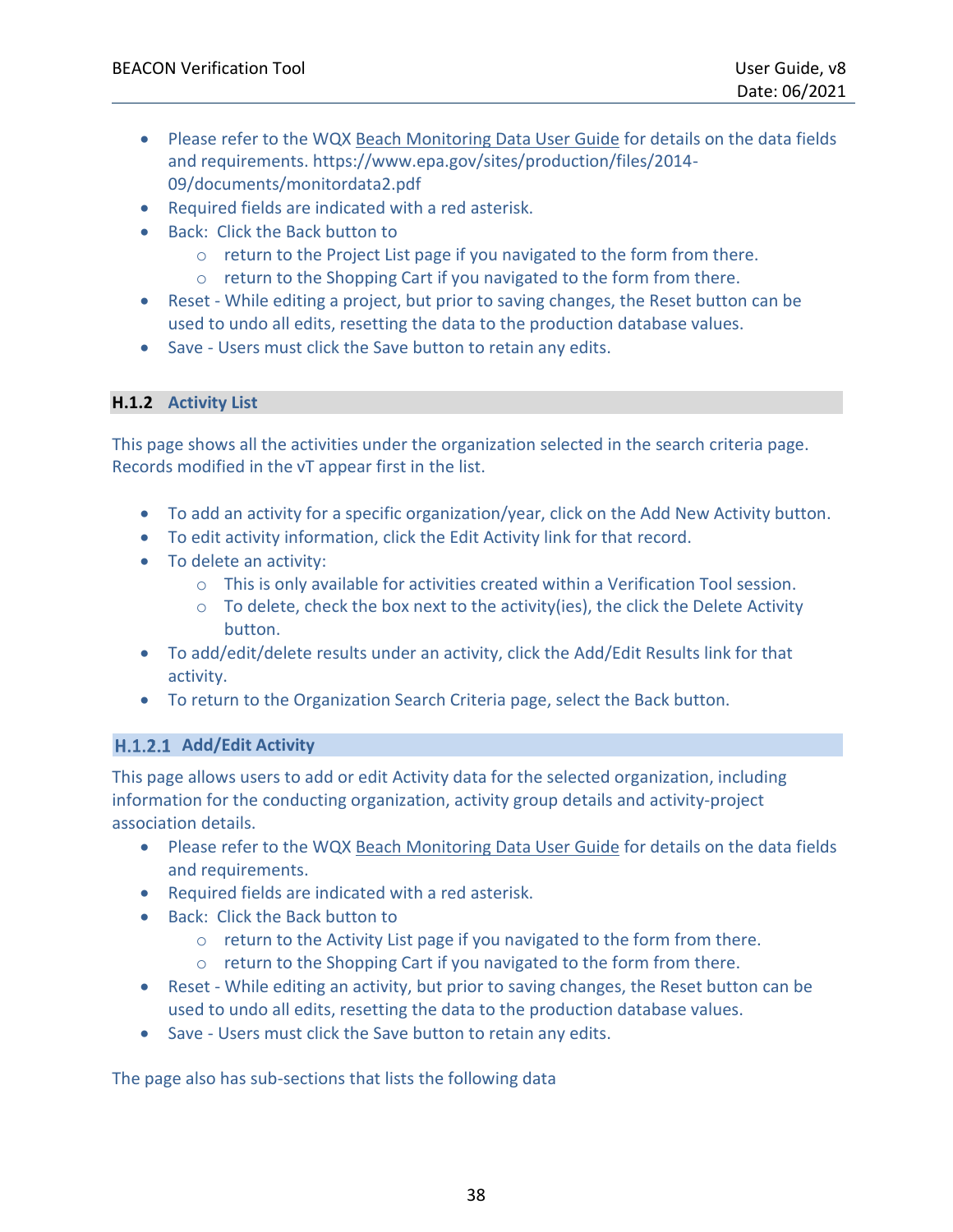- Activity Conducting Organization List This report lists the conducting organization information for the selected activity.
	- $\circ$  To add a conducting organization, click on the Add Conducting Organization button.
	- o To edit conducting organization information, click the Edit link for record.
	- $\circ$  To remove a conducting organization, select the checkbox under Delete column for that record and then click on Delete Conducting Organization button.
- Activity Group List This report lists the activity group(s) to which the selected activity belongs.
	- $\circ$  To add an activity to an activity group, click on the Add To Activity Group button.
	- o To remove an activity from an activity group, select the checkbox under Delete column for that record and then click on Remove From Activity Group button.
- Activity Project List This report lists the project(s) associated with the selected activity.
	- o To associate a project to an activity, click on the Add Project button.
	- o To remove a project, select the checkbox under Delete column for that record and then click on Remove Project button.

### *H.1.2.1.1 Add/Edit Activity Conducting Organization*

This page allows users to add or edit conducting organization data for an activity.

- Please refer to the [Beach Monitoring Data User Guide](https://www.epa.gov/sites/production/files/2014-09/documents/monitordata2.pdf) for details on the data fields and requirements.
- Required fields are indicated with a red asterisk.
- Cancel: Click the Cancel button to return to the Activity form.
- Clear: While adding conducting organization data, but prior to saving changes, the Clear button can be used to clear entries from the field(s).
- Reset While editing conducting organization data, but prior to saving changes, the Reset button can be used to undo all edits, resetting the data to the production database values.
- Save Users must click the Save button to retain any edits.

### *H.1.2.1.2 Add Activity Group*

This page allows users to add the activity to an activity group.

- Please refer to the WQX [Beach Monitoring Data User Guide](https://www.epa.gov/sites/production/files/2014-09/documents/monitordata2.pdf) for details on the data fields and requirements.
- Required fields are indicated with a red asterisk.
- Cancel: Click the Cancel button to return to the Activity form.
- Clear: While adding an activity to an activity group, but prior to saving changes, the Clear button can be used to clear entries from the field(s).
- Save Users must click the Save button to retain any edits.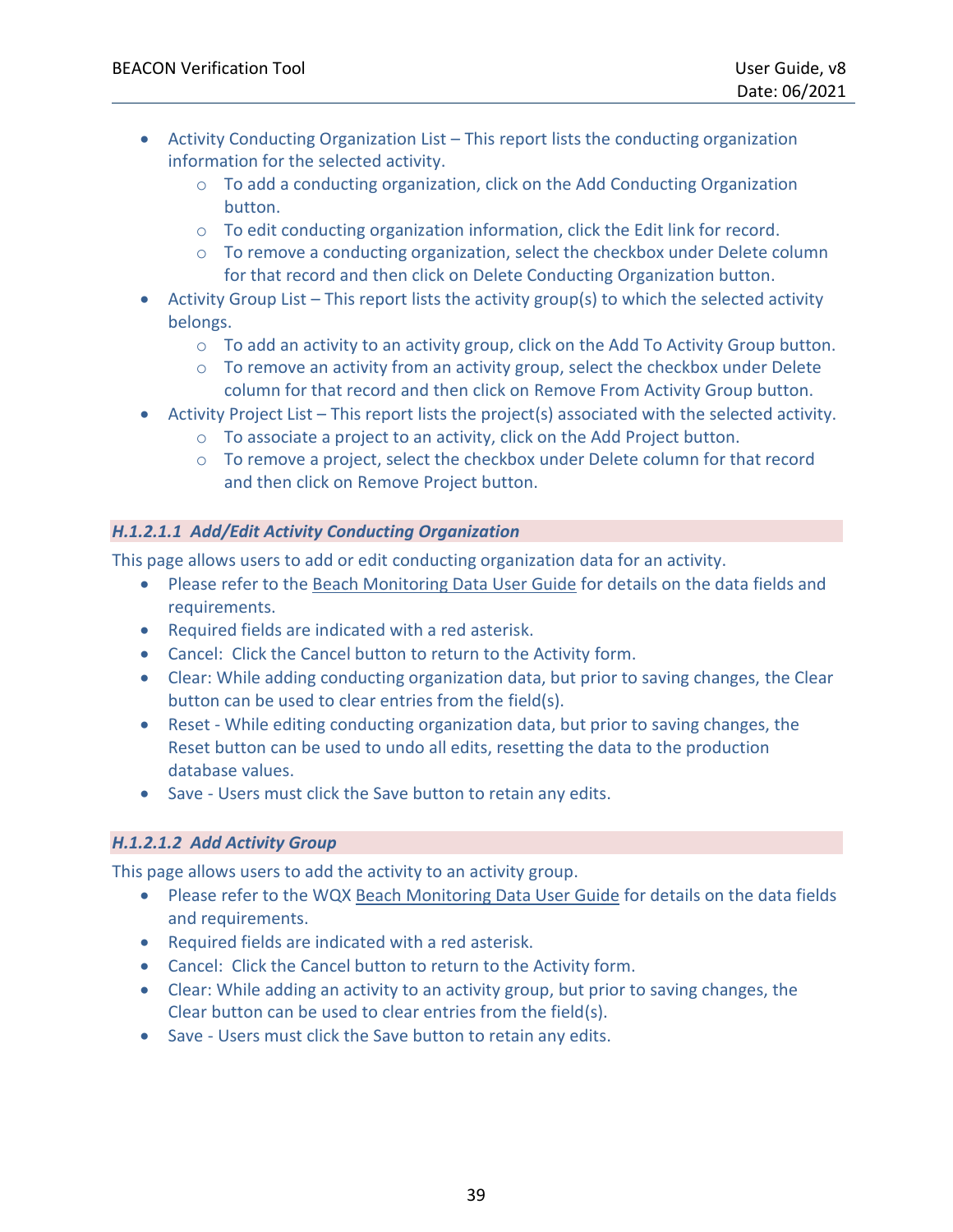#### *H.1.2.1.3 Add Activity Project*

This page allows users to associate project to an activity.

- Please refer to the WQX [Beach Monitoring Data User Guide](https://www.epa.gov/sites/production/files/2014-09/documents/monitordata2.pdf) for details on the data fields and requirements.
- Required fields are indicated with a red asterisk.
- Cancel: Click the Cancel button to return to the Activity form.
- Clear: While adding a project to an activity, but prior to saving changes, the Clear button can be used to clear entries from the field(s).
- Save Users must click the Save button to retain any edits.

### <span id="page-39-0"></span>**H.1.3 Result List**

From the Activity List page, users can click on the Add/Edit Results link to go to the results list page. This page shows all the results under the selected activity. Records modified in the vT appear first in the list.

- To add a result, click on the Add New Result button.
- To edit result information, click the Edit link for that record.
- To delete, check the box next to the result(s), the click the Delete Result button.
- To return to the Activity List page, select the Back button.

#### H.1.3.1 Add/Edit Result

This page allows users to add or edit Result data for the selected activity, including details about the Result Detection Quantitation Limit and Result Lab Sample Preparation data.

- Please refer to the WQX [Beach Monitoring Data User Guide](https://www.epa.gov/sites/production/files/2014-09/documents/monitordata2.pdf) for details on the data fields and requirements.
- Required fields are indicated with a red asterisk.
- Back: Click the Back button to
	- o return to the Result List page if you navigated to the form from there.
	- o return to the Shopping Cart if you navigated to the form from there.
- Reset While editing an activity, but prior to saving changes, the Reset button can be used to undo all edits, resetting the data to the production database values.
- Save Users must click the Save button to retain any edits.

The page also has sub-sections that lists the following data

- Result Detection Quantitation Limit List This report lists the detection quantitation limit information for the selected result.
	- $\circ$  To add a detection quantitation limit, click on the Add Detection Quantitation Limit button.
	- $\circ$  To edit detection quantitation limit information, click the Edit link for record.
	- $\circ$  To delete a detection quantitation limit, select the checkbox under Delete column for that record and then click on Delete Detection Quantitation Limit button.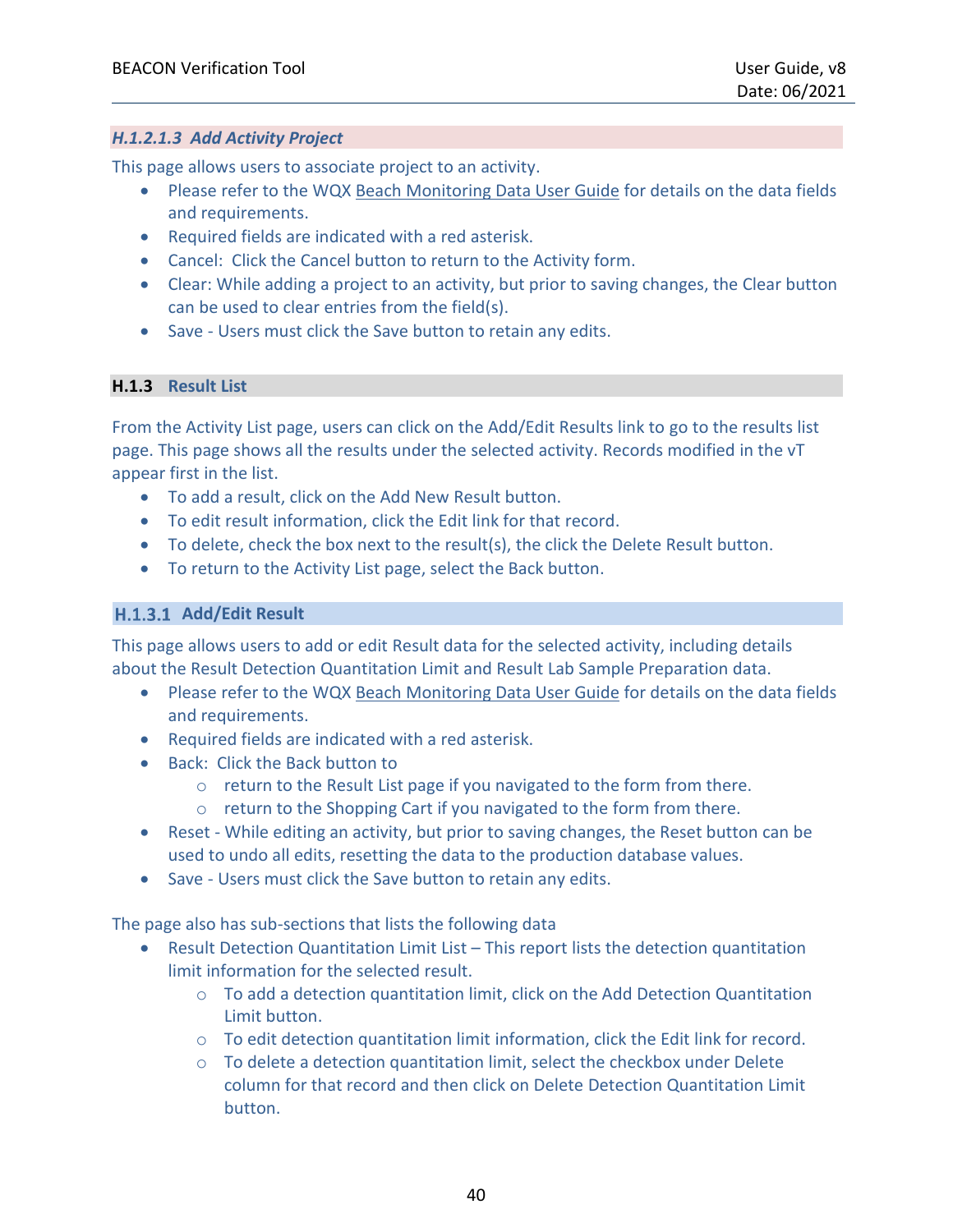- Result Lab Sample Preparation List This report lists the lab sample preparation information for the selected activity.
	- $\circ$  To add a conducting organization, click on the Add Lab Sample Preparation Data button.
	- o To edit lab sample preparation information, click the Edit link for record.
	- $\circ$  To delete a lab sample preparation information, select the checkbox under Delete column for that record and then click on Delete Lab Sample Preparation Data button.

### *H.1.3.1.1 Add/Edit Result Detection Quantitation Limit*

This page allows users to add or edit detection quantitation limit data for a result.

- Please refer to the WQX [Beach Monitoring Data User Guide](https://www.epa.gov/sites/production/files/2014-09/documents/monitordata2.pdf) for details on the data fields and requirements.
- Required fields are indicated with a red asterisk.
- Cancel: Click the Cancel button to return to the Result form.
- Clear: While adding detection quantitation limit data, but prior to saving changes, the Clear button can be used to clear entries from the field(s).
- Reset While editing detection quantitation limit data, but prior to saving changes, the Reset button can be used to undo all edits, resetting the data to the production database values.
- Save Users must click the Save button to retain any edits.

### *H.1.3.1.2 Add/Edit Result Lab Sample Preparation*

This page allows users to add or edit lab sample preparation data for a result.

- Please refer to the WQX [Beach Monitoring Data User Guide](https://www.epa.gov/sites/production/files/2014-09/documents/monitordata2.pdf) for details on the data fields and requirements.
- Required fields are indicated with a red asterisk.
- Cancel: Click the Cancel button to return to the Result form.
- Clear: While adding lab sample preparation data, but prior to saving changes, the Clear button can be used to clear entries from the field(s).
- Reset While editing lab sample preparation data, but prior to saving changes, the Reset button can be used to undo all edits, resetting the data to the production database values.
- Save Users must click the Save button to retain any edits.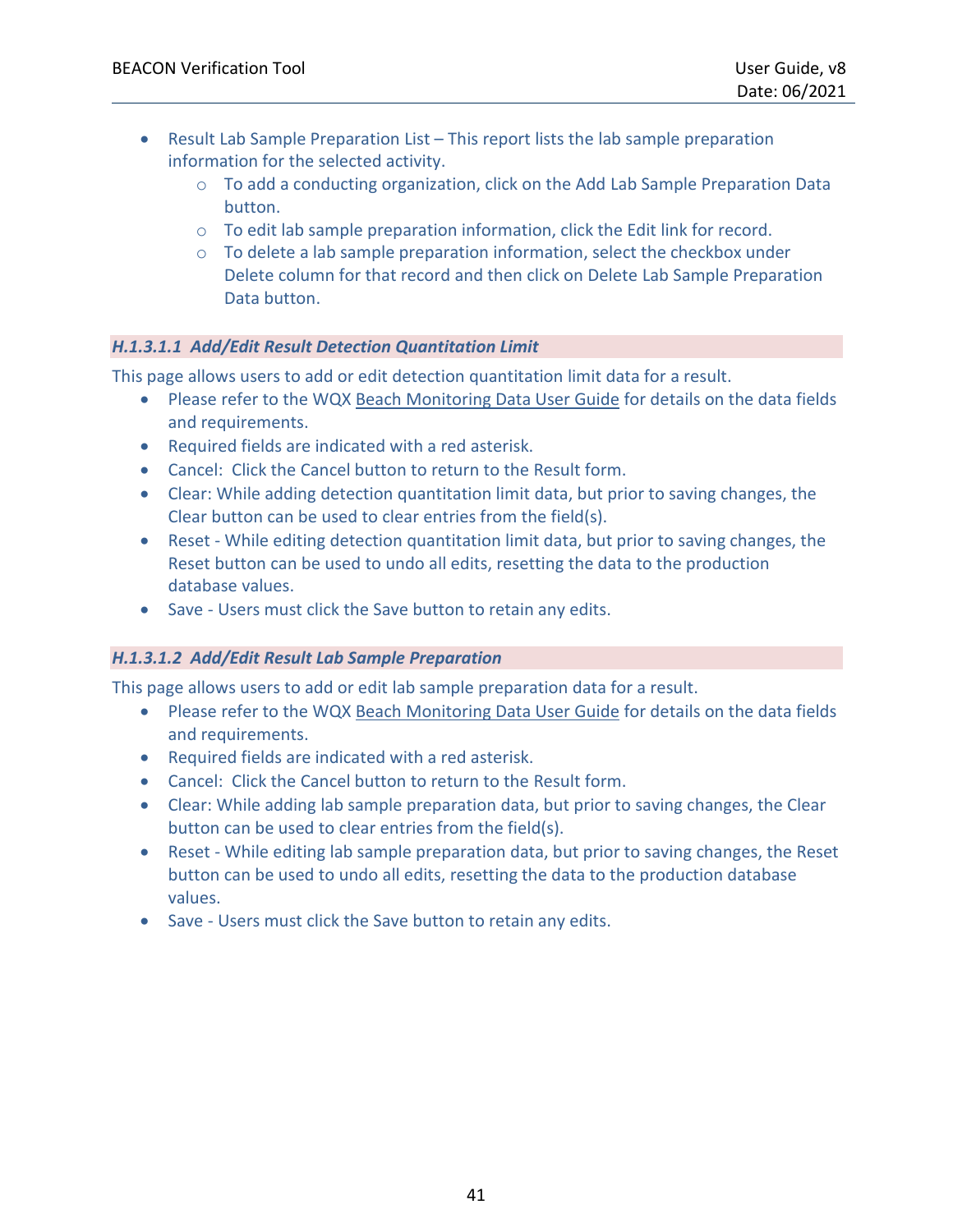# <span id="page-41-3"></span><span id="page-41-0"></span>**I. SHOPPING CART & DATA DOWNLOAD AND SUBMISSION**

The Shopping Cart contains the user's change logs and the download XML functionality.

- All edits made in the Verification Tool that have not been included in a downloaded XML are included in the change logs.
- By default, the change logs show only those edited records that have the "Include Edits in XML?" flag set to "Yes". To show other edits for records with the "Include Edits in XML?" flag set to 'No', check the box for "Include Edits in XML?" Toggle.
- The change logs are grouped by data flow. Notifications and Monitoring change logs are available for the June 2021 (2.0) release.
- Users will be warned when opening the Shopping Cart if their session edits contain changes to more than one year or jurisdiction (§I.1.2).

#### <span id="page-41-1"></span> $1.1$ **Notification Data Change Log**

This section describes the elements of the notification data changelog portion of the Shopping Cart.

#### <span id="page-41-2"></span>**I.1.1 Change Log Layout**

Data in the change log for the Notifications section is grouped by area (Beach, Procedure, Organizations, and Person). The cart entries can be viewed in two modes:

• **Summary Notification Data Report**: This is the default view. This view simply shows the section updated, and the type of update (Update, Delete, New) for any beach and year.

### • **Detailed Notification Data Report**:

- o To access this report, click the View Detailed Beach Data Report button in the Summary report toolbar.
- o This report is grouped by Year and Beach ID.
- $\circ$  For new and revised records, all added/edited fields are shown in the report. Each change will appear on a separate row with the affected field, the type of action, new and old values, and record identifying details shown.
- o For deleted records, only one row is shown.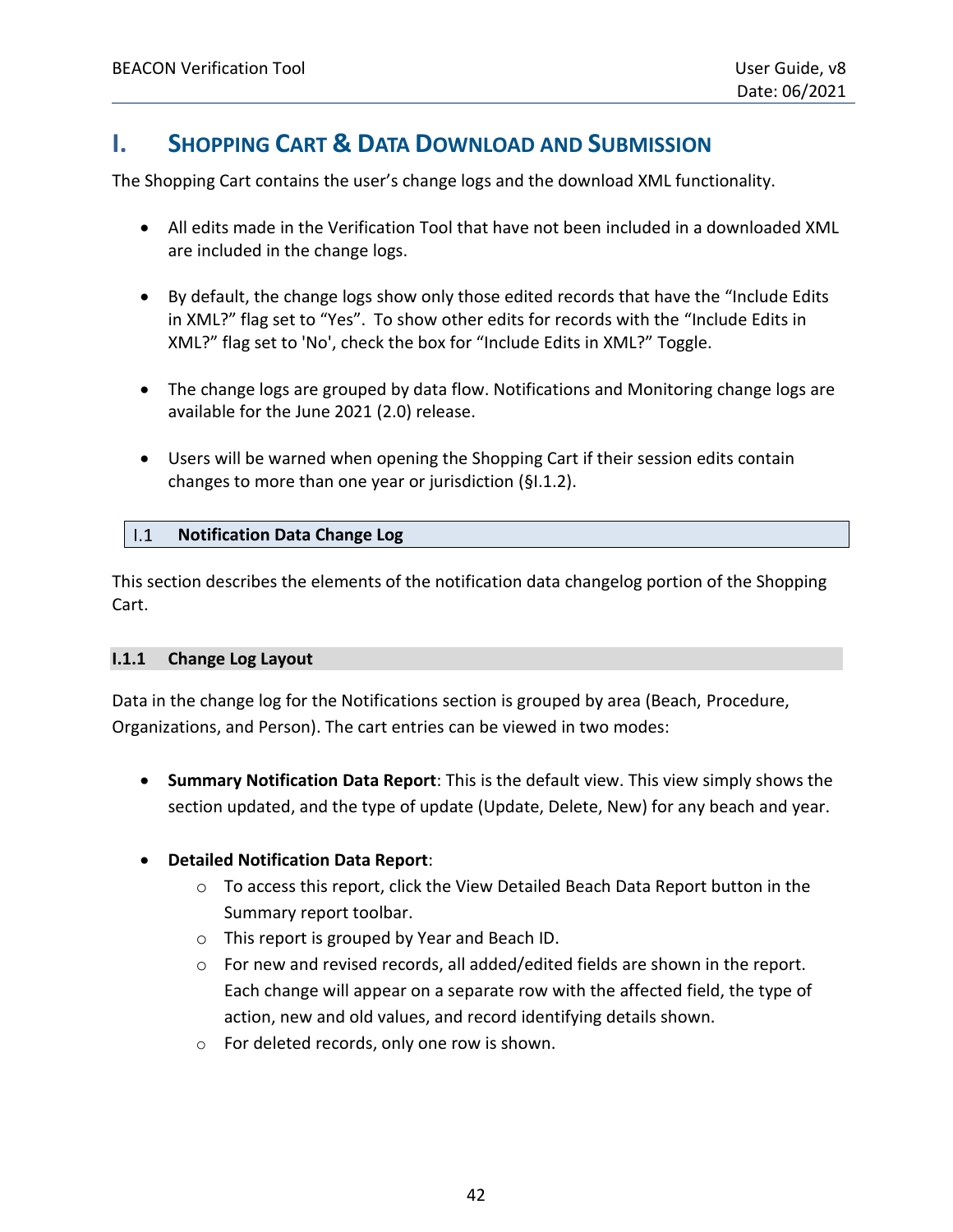Notes:

- Changes to Mailing Address, Electronic Address, and Telephone data appear in the Organization OR Person section below depending on how those records are associated.
- Changes to State Contact data appear in the Organization section.

### **I.1.1.1 Downloading CSV**

Users can download comma separated values (csv) files, i.e., spreadsheets, of the Summary/Detailed Data Reports. To do so:

- 1. Click the Actions menu on the report toolbar,
- 2. Select the Download option, and
- 3. Click the CSV icon.

The data in the file will match what you currently have in the reports. So, if you turn on the "Include Edits in XML?" Toggle in the Shopping Cart, the onscreen reports will include the data with the "Include Edits in XML?" flag set to "No" and so will the downloaded csv.

And, if you filter or otherwise manipulate the onscreen reports, the downloaded csv file will reflect those alterations, too.

Downloading a csv file will not clear records from the Shopping Cart; however, as noted below, downloading an XML file will clear records with the "Include Edits in XML?" flag set to "No" from the Shopping Cart.

### **I.1.1.2** Downloading XML

Click the Download File link to download the XML file containing all records that (a) have been edited in the current verification session and (b) have the "Include Edits in XML?" flag set to "Yes".

Submission to EPA and nodes is not enabled for this release. To simulate submission, clicking the Download XML button will also trigger post-submission processes. For example, a Submission History report will be generated and made accessible from the Dashboard page.

**Additionally, all edits for records with "Include Edits in XML?" flag set to "Yes" will be cleared from the Verification Tool (so that users do not continue to see edits that were already 'submitted').** This means that the edits will not appear in the Shopping Cart, Reports, Forms, etc., and instead these will be reset to production database values. **Changes will not show in the vT until added to the jurisdiction's database of record and resubmitted to EPA.**

Note: the downloaded XML file will be schema compliant and can be uploaded via the Exchange Network Service Center **test site** [\(https://enservicestest.epacdxnode.net\)](https://enservicestest.epacdxnode.net/) to validate; **but, do**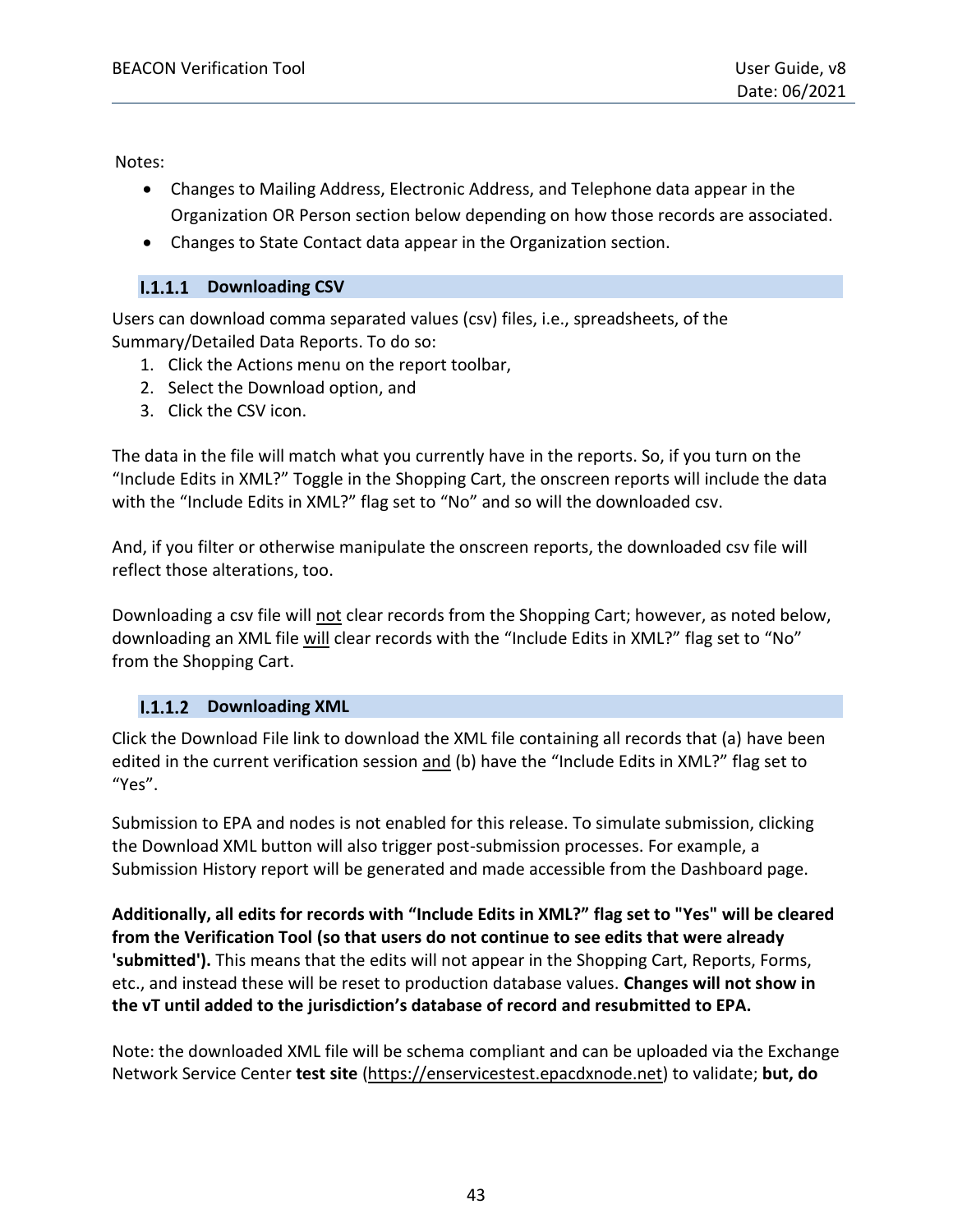**not send to the production site at this time**. Use node "NGNTest2.0" and Service "BEACHES Submit (notification data to PRAWN)", and your test username and password.

Please remember to consume the XML into your jurisdiction's database of record (Access DB or other system), or otherwise ensure that the changes made in the vT are incorporated into your system.

If you need to recover the same XML file at a later point, you can download the XML file via the Submissions History Log (see [§I.5\)](#page-46-0).

#### <span id="page-43-0"></span>**I.1.2 Warning Messages**

Users will be warned when opening the Shopping Cart if their session edits contain changes to more than one year or jurisdiction.

- o **CAUTION: Shopping cart contains beach edits for more than one year**. Future releases will enable creation of XML containing multiple years; for now, XML must include a single year only. Before downloading XML, please change the "Include Edits in XML" flag to "No" for the edits/years you want to EXCLUDE from the XML. Then, after downloading the XML, change the "Include Edits in XML" flag to "Yes" for the edits for the next year you wish to download. Note: Mass update can be used to quickly change the flag.
- o **CAUTION: Shopping cart contains beach edits for more than one jurisdiction**. Users should only make edits for their jurisdiction. Please either (1) download the XML, discard the file, and start over, or (2) change the "Include Edits in XML" flag to "No" for the edits to other jurisdictions, download the XML containing only your jurisdiction's data (after downloading, you are advised to also then change the "Include Edits in XML" flag to "Yes" for the edits to other jurisdictions, download the XML containing these edits and discard the file; this will effectively clear the other jurisdiction edits from your profile.) Note: Mass update can be used to quickly change the flag (see [§G.10.2.3\)](#page-33-0).

#### <span id="page-43-1"></span> $1.2$ **Monitoring Data Change Log**

This section describes the elements of the monitoring data changelog portion of the Shopping Cart.

#### <span id="page-43-2"></span>**I.2.1 Change Log Layout**

Data in the change log for the Monitoring section is grouped by area (Project, Activity, and Result). The cart entries can be viewed in two modes: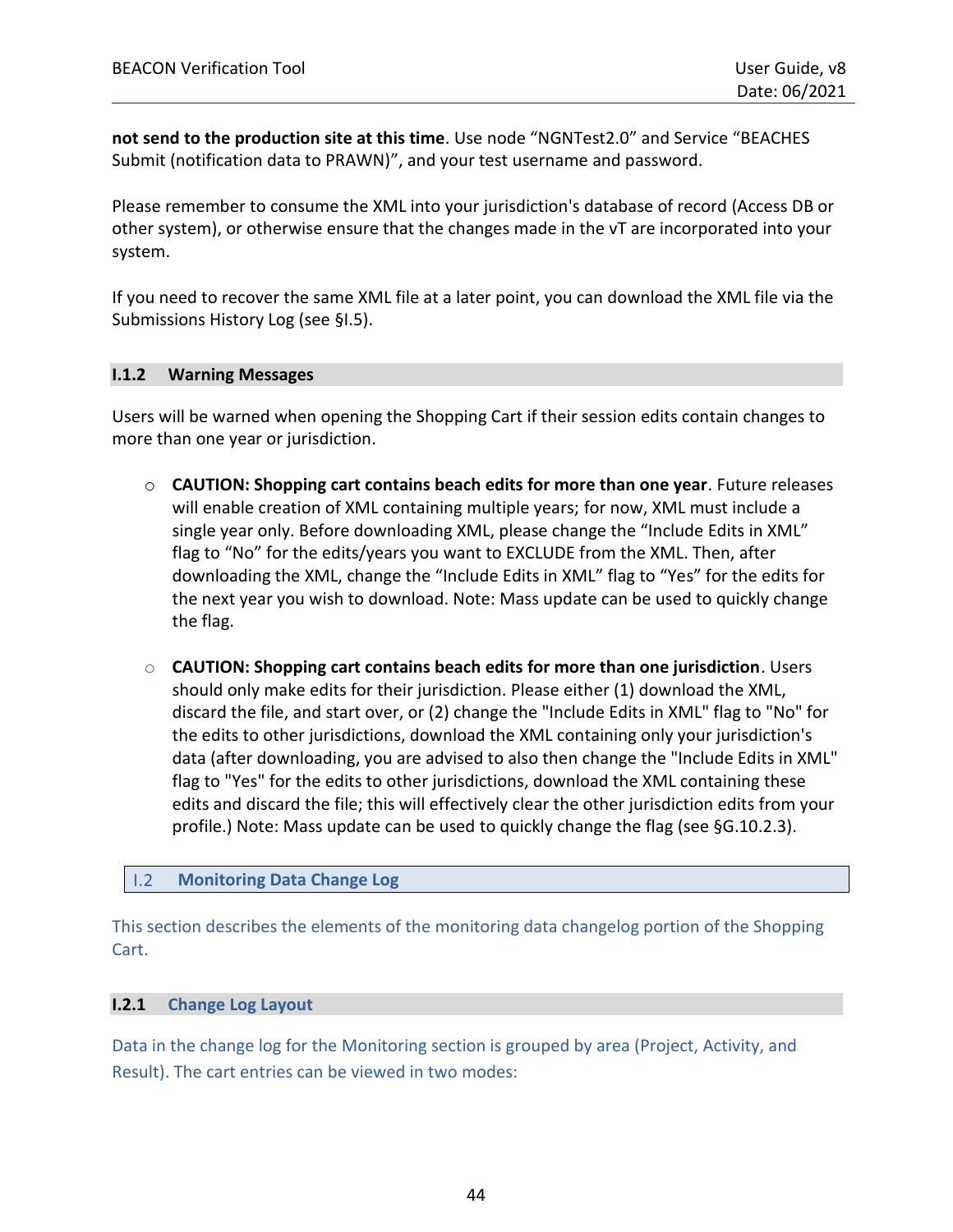• **Summary Monitoring Data Report**: This is the default view. This view simply shows the section updated, and the type of update (Update, Delete, New) for any project, activity, or result under an organization for a year.

#### • **Detailed Monitoring Data Report**:

- $\circ$  To access this report, in the Summary report toolbar, click the View Detailed Monitoring Data Report button
- o This report is grouped by Year and Organization ID.
- o For new and revised records, all added/edited fields are shown in the report. Each change will appear on a separate row with the affected field, the type of action, new and old values, and record identifying details shown.
- o For deleted records, only one row is shown.

#### **I.2.1.1 Generate XML**

The Generate XML link on the Shopping Cart page will take users to a form that will allow them to select the type of data (Project or Activity or Activity Group or all) they want to include in the XML file. The form also has fields to enter submitter information.

- Required fields are indicated with a red asterisk.
- Back: Click the Back button to return to the Shopping Cart page.
- Clear: Click on the Clear button to reset the form fields to its default values.
- Download File (XML) After filling out the form, users can click on the Download File (XML) button to generate an XML file with the edited data. See details below.

### **I.2.1.2 Downloading XML**

Click the Download File (XML) button to download the XML file containing all records that (a) have been edited in the current verification session and (b) have the "Include Edits in XML?" flag set to "Yes".

Submission to EPA and nodes is not enabled for this release. To simulate submission, clicking the Download XML button will also trigger post-submission processes. For example, a Submission History report will be generated and made accessible from the Dashboard page.

**Additionally, all edits for records with "Include Edits in XML?" flag set to "Yes" will be cleared from the Verification Tool (so that users do not continue to see edits that were already 'submitted').** This means that the edits will not appear in the Shopping Cart, Reports, Forms, etc., and instead these will be reset to production database values. **Changes will not show in the vT until added to the jurisdiction's database of record and resubmitted to EPA.**

Note: the downloaded XML file will be schema compliant and can be uploaded via the Exchange Network Service Center **test site** [\(https://enservicestest.epacdxnode.net\)](https://enservicestest.epacdxnode.net/) to validate; **but, do**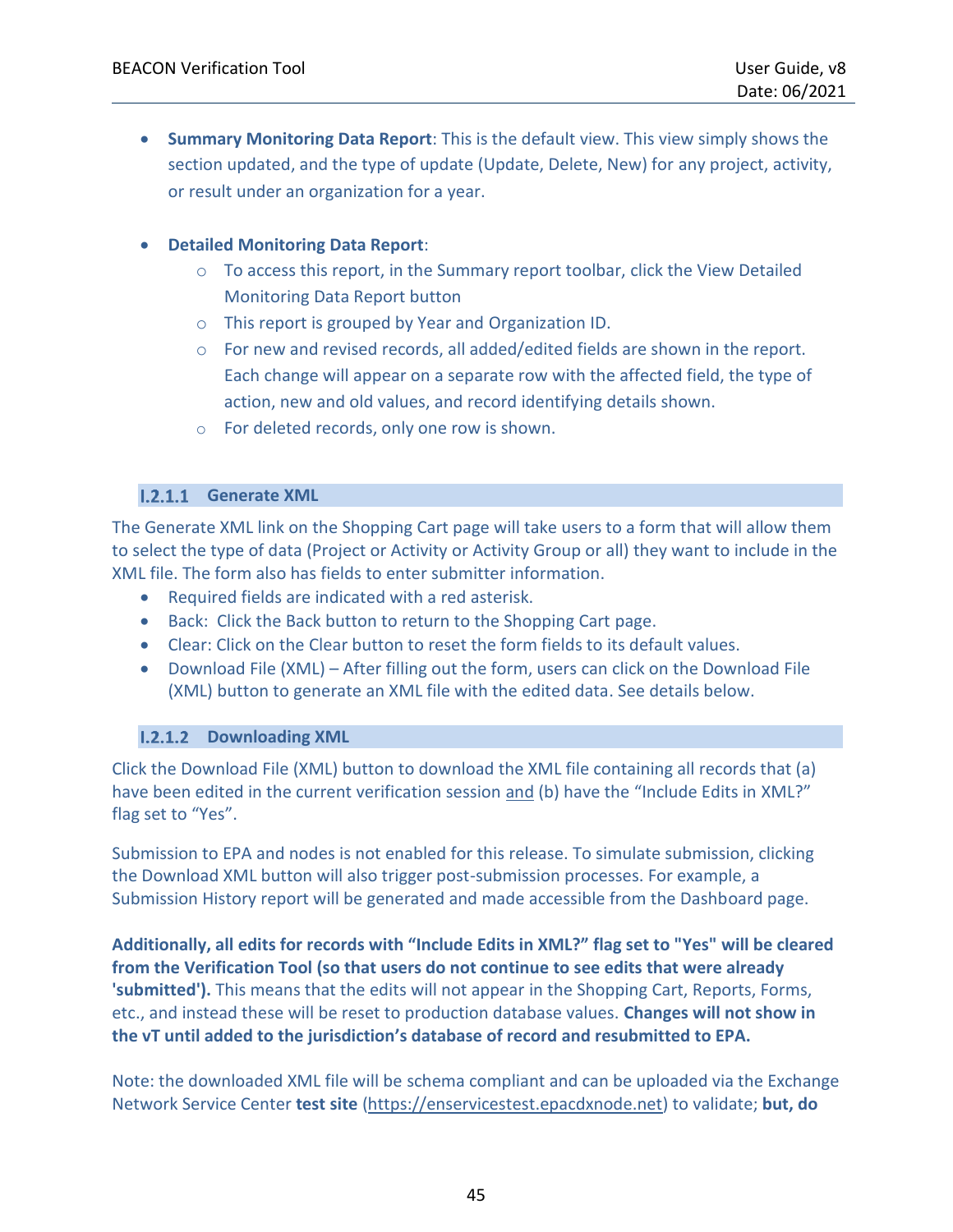**not send to the production site at this time**. Use node "NGNTest2.0" and Service "BEACHES Submit (notification data to PRAWN)", and your test username and password.

Please remember to consume the XML into your jurisdiction's database of record (Access DB or other system), or otherwise ensure that the changes made in the vT are incorporated into your system.

If you need to recover the same XML file at a later point, you can download the XML file via the Submissions History Log (see [§I.5\)](#page-46-0).

#### **I.2.1.3** Downloading CSV

Users can download comma separated values (csv) files, i.e., spreadsheets, of the Summary/Detailed Data Reports. To do so:

- 4. Click the Actions menu on the report toolbar,
- 5. Select the Download option, and
- 6. Click the CSV icon.

The data in the file will match what you currently have in the reports. So, if you turn on the "Include Edits in XML?" Toggle in the Shopping Cart, the onscreen reports will include the data with the "Include Edits in XML?" flag set to "No" and so will the downloaded csv.

And, if you filter or otherwise manipulate the onscreen reports, the downloaded csy file will reflect those alterations, too.

Downloading a csv file will not clear records from the Shopping Cart; however, as noted in section I.2.1.1, downloading an XML file will clear records with the "Include Edits in XML?" flag set to "No" from the Shopping Cart.

#### <span id="page-45-0"></span>**Submitting Data to EPA and/or State Node**  $\overline{1.3}$

<span id="page-45-1"></span>This feature is temporarily deactivated but will be included in future releases.

#### **Help: Data changes not appearing in the Shopping Cart?**   $1.4$

- You may have forgotten to click Save on the respective data Form.
- Make sure the "Include Edits in XML?" flag for is set to "Yes" the records or that the "Include Edits in XML?" Toggle in the cart is on (to show records with "Include Edits in XML?" flag set to "No").
- If you navigate to the cart using your browser's back button, you may need to refresh the page to see the latest changes.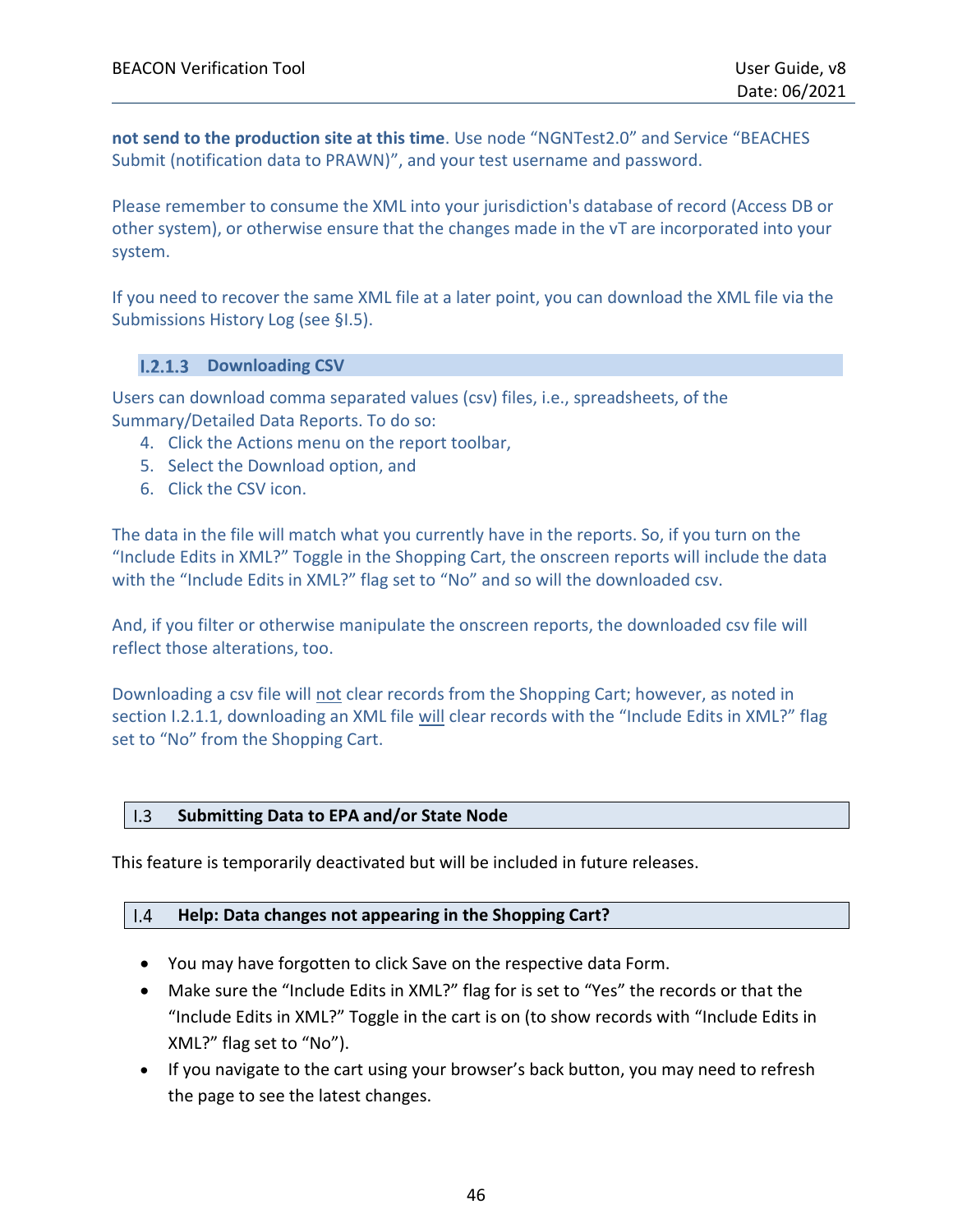#### <span id="page-46-0"></span> $1.5$ **Submission Reports**

After you 'submit' data (i.e., click the Download File [XML] button) from the Shopping Cart for both Notification and Monitoring sections, all edits for records with "Include Edits in XML?" flag set to "Yes" will be cleared from the Verification Tool (so that users do not continue to see edits that were already 'submitted'). This means that the edits will not appear in the Shopping Cart, Reports, Forms, etc., and instead these will be reset to production database values.

However, you can still access the submission details, on the Dashboard page under Submissions History Log section by clicking on Notification Data or Monitoring Data tabs. To view a report, click on a Submission ID to open the Submission Details report.

For each Submission Details report, the data are grouped by type into separate sections. The report will only show a data type section if such data were included in the submission.

Click the Back button to return to the Dashboard.

#### **Downloading Data**

- Click the Download Submission (CSV) button to download a .csv file that combines all sections.
- You also can download a csv file for each section via the Actions menu within each section.
- Click the Download Submission (XML) file button to download an XML file -- NOTE: the XML will contain all details below, not just changes you made in the Verification Tool.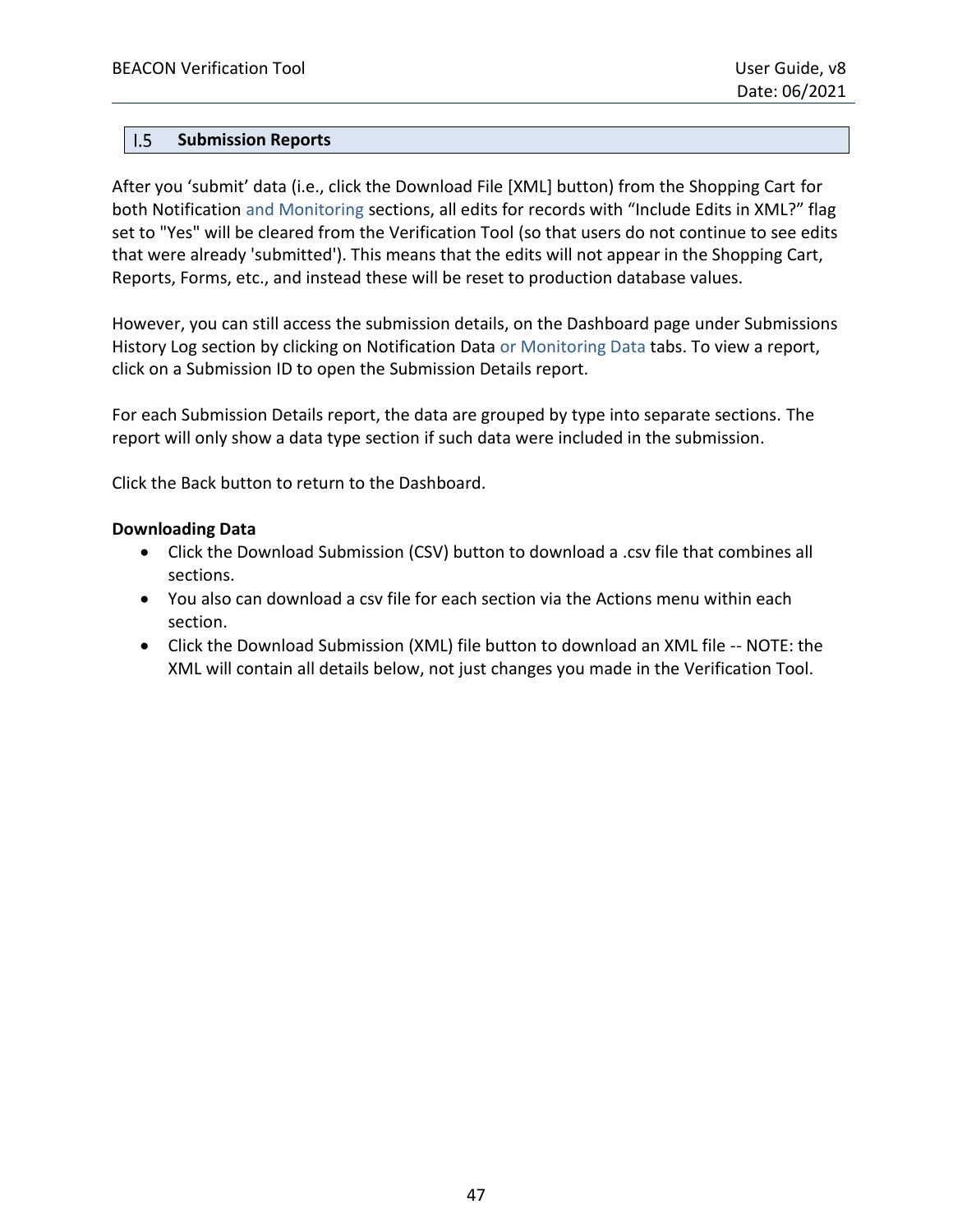### <span id="page-47-0"></span>**J. ADMINISTRATIVE FUNCTIONS AND REPORTS**

The administrative functions, available from the Dashboard page, contains section for adding a new beach and QA/ administrative reports. These sections are only available to users designated as admin users of vT application. Non-admin users will not see these sections in the application.

#### <span id="page-47-1"></span> $J.1$ **Generate New Beach ID**

This view is accessed from the Dashboard page by clicking the "Generate New Beach ID" link f. This page allows users to enter beach name, state, county, nearest town, and historical flag values to generate a new beach id for a new beach.

- Required fields are indicated with a red asterisk.
- Back Click the Back button to return to the Dashboard page.
- Clear Click the Clear button to remove data entered in all the fields.
- Save Users must click the Save button to submit data.

Based on the data entered the following checks are run in the application and user is notified:

- a. If a record in found in PRAWN with the same Name, State/Tribe/Territory, County, Nearest Town and Historical Flag values, no new Beach is created. Draft text is shown on screen that can be used to email the requesting jurisdiction.
- b. If a record in found in PRAWN with the same Name, State/Tribe/Territory, County, Nearest Town but a different Historical Flag value, no new Beach is created, and the user is given the few options on the screen.
- c. If no record is found with the Name, State/Tribe/Territory, County, and Nearest Town data provided, a new beach id is generated and displayed on the screen.

#### <span id="page-47-2"></span> $J.2$ **Update Beach Historical ID Flag**

This view is accessed from the Dashboard page by clicking the "Update Beach Historical ID Flag" link. The link takes users to a report page with beach attribute data including beach status. On this page you can click on a beach hyperlink to go to a form where you can update its historical flag. The form page allows users to only change the historical ID flag value to update the beach status information.

- Required fields are indicated with a red asterisk.
- Back Click the Back button on the report page to return to the Dashboard page.
- Reset Click on the Reset button to undo the changes made in the fields.
- Save Users must click the Save button to submit data.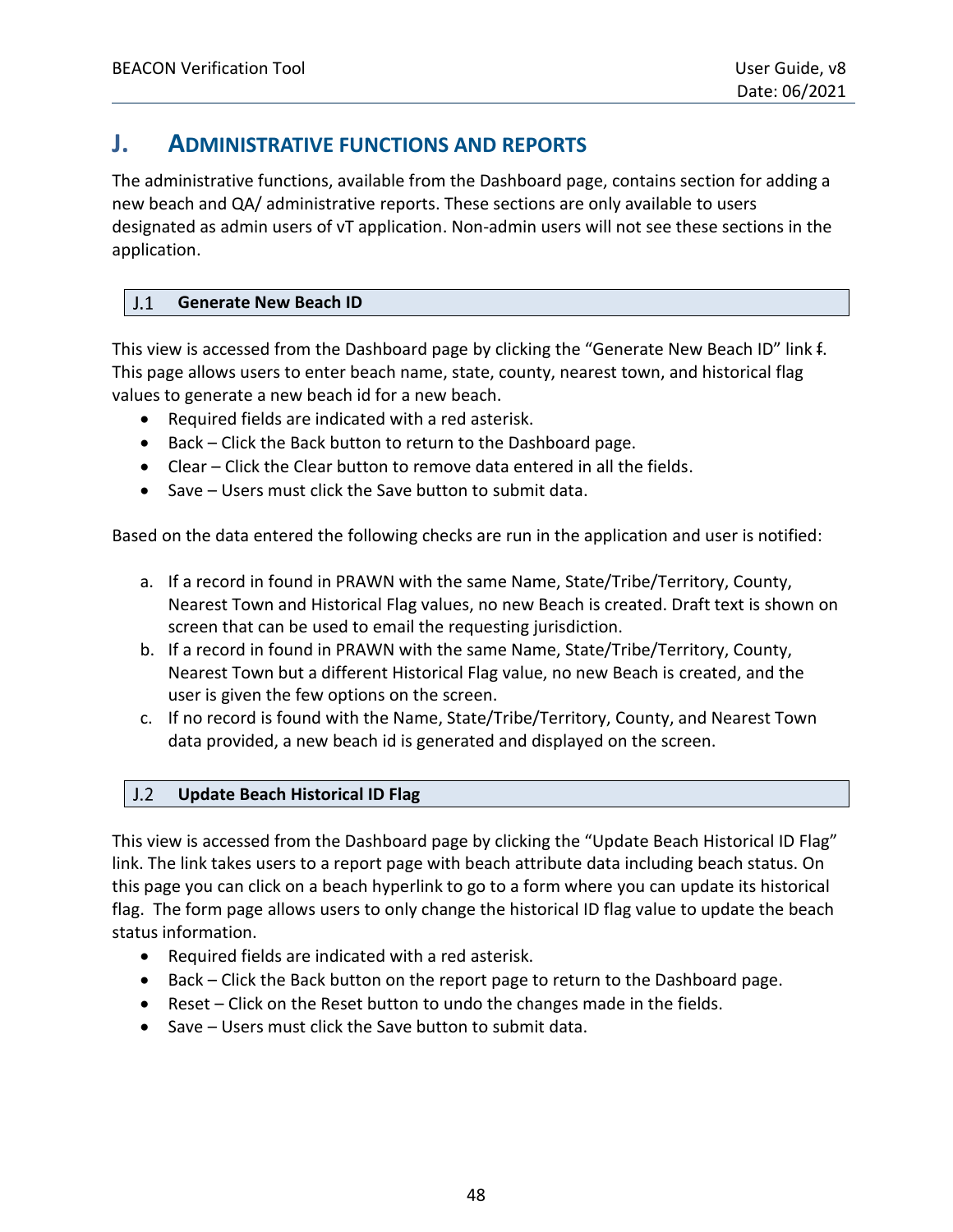#### <span id="page-48-0"></span> $J.3$ **Add/Edit/Delete State, Territorial, Tribal and EPA Beach Program Contacts and Data Status**

This view is accessed from the Dashboard page, by clicking the "Add/Edit/Delete State, Territorial, Tribal and EPA Beach Program Contacts and Data Status" link. The link takes users to a report page that looks like the report on State, Territorial, Tribal and EPA Beach Program Contacts page. On this page you can click on the Add New Contact button or Edit link to go to a form where you can add/edit/delete the contacts and jurisdiction data status. The form page allows users to enter first name, last name, agency name, state code, telephone number, email, URL and data status values to add or update contact information.

- Required fields are indicated with a red asterisk.
- Back Click the Back button to return to the Dashboard page.
- Save Users must click the Save button to submit data.
- <span id="page-48-1"></span>• Delete – Users can click on the Delete button to delete a contact.

#### $J.4$ **Add/Edit/Delete technical notes on Beach Program Contacts page**

This view is accessed from the Dashboard page by clicking the "Add/Edit/Delete technical notes on Beach Program Contacts page" link. The link takes users to a form page with a form where users can enter data for the Technical Notes section of the State, Territorial, Tribal and EPA Beach Program Contacts page.

- Required fields are indicated with a red asterisk.
- Back Click the Back button on the report page to return to the Dashboard page.
- <span id="page-48-2"></span>• Save – Users must click the Save button to submit data.

#### $J.5$ **QA & Administrative Reports**

This section is available from the Dashboard page. The QA & Administrative Reports section includes:

- Submission
- State Completion Indicator
- Beach Name Change Report
- Link to the Central Data Exchange site for Beach Monitoring Data Report

#### <span id="page-48-3"></span>**J.5.1 Submission report**

This page allows administrators to view the state data submissions.

- Fields are available to filter the report.
- Back Click the Back button to return to the Dashboard page.
- Refresh Report Click on this Refresh Report button to apply filters entered in the fields, to the report.